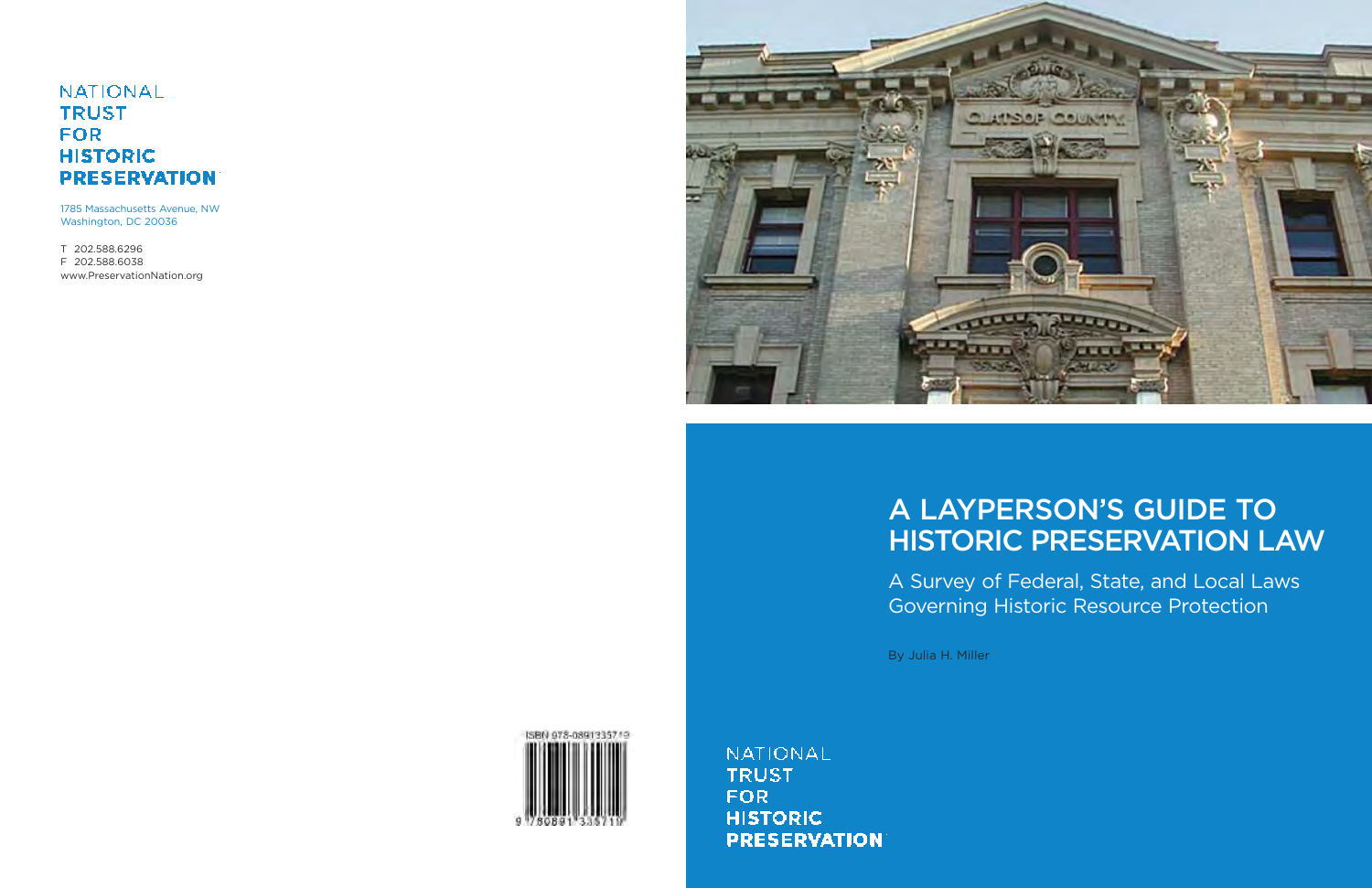# A LAYPERSON'S GUIDE TO HISTORIC PRESERVATION LAW

A Survey of Federal, State, and Local Laws Governing Historic Resource Protection

By Julia H. Miller

Historic preservation and the law have been surprising but comfortable bedfellows for well over a century. When the words "historic preservation" are pronounced, however, visions of stately houses or monumental buildings rather than preservation ordinances or easement agreements readily come to mind. Most people are unaware of the complex array of legal tools that generally lie behind a particular site's rehabilitation or preservation.

Important laws exist at the federal, state, and local level that require preservation in some cases and encourage preservation in others. Behind these laws rest public policy considerations that attempt to balance the need to preserve important resources with other governmental objectives such as economic development and that also address the rights of individual property owners who may be affected. Some laws limit or restrict changes to historic property while others seek to place preservation on equal footing with alternative courses or actions, such as demolition and new construction.

Historic preservation laws are important tools that can shape, modify, strengthen, or otherwise improve preservation programs. A basic understanding of the laws affecting historic preservation will help you identify the full range of options available to protect a historic building or archeological site. It will help you evaluate the strengths and weaknesses of existing laws in your community and to understand the limits of those laws when fully implemented. Familiarity with preservation law will also help you respond to individual threats as they arise and to develop strategies on how best to avoid or reduce the likelihood for such threats in the future.

This booklet explains the laws and legal principles that protect historic resources. It provides a basic overview of the laws governing historic resources at the federal, state, and local level, along with a number of



Historic resources may be listed in any of three types of registers: the National Register of Historic Places, a state register of historic places, or a local listing of historic landmarks and districts.

Photo by Adrian Scott Fine.

other laws that can either enhance or restrict historic resource protection efforts. It also lists resources on preservation law and related issues designed to help you find additional information and advice.

## **DEFINING THE HISTORIC RESOURCE: PROPERTY IDENTIFICATION AND LISTING**

The first step in understanding preservation laws is to determine what properties are subject to protection. Historic resources include a wide range of properties ranging from buildings and other structures to archeological or culturally significant sites. In most cases, resources are identified

through a formal process that lists buildings, structures, districts, objects, and sites in a historic register or inventory based on specific criteria.

Historic resources (sometimes called "heritage" or "cultural" resources) may be listed in any of three types of registers: The National Register of Historic Places, a state register of historic places, or a local listing of historic landmarks and districts. To be eligible for listing, properties must meet certain statutory criteria generally based on historical, architectural, archeological, or cultural significance.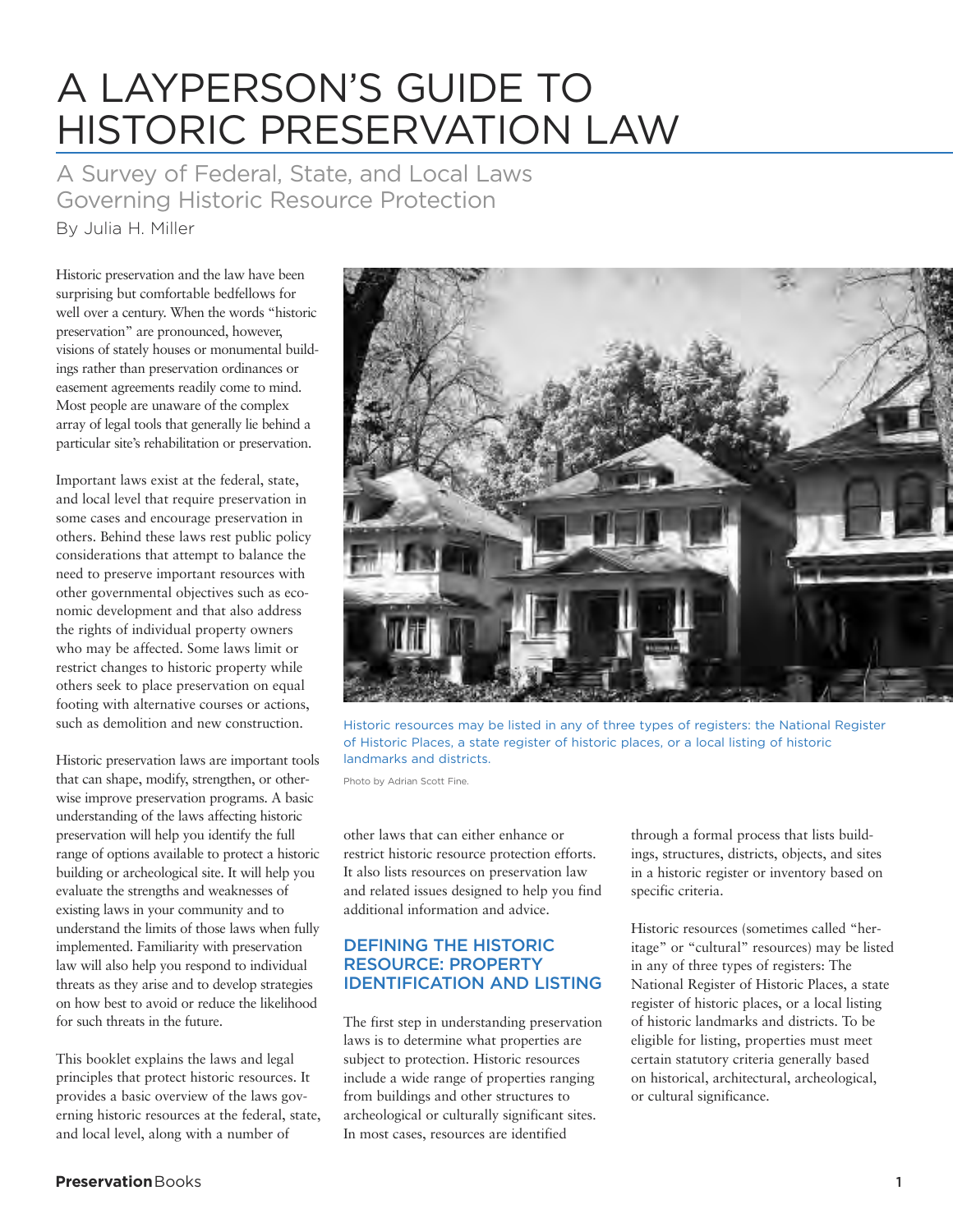## **NATIONAL REGISTER CRITERIA**

The National Park Service applies specific criteria to evaluate property nominated for inclusion in the National Register of Historic Places. These criteria, codified at 36 C.F.R. § 60.4, often serve as the basis for listing in state and local registers as well.

**National Register Criteria for evaluation.** The quality of significance in American history, architecture, archeology, engineering, and culture is present in districts, sites, buildings, structures, and objects that possess integrity of location, design, setting, materials, workmanship, feeling, and association and

- (a) that are associated with events that have made a significant contribution to the broad patterns of our history; or
- (b) that are associated with the lives of persons significant in our past; or
- (c) that embody the distinctive characteristics of a type, period, or method of construction, or that represent the work of a master, or that possess high artistic values, or that represent a significant and distinguishable entity whose components may lack individual distinction; or
- (d) that have yielded, or may be likely to yield, information important in prehistory or history.

## **National Register of Historic Places**

Established under the Historic Sites Act of 1935, 16 U.S.C. §§ 461, *et. seq.*, and expanded by the National Historic Preservation Act of 1966, as amended, 16 U.S.C. §§ 470a, *et. seq.*, the National Register is the official list of historic resources at the national level. The National Register includes districts, sites, buildings, structures, and other objects that are significant in American history, architecture, archeology, engineering, and culture. It includes not just nationally significant resources, but also those having state or local significance.

Initially designed as a planning tool for federal agencies, the National Register's primary purpose is to identify the historical and cultural resources of our nation. While listing in the National Register is primarily honorific, the National Register plays a central role in the federal regulatory protection scheme, enables property owners to qualify for federal tax benefits, and in some cases may be used as the basis for listing at the state and local level.

The National Register of Historic Places is maintained by the Secretary of the Interior through the National Park Service. The Park Service's Keeper of the National Register is

responsible for listing and determining eligibility for listing in the National Register, although the designation process usually begins with the state historic preservation office. A property owner may prevent the inclusion of his or her property in the National Register by formally objecting to the listing. This will not prevent the application of laws affecting historic properties that are eligible for inclusion in the National Register, such as the Section 106 review process, discussed later.

The National Register includes a special category of properties, known as National Historic Landmarks (NHLs). These properties are generally of exceptional value to the nation as a whole. As with other properties listed in the National Register, NHL designation is primarily honorific. National Historic Landmarks, however, may receive a higher degree of protection from federal actions.

The criteria for designation, established by the Department of the Interior, are set forth at 36 C.F.R. Part 60. Regulations governing National Historic Landmarks are codified at 36 C.F.R. Part 65. The National Park Service publishes an annual cumulative listing of National Register properties in the *Federal Register* each year.

#### **State Registers**

Many states maintain their own register of historic places, which may be more or less inclusive than the National Register of Historic Places. As with the National Register, listing in a state register tends to be honorific. In some cases, however, it may trigger regulatory protection or govern whether a property owner may qualify for favorable tax treatment.

## **Locally Designated Landmarks and Historic Districts**

Properties may also be designated as individual landmarks or as contributing structures within a historic district pursuant to a local historic preservation ordinance. Unlike listing in the National Register, designation under local ordinances often affects a property owner's ability to change his or her property in ways that would harm its historic or architecturally significant character. Sometimes properties designated under local ordinances may be eligible for significant tax benefits, such as reductions in local property taxes.

Locally designated properties may also enjoy flexible application of land-use laws through the waiver of use and bulk restrictions or benefit by transferable development rights programs.

## **REGULATORY APPROACHES TO HISTORIC RESOURCE PROTECTION**

Historic resources may be protected from both governmental and private actions at the federal, state, and local level. The nature of the restrictions and degree of regulation vary depending upon the players and, in some cases, the type of property being regulated. In general, historic resource laws governing governmental actions do not require preservation every time. Rather, they provide a process for balancing preservation concerns with other governmental objectives. In contrast, historic preservation laws governing private actions generally seek to protect the historic resource by regulating alterations, demolitions, or other changes that could destroy or impair significant features of the resource. These laws, typically enacted as local historic preservation ordinances, do not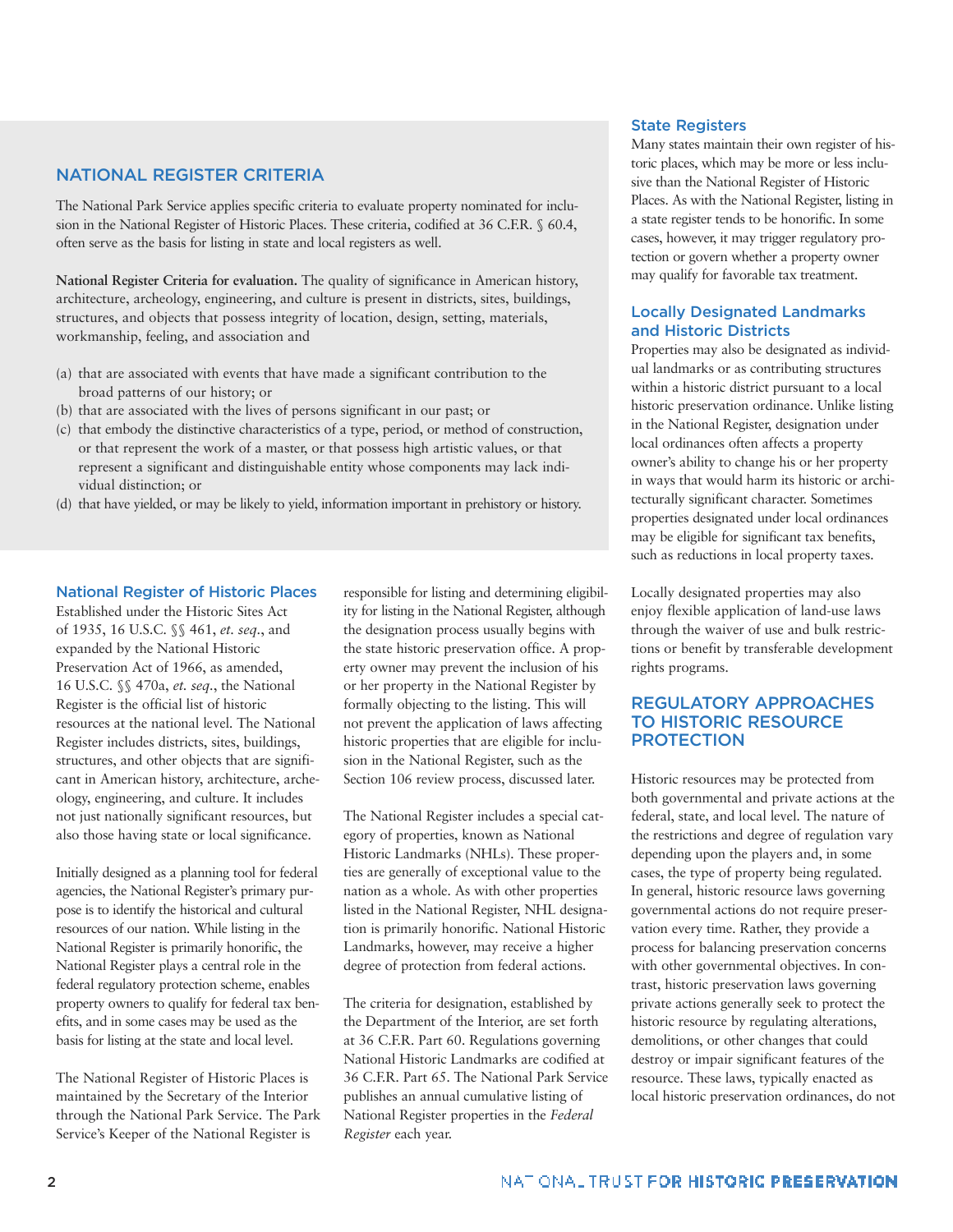prohibit change altogether, but rather establish a mechanism to ensure that the integrity of the resource is not compromised.

Finally, a few laws, generally enacted at the federal level, do not fit neatly into either category of resource protection laws. These laws are designed to address specific types of actions governing specific types of resources. Archeological protection laws, Native American cultural resource laws, and laws protecting historic shipwrecks fall into this category.

Specific information about a particular law can generally be obtained from the federal, state, or local agency directly responsible for the law's implementation. Besides the National Park Service and the Advisory Council on Historic Preservation—the primary federal agencies charged with the implementation of federal preservation laws—it may be useful to contact your state historic preservation office—the state agency responsible for historic preservation matters—or your local preservation or planning commission. Statewide and/or

local nonprofit, historic preservation organizations are often equipped to provide detailed assistance. National Trust Regional Offices, listed on the inside back cover of this booklet, can also provide these contacts.

## **The Regulation of Governmental Actions Affecting Historic Resources**

Protection of historic resources from harmful governmental actions is generally accomplished through historic preservation acts and environmental protection laws. These laws do not require that federal, state, or local governments preserve historic resources where other competing governmental interests may be at stake. Rather they require governmental agencies to comply with specific procedures to ensure that the effects of their actions are fully considered before embarking on otherwise harmful activity. Governmental agencies are generally directed to identify historic resources and weigh and assess competing factors, including historic resource protection along with other environmental and socio-economic concerns, in deciding how and whether a project or activity should proceed.

While most laws falling within this category are purely *procedural* in nature, (meaning that governmental bodies must follow a specific process to fulfill their statutory obligation), there are a few laws, enacted at both the federal and state level, that afford historic resources substantive protection (meaning that governmental bodies must take affirmative steps to protect the resource). These laws require agencies to avoid harming historic resources unless there is no alternative, and then, only if the harm is minimized.

Public participation is essential to the enforcement of laws protecting historic resources from governmental actions. Many statutes give individuals and organizations the right to sue and the ability to recover attorneys' fees.

#### **Federal Preservation Laws**

Three major laws protect historic resources from federal government actions: the National Historic Preservation Act, 16 U.S.C. §§ 470 *et. seq.*; the National Environmental Policy Act, 42 U.S.C. §§ 4321-4347; and Section 4(f) of the Department of Transportation Act, 49

|                                         |                                                                                                           | FEDERAL HISTORIC PRESERVATION LAWS AT A GLANCE                                                             |                                                                                                                                    |
|-----------------------------------------|-----------------------------------------------------------------------------------------------------------|------------------------------------------------------------------------------------------------------------|------------------------------------------------------------------------------------------------------------------------------------|
|                                         | <b>NEPA</b>                                                                                               | Section 4(f)                                                                                               | Section 106                                                                                                                        |
| <b>Citations</b>                        | 42 USC § 4332<br>40 CFR Part 1500                                                                         | 49 USC § 303;<br>23 USC § 138<br>23 CFR § 771.135                                                          | 6 USC § 470f<br>36 CFR Part 800<br>(revised July 6, 2004)                                                                          |
| <b>Properties Protected</b>             | all environmental resources,<br>including cultural & historic                                             | historic sites (nat'l, state, or local);<br>parks; wildlife refuges; recreation areas                      | National Register listed or eligible                                                                                               |
| <b>Triggering Federal Action</b>        | "major federal action"                                                                                    | "approval" of transportation project                                                                       | "undertaking"                                                                                                                      |
| <b>Threshold Effect</b>                 | "significantly affecting the quality<br>of the human environment"                                         | "use" (subject to "de minimis"<br>exception); or constructive use<br>("substantially impair")              | any "effect"                                                                                                                       |
| <b>Standard for Consideration</b>       | disclose & consider impacts                                                                               | avoid unless not feasible & prudent;<br>all possible planning to minimize harm                             | "take into account"                                                                                                                |
| Procedure v. Substance                  | procedural                                                                                                | substantive                                                                                                | Combination (procedure + MOA)                                                                                                      |
| <b>Mechanism for Compliance</b>         | EIS or EA:<br>public hearings                                                                             | 4(f) determination or<br>chapter of EIS or EA                                                              | "consultation" negotiation;<br><b>MOA</b>                                                                                          |
| Involvement of<br><b>Other Agencies</b> | EPA review:<br>CEQ referral in extreme cases<br>Litigation is the only way to<br>appeal agency decisions. | DOT has final authority;<br>Interior comments<br>Litigation is the only way to appeal<br>agency decisions. | SHPO (sometimes ACHP) at the<br>table, with an opportunity to<br>object to effect determinations<br>& historic significance issues |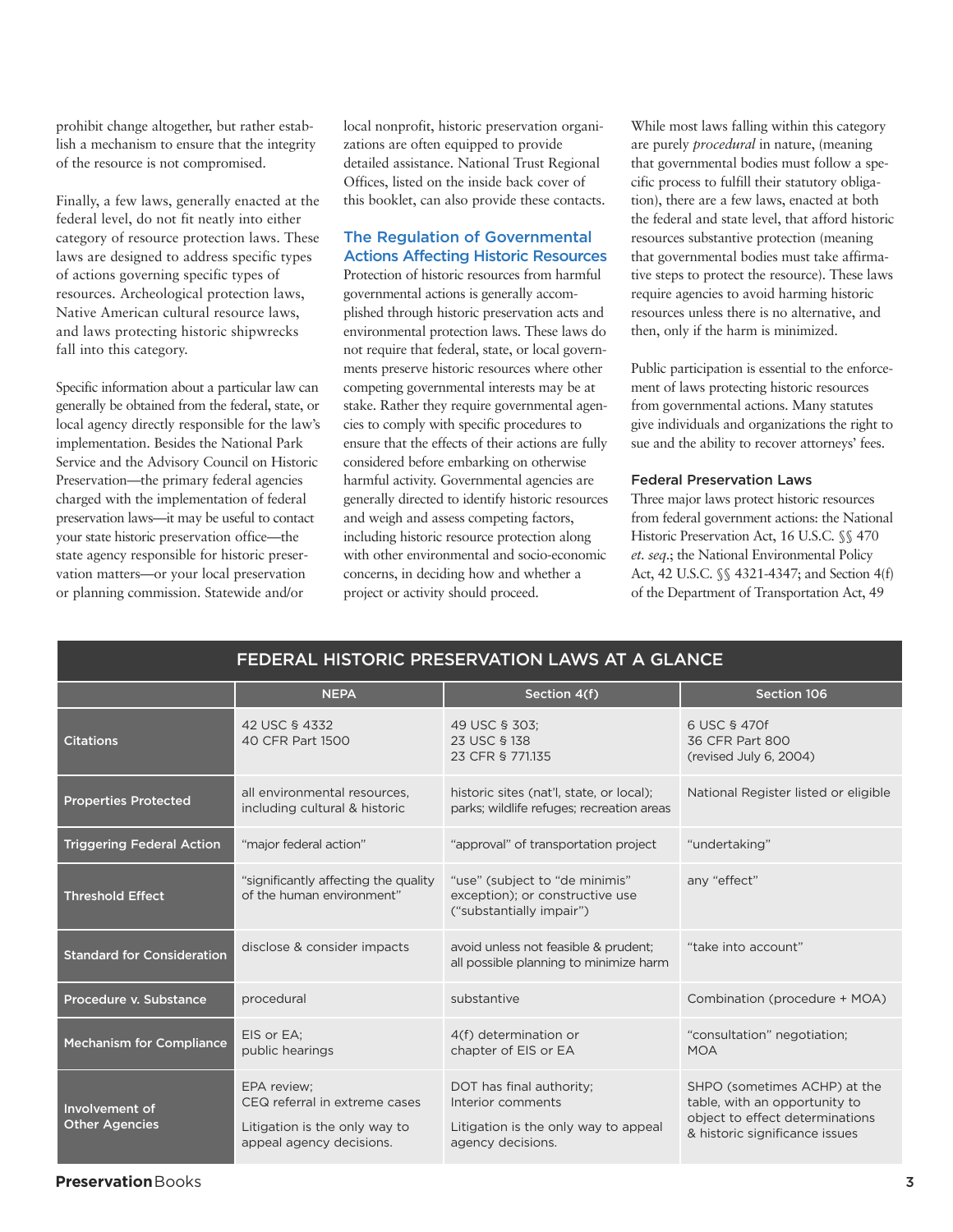U.S.C. § 303. Other statutes, more narrow in scope, include the Antiquities Act of 1906, 16 U.S.C. §§ 431-433, the Historic Sites Act of 1935, 16 U.S.C. §§ 461-467, and the Surface Mining Control and Reclamation Act, 30 U.S.C § 1272(e). In addition, a number of federal statutes relate only to specific resources.

The **National Historic Preservation Act** is the key federal law that establishes a federal policy for the preservation of cultural and historic resources in the United States.

*The National Historic Preservation Act* The National Historic Preservation Act of 1966, 16 U.S.C. §§ 470a to 470w-6, (NHPA), amended in 1980, and again in 1992, is the key federal law that establishes a federal policy for the preservation of cultural and historic resources in the United States. The law establishes a national preservation program and a system of procedural protections, which encourage both the identification and protection of historic resources at the federal level, and indirectly, at the state and local level.

The NHPA can be broken down into three major components.

- 1. It authorizes the expansion and maintenance of the National Register of Historic Places, the official federal listing of "districts, sites, buildings, structures, and objects significant in American history, architecture, archeology, engineering, and culture."
- 2. It establishes a protective review process (known as "Section 106 review process") to ensure that federal agencies consider the effects of federally licensed, assisted, regulated, or funded activities on historic properties listed or eligible for listing in the National Register.
- 3. It requires federal agencies to locate, inventory, and nominate properties to the National Register, assume responsibility for preserving historic properties, and use historic buildings to "the maximum extent possible."

The NHPA creates a specific role for state and local governments, Native American tribes, and Native Hawaiian organizations in carrying out the Act's specific directives. A state or tribe electing to establish a historic preservation program (for which federal grant funding is available) is responsible for identifying and nominating properties for listing in the National Register of Historic Places and working with federal agencies in implementing the Section 106 review process. (Regulations governing state, tribal, and local government programs under the NHPA are set forth at 36 C.F.R. Part 61). State historic preservation offices are also responsible for administering a federal assistance program for historic preservation projects and certifying local governments who wish to assume specific responsibilities under the NHPA. For example, a certified local government may nominate property for listing in the National Register. To be certified, local governments must meet certain criteria such as establishing a preservation commission and operating a preservation program that designates and protects historic properties.

The NHPA establishes a Historic Preservation Fund in the U.S. Treasury. Money from this fund is made available to the states through annual appropriations by Congress. At least 10 percent of a state's allocation must be transferred to certified local governments to fund local historic preservation projects.

Section 106 is the regulatory heart of the NHPA. Codified at 16 U.S.C. § 470f, Section 106 requires that federal agencies consider the effects of their actions on historic resources before funding, licensing, or otherwise proceeding with projects that may affect historic resources listed in, or eligible for listing in the National Register of Historic Places.

The kinds of undertakings requiring Section 106 review are broad and inclusive and may affect historic resources either directly or indirectly. For example, a federal agency may be required to perform a Section 106 review before approving funds to build a new convention center in or near a historic district or before issuing a permit to fill in a wetlands area that would allow the construction of new houses that could harm the historic character of a nearby village. While

a federal agency may delegate certain Section 106 responsibilities to a state or local government, the federal agency is ultimately responsible and may be held legally accountable for Section 106 compliance.

The statutory provision establishing the Section 106 review process is relatively succinct. It states:

The head of any Federal agency having direct or indirect jurisdiction over a proposed Federal or federally assisted undertaking in any State and the head of any Federal department or independent agency having authority to license any undertaking shall, prior to the approval of the expenditure of any Federal funds on the undertaking or prior to the issuance of any license, as the case may be, take into account the effect of the undertaking on any district, site, building, structure, or object that is included in or eligible for inclusion in the National Register. The head of such Federal agency shall afford the Advisory Council of Historic Preservation established under §§ 70i-470v of this title a reasonable opportunity to comment with regard to such undertaking.

This provision, in effect, directs federal agencies to determine whether any properties listed or eligible for listing in the National Register will be adversely affected by proposed "undertakings," and if so, provides the Advisory Council on Historic Preservation, an independent federal agency, with an opportunity to comment.

For the most part, the Advisory Council, whose members include heads of different federal agencies, a governor, mayor, a Native American or Native Hawaiian member, and preservation experts (the National Trust for Historic Preservation and the National Conference of State Historic Preservation Officers serve as ex officio members), participates as a facilitator rather than regulator of federal agency actions. Located in Washington, D.C., the Council, through its staff, works with federal agencies and state historic preservation offices to meet their Section 106 responsibilities. The agency also assists federal agencies in satis-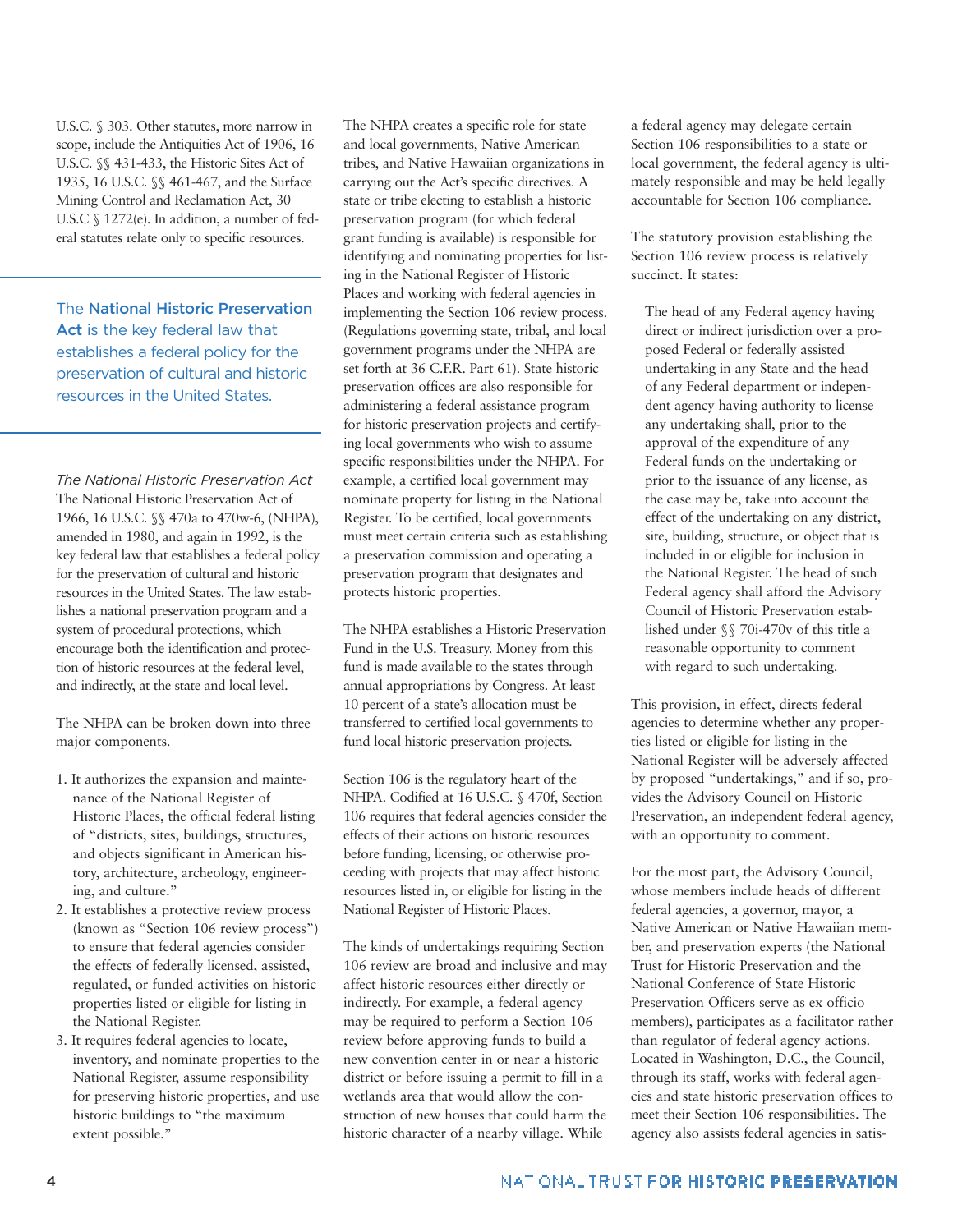fying their stewardship requirements under the NHPA (Section 110) and encourages coordination and consistency of federal agency laws and programs with national policy on historic preservation.

The Section 106 review process may encompass the identification of protected resources, determinations as to adverse effects, and consultation with the appropriate state historic preservation officer, the tribal historic preservation officer, and in some cases, the Advisory Council about ways to avoid or reduce those effects. In the vast majority of cases, a legally binding Memorandum of Agreement is executed by the consulting parties, setting forth specific protective measures that must be taken. In situations where agreement cannot be reached, the matter is put before the full Council, who in turn issues formal comments that may be accepted or rejected by the agency involved.

While Section 106 is an effective tool in focusing attention on federal agency actions affecting historic resources, *it does not prevent federal agencies from taking actions that ultimately harm historic resources*. Section 106 only requires that federal agencies comply with certain procedural requirements before issuing a permit or funding a project affecting historic resources.

In other words, Section 106 will not prevent a federal agency from funding a housing project that entails demolishing a complex of historic buildings. It does, however, require the agency to identify historic resources and explore alternative measures, in consultation with the state historic preservation officer, that may mitigate or avoid whatever harm the project would have on the buildings. The agency, for example, may be required to address alternatives such as moving the entire housing project to a different site or shifting the location of the project on the proposed site so that an archeological resource or historic structure can be preserved.

In cases where alternatives to demolition are not options, the agency may agree to adopt certain measures that would mitigate the harm identified. For example, an agency may document the historic buildings and erect a plaque in their stead. If other historic resources besides those being demolished will be adversely affected, the agency may agree to redesign the project so that it is more in keeping with the scale and style of the remaining resources.

Regulations implementing Section 106 have been promulgated by the Advisory Council on Historic Preservation. These regulations set forth the specific procedures that federal agencies must follow to satisfy the requirements of Section 106. The regulations, most recently revised in 2004, are published at 36 C.F.R. Part 800. They may be viewed at the ACHP's website at www.achp.gov.

*National Environmental Policy Act* Although the National Environmental Policy Act, 42 U.S.C. §§ 4321-4347, (NEPA), is primarily viewed as an environmental law, it governs major federal agency actions affecting not only natural resources, but also cultural resources, including properties listed in the National Register of Historic Places. NEPA states, in relevant part:

[I]t is the continuing responsibility of the Federal Government to use all practical means, consistent with other essential considerations of national policy, to … (2) *assure* for all Americans safe, healthful, productive, and esthetically and culturally pleasing surroundings, … [and] (4) *preserve important historic, cultural, and natural aspects of our national heritage*, and maintain, wherever possible, an environment which supports diversity and variety of individual choice.

To ensure that environmental concerns are disclosed and considered to the fullest extent possible, NEPA directs federal agencies to "include in every recommendation or report on proposals for legislation and other major federal actions significantly affecting the quality of the human environment, a detailed statement by the responsible official on the environmental impact of the proposed action," including any "adverse environmental effects that cannot be avoided" and any "alternatives to the proposed action." Federal agencies must consult with other relevant agencies regarding the proposed action and make copies of their environmental statements available to the President, the Council on Environmental Quality (CEQ), and the public.

Depending upon the magnitude of the impact, agency responsibilities under NEPA may be achieved through the preparation of an Environmental Assessment, or a more detailed Environmental Impact Statement, where adverse effects have been identified. Regulations implementing NEPA, codified at 40 C.F.R. Part 1500, set forth the process for conducting an environmental review, the specific documents that must be prepared, as well as public notice requirements and timing for public review and comment.

In many cases, the statutory protections under NEPA and the NHPA overlap. As with Section 106 of the NHPA, NEPA governs federal agency actions. Moreover, like Section 106, NEPA is essentially a compliance statute, providing only procedural protection against potentially harmful federal agency actions. Coordination of Section 106 and NEPA responsibilities is encouraged under the Advisory Council's regulations implementing the Section 106 review process.

The **National Environmental Policy Act**… governs major federal agency actions affecting not only natural resources, but also cultural resources, including properties listed in the National Register of Historic Places.

Nonetheless, because of slight differences in the scope of protection afforded, in certain situations only one of these laws may be invoked. While NEPA applies to all historic and cultural properties, it regulates only "major federal actions," such as the adoption of federal policies and programs or the approval of federally funded, licensed, or permitted projects. In contrast, the NHPA only governs properties listed or eligible for listing in the National Register of Historic Places. The NHPA, however, applies to a broader range of federal agency undertakings.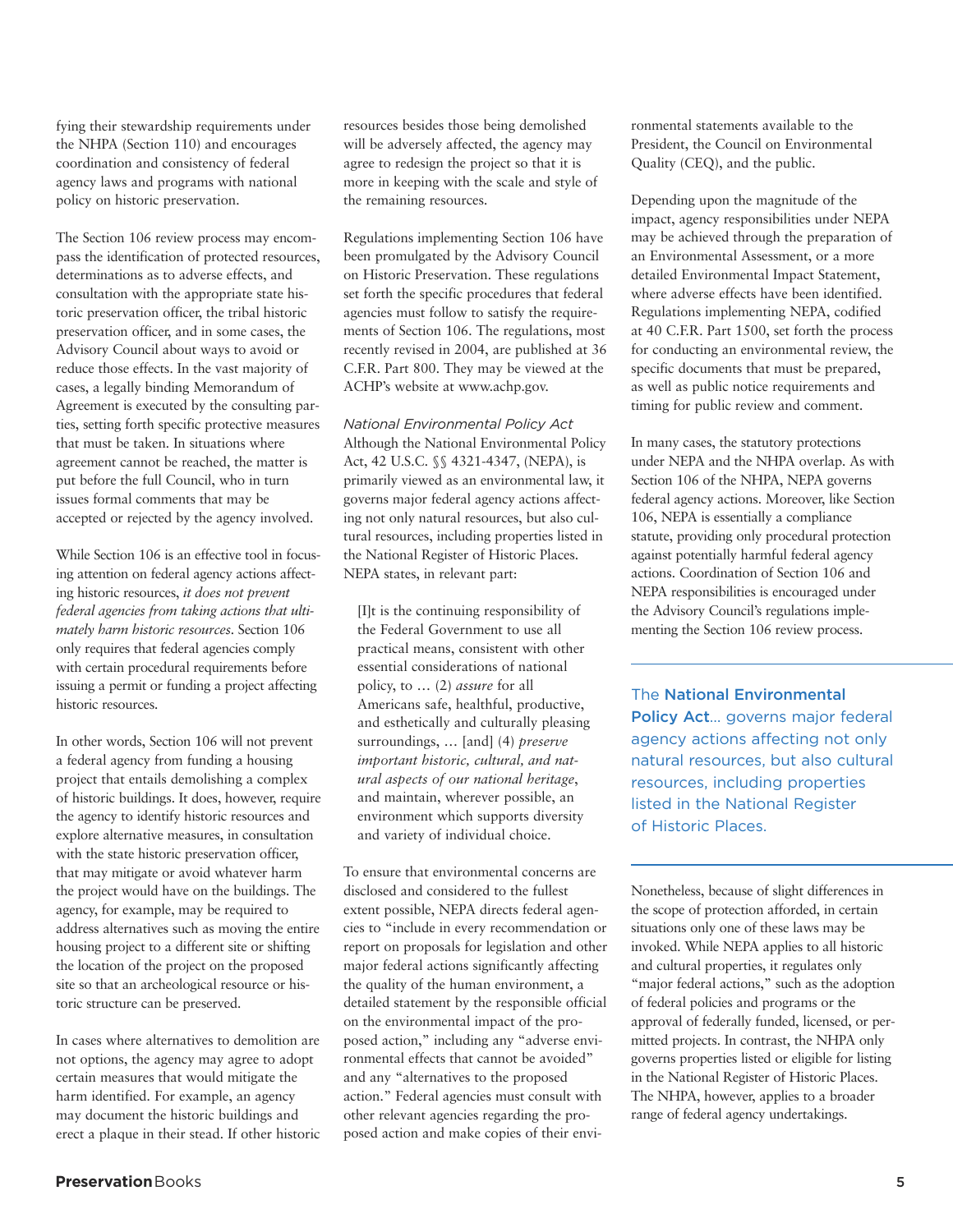

After a lengthy legal battle against the Department of Transportation, an overhead section of I-30 in Fort Worth, Tex., was dismantled rather than expanded. The court decision resolving this case, *I-CARE v. Dole*, established that indirect effects of highway projects such as noise, air pollution, physical access, and visual and aesthetic damage, trigger Section 4(f) protection if such effects "substantially impair" the significance, enjoyment, or value of historic sites.

Photo by Jim Lindberg.

## *Section 4(f) of the*

*Department of Transportation Act* Section 4(f) is considered the strongest preservation law at the federal level. Codified at 49 U.S.C. § 303, it provides substantive protection for historic properties by prohibiting federal approval or funding of transportation projects that require the "use" of any historic site, public park, recreation area, or wildlife refuge, unless (1) there is "no feasible and prudent alternative to the project," and (2) the project includes "all possible planning to minimize harm to the project."

The term "use" includes not only the direct physical taking of property, but also indirect effects that would "substantially impair" the value of protected sites. For example, the effect of a proposed highway on the economic vitality of a nearby historic district that would isolate the district from nearby commercial activity would probably require assessment under Section 4(f). (The provision has been called "Section 4(f)" since its initial adoption in 1966 as Section 4(f) of the Department of Transportation Act, Pub. L. No. 89-670, 80 Stat. 931, 933 (1966).)

Section  $4(f)$  applies to all transportation agencies within the U.S. Department of Transportation, including the Federal Highway Administration (FHWA), which funds highway and bridge projects; the Federal Transit Administration (FTA); the Federal Aviation Administration (FAA); and the Coast Guard, which owns or operates many historic lighthouses and often has regulatory authority affecting bridges.

Although statutory protections under the NHPA, NEPA and Section 4(f) overlap, there are important distinctions. Unlike Section 106 and NEPA, Section 4(f) applies only to the "approval" of transportation projects. While Section 106 and NEPA require agencies to "take into account" historic properties, Section 4(f) directs the Secretary of the Department of Transportation to avoid harming such resources unless no feasible or prudent alternative exists. Note, however, that in an effort to streamline the Section 4(f) review process, the Secretary may find a "de minimus impact" whenever a project has been determined, under Section 106, to have no adverse effect on a historic site or that no historic properties would be affected. The Department of Transportation's regulations implementing Section 4(f) for the FHWA and FTA are set forth at 23 C.F.R.§ 771.135. The regulations seek to clarify when Section 4(f) applies and to coordinate Section 4(f) requirements with environmental review procedures under the NHPA and/or NEPA.

#### *Surface Mining Control and Reclamation Act*

The Surface Mining Control and Reclamation Act (SMCRA), 30 U.S.C § 1201 *et. seq.*, governs the regulation of surface mining activities in the United States. The Office of Surface Mining and Enforcement (OSM) is charged with its implementation. OSM is responsible for issuing permits for the surface mining of coal and monitoring state regulatory programs operating pursuant to delegated authority.

Among other things, the act provides protection for historic resources that would be adversely affected by mining operations. Section 522(e) of SMCRA, 30 U.S.C.§ 1272(e)(3), provides that:

[N]o surface mining operations … shall be permitted which will adversely affect any … places included in the National Register of Historic Sites unless approved jointly by the regulatory authority and the Federal, State, or local agency with jurisdiction over the … historic site.

The OSM is also required to comply with Section 106 of the NHPA when approving state regulatory programs or amendments to those programs. However, Section 106 does not apply directly to individual mining permits issued by the states, according to the D.C. Circuit, even though Congress amended the NHPA in 1992, to make Section 106 applicable in such cases. See *National Mining Ass'n v. Fowler*, 324 F.3d 752 (D.C. Cir. 2003).

## **State Preservation Laws**

Governmental actions affecting historic resources are generally taken into account at the state level in two ways. First, state agencies, through their state historic preservation officers, play a formal role in the Section 106 review process by helping federal agencies identify historic resources, assess potential impacts to those resources, and develop alternatives that would avoid or mitigate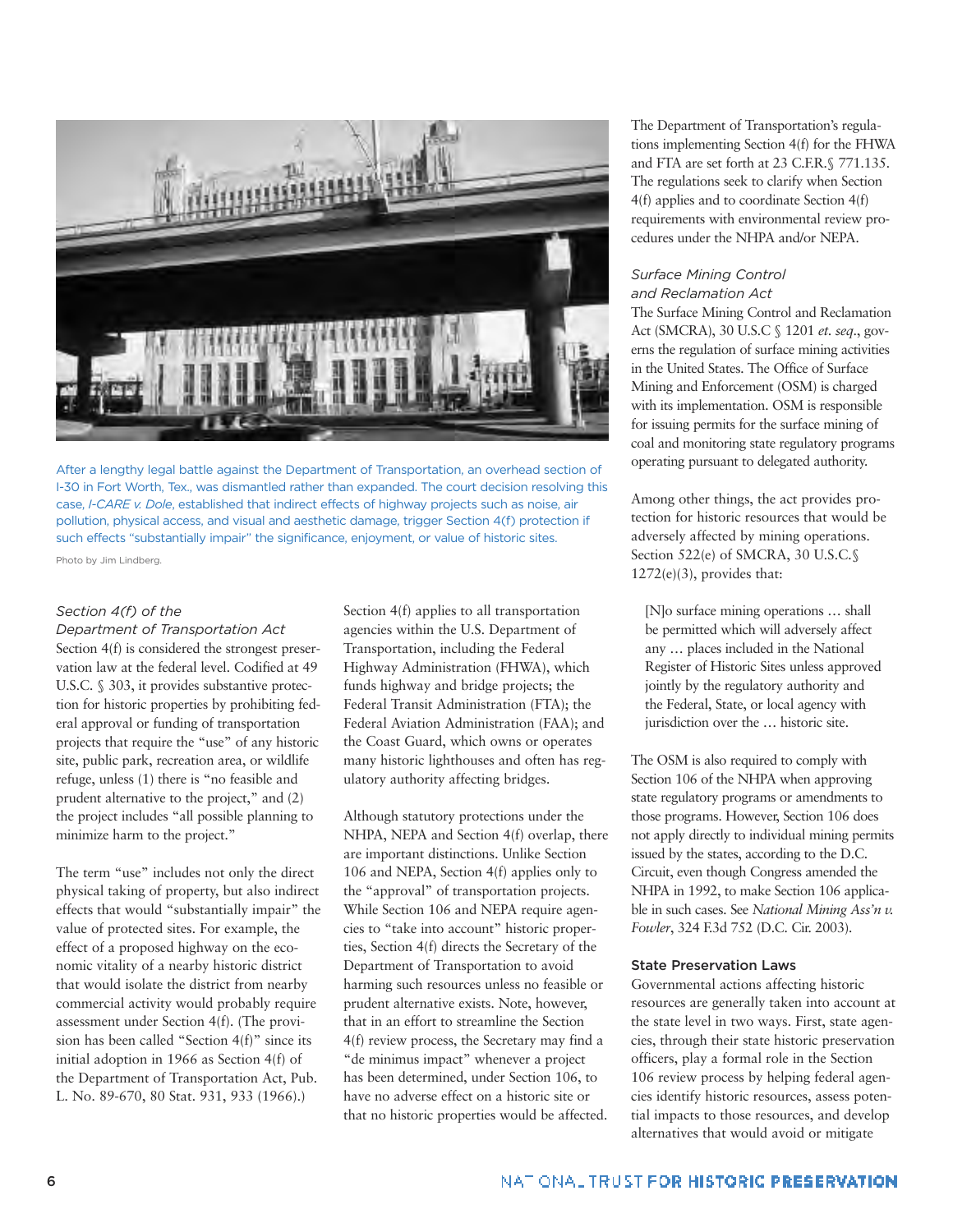adverse effects. Second, many states have enacted laws that protect historic resources from state government action in a manner comparable to the way in which the NHPA, NEPA, and Section 4(f) protect historic resources from federal government actions. These may be called "State Historic Preservation Acts" or "Little 106 laws" and "State Environmental Policy Acts."

#### *Administration of Federal Programs*

State involvement in historic preservation activities historically has focused on the administration of federal government programs. Pursuant to the NHPA, each state has established a state historic preservation office (SHPO) to administer federal preservation programs, such as nominating properties to the National Register of Historic Places, participating in the Section 106 review process, and reviewing projects seeking certification for federal tax benefits.

The NHPA relies heavily on the SHPO to help federal agencies meet their Section 106 responsibilities by identifying historic resources, determining the extent to which those resources will be affected, and considering alternatives to avoid or reduce those effects.

#### *Historic Resource Protection*

The regulation of state agency actions affecting historic properties varies considerably. Some states regulate governmental actions affecting historic property through state environmental protection laws. For example, the California Environmental Quality Act (CEQA), Cal. Pub. Res. Code § 21000, *et. seq.*, requires state agencies to consider the impact of their actions on the environment, including historic resources. The Alaska Coastal Management Program, (ACMP), Alaska Stat. § 46.40-210, sets forth specific requirements agencies must follow to protect environmental and cultural resources in Alaska's coastal zone. These laws provide an important source of protection since they take into account a broad range of factors that may adversely affect historic resources, such as increased traffic or pollution.

Many states have adopted what are commonly referred to as "state 106" or "state 4(f)" laws. Patterned after their federal counterpart, these laws generally provide

procedural and/or substantive protection for historic resources by requiring consideration of the impact of state agency actions affecting such resources. The Minnesota Environmental Rights Act, Minn. Stat. § 116B, for example, provides that state agencies may not demolish a historic resource unless there is "no prudent and feasible alternative site." The New Mexico Prehistoric and Historic Sites Preservation Act, New. Mex. Stat. Annot. §§ 18-8-1—19-8-8, directs state agencies to undergo "all possible planning to preserve and protect" and to "minimize harm" to historic resources.

As with their federal counterparts, these laws provide for public participation and, in most cases, rely upon the citizenry for enforcement.

#### **Local Preservation Laws**

Local environmental protection laws governing local government actions generally do not exist. In a few states, however, state environmental or preservation laws have been extended to include local government actions. For example, New York's State Environmental Quality Review Act, N.Y. Environmental Conservation Law § 8-0101, *et. seq.*, (SEQRA), applies to local and state government actions, thus affecting a wide range of municipal actions, including zoning changes that could potentially affect historic resources. Because of the direct effect landuse actions have on historic resources, these laws can be an important component of a local preservation program.

As with state governments, local governments may also assume certain federal agency responsibilities under Section 106 of the NHPA. While federal agencies remain legally responsible for Section 106 compliance, some federal agency responsibilities may be delegated to local officials. Section 106 responsibilities are often carried out by city agencies, receiving federal funding from HUD, for example. Local governments may also participate as a "party" in the Section 106 consultation process.

Historic resources are most often protected at the local level through historic preservation ordinances. These laws focus on the regulation of private, as opposed to governmental, actions.

**Preservation**Books **7**

While some ordinances may protect both public and privately-owned resources, the ability to regulate public property is dependent upon the delegation of authority by a state to regulate municipal or state-owned property or the willingness of a state agency to be regulated. This issue often arises in the context of historic schools and civic buildings. While federal agencies are required to take historic preservation into consideration when constructing or altering buildings, federally-owned historic properties are not subject to local preservation ordinances. (See discussion on "Public Buildings" below.)

Under historic preservation ordinances, historic property owners are required to obtain a permit from a preservation commission, or other authority, before altering or otherwise affecting the property being regulated.

## **The Regulation of Private Actions Affecting Historic Resources**

Historic resources may be protected to a limited extent from private actions through federal and state laws. Many historic resources, however, are protected through local laws that govern changes to private property. Under historic preservation ordinances, historic property owners are required to obtain a permit from a preservation commission, or other authority, before altering or otherwise affecting the property being regulated. Failure to obtain a permit may result in the issuance of a stop-work order, the imposition of fines and other penalties, and in some cases, a court injunction. These laws typically provide a much stronger level of protection for historic resources than the procedural protections that apply to governmental actions.

## **Federal Preservation Laws**

As discussed above, the preservation of historic resources is generally accomplished under federal preservation statutes through procedural laws. These laws do not require that historic resources be preserved but rather insist that a federal agency consider historic resources before proceeding with a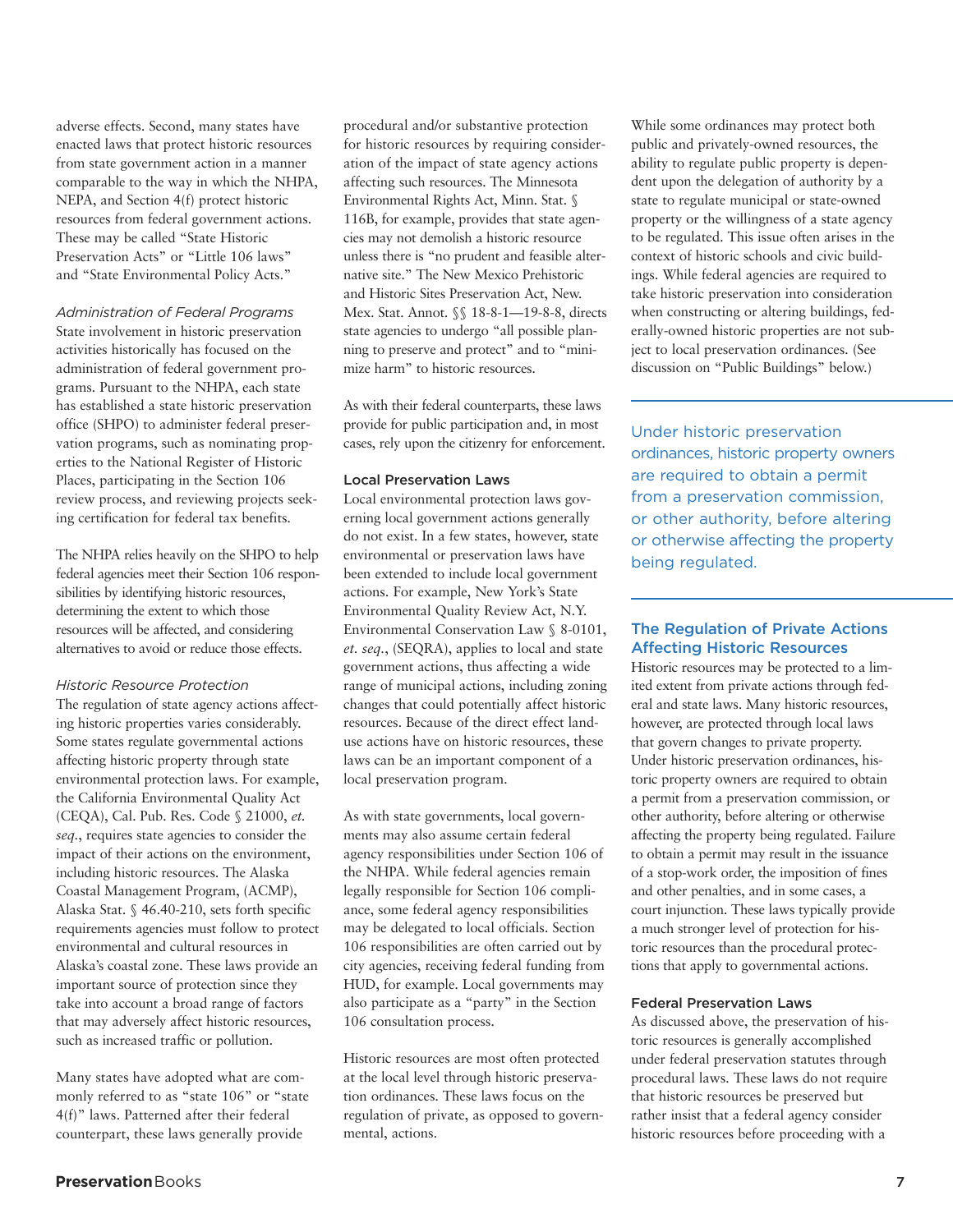

Historic preservation ordinances allow local jurisdictions to regulate historic districts, including incompatible infill structures, which can seriously compromise the integrity of a historic streetscape.

Photo by Adrian Scott Fine.

particular course of action. For the most part, the emphasis is generally on process rather than substance. This means that the agency must only comply with certain procedures. Preservation is not required.

A few laws, however, contain enforcement provisions, authorizing the imposition of civil and/or criminal penalties for violations of specific provisions. The best known laws falling within this category include the Archaeological Resources Protection Act, 16 U.S.C. §§ 470aa470mm, (ARPA), and the Native American Graves and Repatriation Act, 25 U.S.C. §§ 3001-3013, (NAGPRA). ARPA establishes a permitting process and imposes both civil and criminal penalties for violations of its terms. NAGPRA establishes a process for, among other things, the repatriation of

Native American human remains and cultural objects held by museums or federal agencies and imposes penalties for individual violations. Both statutes are discussed in more detail later.

Although rarely invoked, penalty provisions are also contained in the Antiquities Act of 1906, 16 U.S.C. §§ 431-433, and the Historic Sites Act of 1935, 16 U.S.C. §§ 461-467. While the Antiquities Act does not establish a permitting process per se, it authorizes the imposition of a \$500 fine and/or imprisonment up to 90 days against any person who "appropriate[s], excavate[s], injure[s], or destroy[s] any historic or prehistoric ruin or monument, or any object of antiquity, situated on lands owned or controlled by the Government of the United States, without the permission of the Department of Government

having jurisdiction over the lands on which said antiquities are situated." The Historic Sites Act, correspondingly, allows the imposition of a \$500 fine against any person found violating the act or implementing regulations.

#### **State Preservation Laws**

States address private actions affecting historic resources primarily through enabling laws, which act as a grant of police power authority from the state to local government. Only in extremely limited instances have states elected to regulate private actions through a separate permitting process. The State of Kansas, for example, regulates actions that would destroy or alter historic resources or the "environs" of those resources.

Every state has enacted some form of enabling law granting specific powers and authority to local governments to pass ordinances for the protection and preservation of historic structures. Some local governments may operate under a broad grant of authority, which is commonly referred to as "home rule authority." Most governments, however, operate under a specific grant of authority that enumerates specific powers and authorities. A local law must comply with the specific grant of authority from the state. In other words, the level of protection afforded to historic resources under a local preservation ordinance must correspond with the regulatory scope of applicable state enabling laws.

While state enabling laws vary widely in form, they generally authorize local governments to regulate private actions affecting historic properties through a permitting process. Local governments are typically granted authority to designate historic properties and districts and to prevent incompatible alterations, demolition, or new construction. Sometimes, state enabling laws may also authorize a specific process for consideration of economic hardship claims, special merit exceptions, demolition by neglect, and even appeals.

#### **Local Preservation Laws**

Laws governing private actions affecting historic resources are primarily enacted at the local level pursuant to state enabling authority. Through historic preservation ordinances, local jurisdictions regulate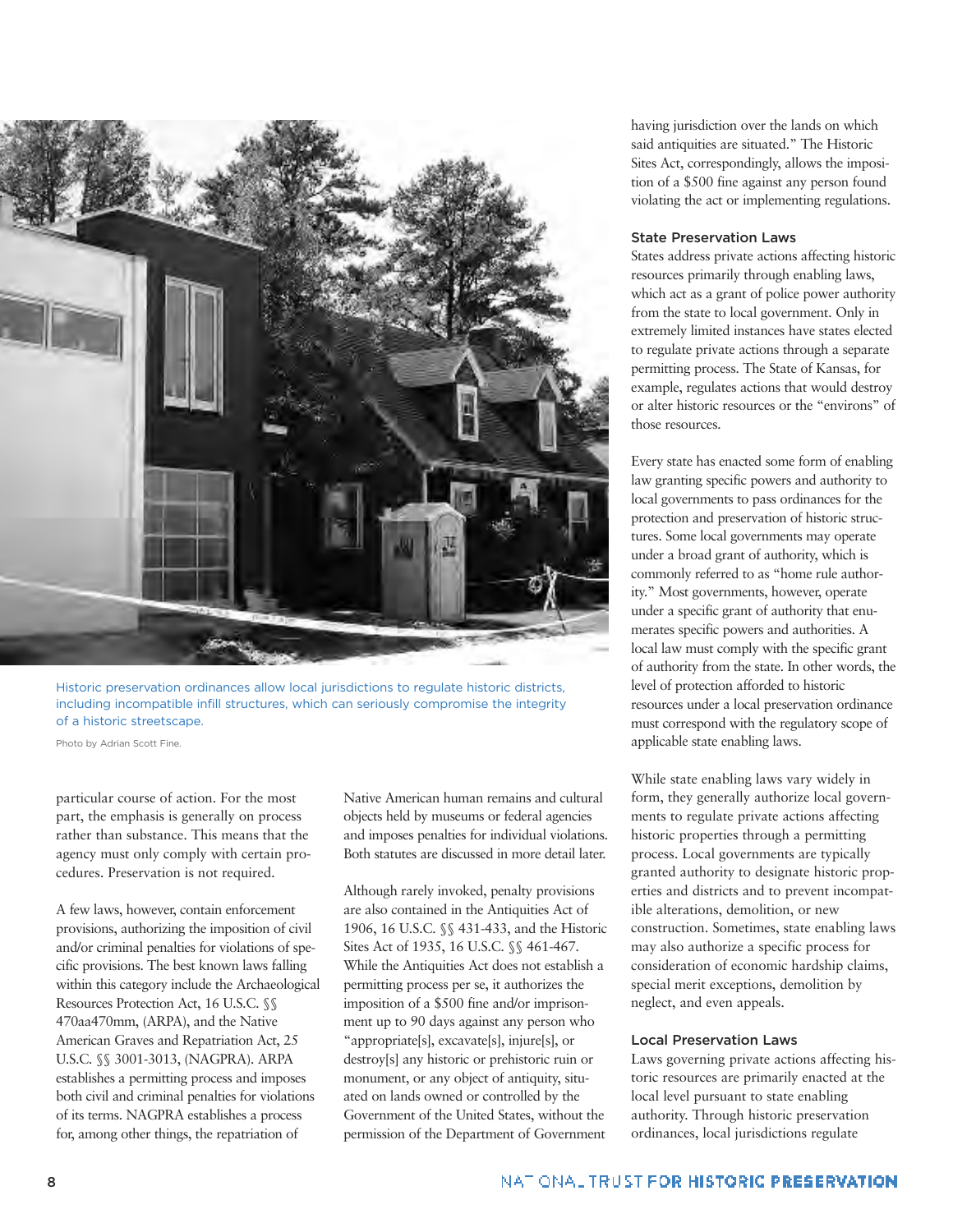changes to historic resources that would irreparably change or destroy their character. Projects reviewed range from routine applications for window replacement or modifications to plans for a new addition, or even demolition. Today, more than 2,300 historic preservation ordinances have been enacted across the country.

Historic preservation may also be accomplished through comprehensive planning and coordination with other land-use laws. Preservation ordinances alone can be insufficient to protect historic resources when other governmental programs and policies such as zoning, transportation, and housing favor new development over rehabilitation alternatives.

Preservation ordinances vary widely from place to place depending upon several factors. Variations may arise, for example, because of specific limitations on permissible regulatory action imposed at the state level or because of differing levels of political support for preservation in a given community. No single approach works in every situation and thus historic preservation ordinances are generally tailored to meet the individual needs of the community and the resources being protected.

As noted earlier, every state has enacted in some form an enabling law that authorizes local jurisdictions to adopt historic preservation ordinances. (In a few states, this authority may be implied through zoning enabling laws.) These laws, varying widely in form and content, provide the legal basis for regulating historic property. They should be consulted, along with interpreting case law, before adopting a preservation ordinance.

Historic preservation has been upheld as a valid public purpose under the U.S. Constitution. In 1978, the U.S. Supreme Court in its landmark decision, *Penn Central Transportation Co. v. City of New York*, 438 U.S. 104 (1978) recognized that preserving historic resources is "an entirely permissible governmental goal" and that New York City's historic preservation ordinance was an "appropriate means" to securing that goal. Some states have also explicitly recognized historic preservation as a legitimate governmental function in their state constitutions.

Local preservation commissions or design review boards administer most local ordinances. Preservation commissions are administrative bodies of local governments and are typically established under the historic preservation ordinance. While the number of commission members and terms varies, depending upon the size and needs of a community, individual members are generally required to have some expertise in certain areas, such as architecture, history, real estate, and so forth, to ensure that informed decisions are made.

The scope of authority conferred on preservation commissions will vary considerably depending upon state enabling authority, the relationship between the commission and other administrative agencies, and the support for historic resource protection. Historic preservation commissions may have either binding or advisory review authority over historic designations or changes to historic properties, and in some cases, they must be consulted regarding other land-use actions affecting historic resources, such as a request for a variance or the subdivision of land. The historic preservation commission, however, is the governmental agency that grants or denies a permit to change historic property.

While variations exist from ordinance to ordinance, most include at least five major parts. Besides establishing a preservation commission, historic preservation ordinances generally set forth procedures and criteria for the designation of historic properties, along with procedures and criteria for reviewing requests to alter, move, or demolish such properties. Preservation ordinances also allow for consideration of hardship and other issues of special concern and establish a process for appeal and enforcement of its terms.

Individual properties are most often designated as historic resources by a city council or equivalent legislative body upon nomination by a preservation commission. Sometimes, however, the preservation commission or another administrative body may be empowered to designate individual properties and/or districts.



Historic district laws protect historic buildings as well as a community's character. New construction generally must be compatible with the surrounding buildings in terms of size and design.

Photo by Adrian Scott Fine.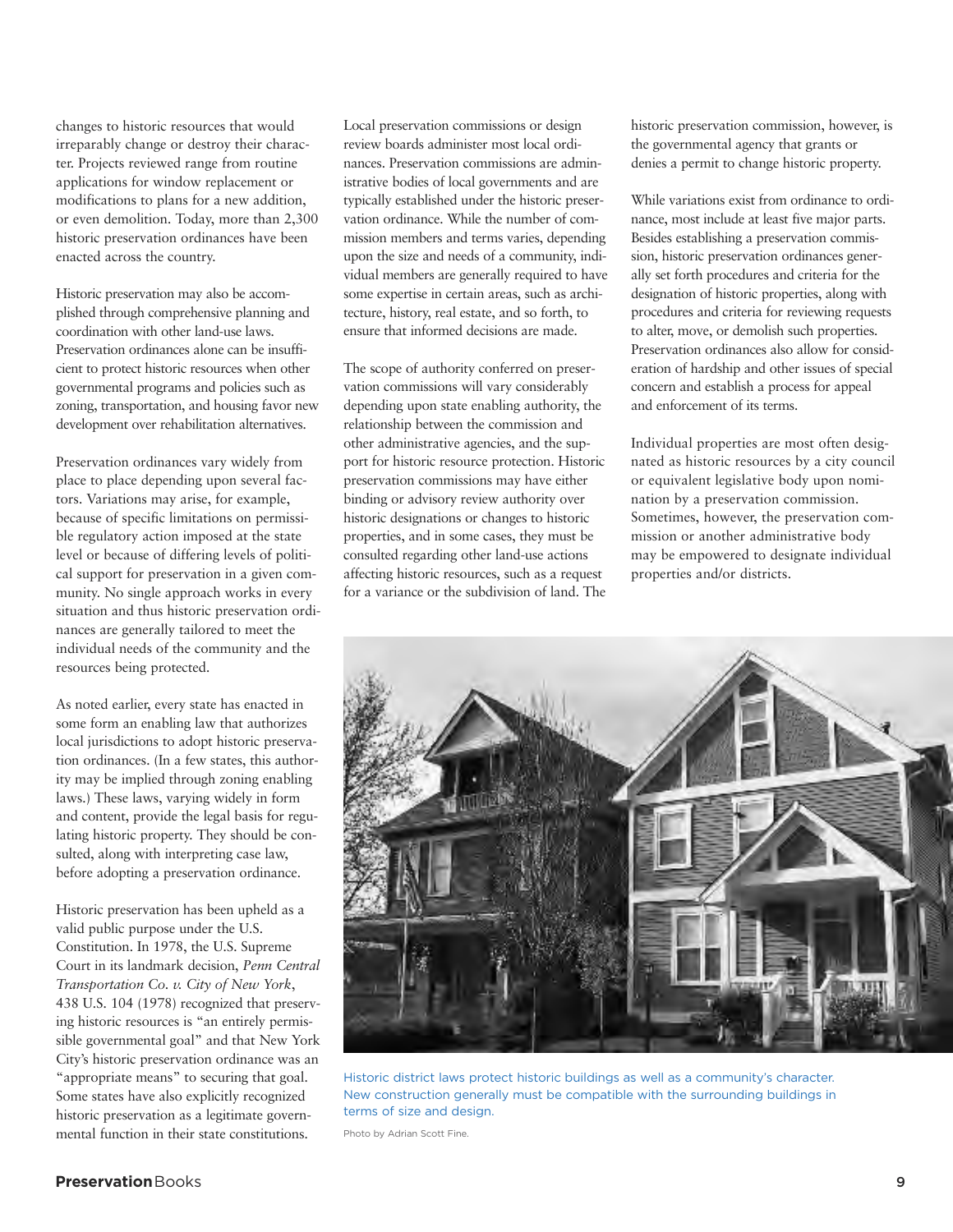## **KEY COMPONENTS OF A PRESERVATION ORDINANCE**

- 1. Statement of "Purpose" and "Powers and Authorities" in enacting preservation ordinance.
- 2. Definitions.
- 3. Establishment and authority of historic preservation commission or other administrative board.
- 4. Criteria and procedures for designation of historic landmarks and/ or districts.
- 5. Statement of actions reviewable by commission and the legal effect of such review.
- 6. Criteria and procedure for review of such actions.
- 7. Standards and procedures for the review of "economic hardship claims."
- 8. "Affirmative maintenance" requirements and procedures governing situations of "demolition-by neglect."
- 9. Procedures for appeal from final preservation commission decision.
- 10. Fines and penalties for violation of ordinance provisions.

Most jurisdictions designate historic districts or both historic districts and individual landmarks. While designations may include the entire historic structure, many communities extend protection only to the exteriors of such properties, and in some cases, only to those facades visible from a public way. A few communities protect both the interior and exterior of historic properties. Interior protections, where they exist, generally are limited to interior spaces open to the public.

Properties may be identified as *contributing* or *noncontributing* in historic districts. This determination, in turn, may dictate the level of review that will be applied. Contributing properties may enjoy full protection while changes to non-contributing property (including vacant land) are generally approved if "compatible" with the character of the historic district. A few jurisdictions also recognize distinctions among individual landmarks, providing the highest level of protection for properties of "exceptional importance."

The preservation ordinance sets forth the criteria for designation and the process for considering applications for designation. More detailed information may also be contained in implementing regulations. While variations exist from jurisdiction to jurisdiction, historic designations are generally initiated by the property owner or the commission after conducting a survey of historic properties within the community.

Historic preservation ordinances generally empower preservation commissions to review and act upon applications for *certificates of appropriateness*. Most often, owners of property subject to a preservation ordinance must submit an application to a preservation commission for permission to alter, demolish, move, or construct additions and new buildings. Requests for change are evaluated at a public hearing based upon standards for review set forth in the ordinance. The commission will generally issue a formal decision, making specific findings of fact and conclusions of law. (A commission must determine what the facts are, apply those facts to the standards in the ordinance, and then reach a conclusion.) Permission is typically granted in the form of a permit or certificate of appropriateness.

The extent of control over requests to demolish historic structures varies from community to community. Many localities allow for the demolition of historic properties only in cases where a property owner establishes economic hardship or the property poses a safety threat after a fire or other type of natural disaster. Some communities, however, permit property owners to demolish historic properties after a specific waiting period, during which time a city or town, along with private preservation groups, can explore alternative actions to save the building. Some communities also condition the issuance of a demolition permit upon a showing that a new building will actually be constructed (i.e., by showing that plans and financing are sufficiently finalized) and that the building will be compatible with other historic resources in the area.

Routine maintenance work such as repairing a broken fence or replacing individual tiles on a slate roof is generally excluded from commission review. Many ordinances, however, require that designated property be kept structurally sound and may empower a commission to make repairs and seek reimbursement in instances where a property is essentially being *demolished by neglect*.

An increasing number of communities have also established an informal process to encourage property owners to consult with commission staff and/or members before embarking on a major project. Although not required, this process generally helps a property owner and/or architect to understand the factors that a commission will consider in acting upon a specific application.

Many ordinances also provide for the consideration of *economic hardship* claims, and to a lesser extent, projects of special merit. Economic hardship provisions typically provide a variance from individual restrictions under the ordinance in situations where the owner demonstrates that he or she would otherwise be denied all reasonable or beneficial use of his or her property. Special merit provisions enable individual buildings to be demolished or substantially altered when an overriding community objective, such as the need to construct a conference center, exists. (For a detailed discussion on economic hardship see "Providing for Economic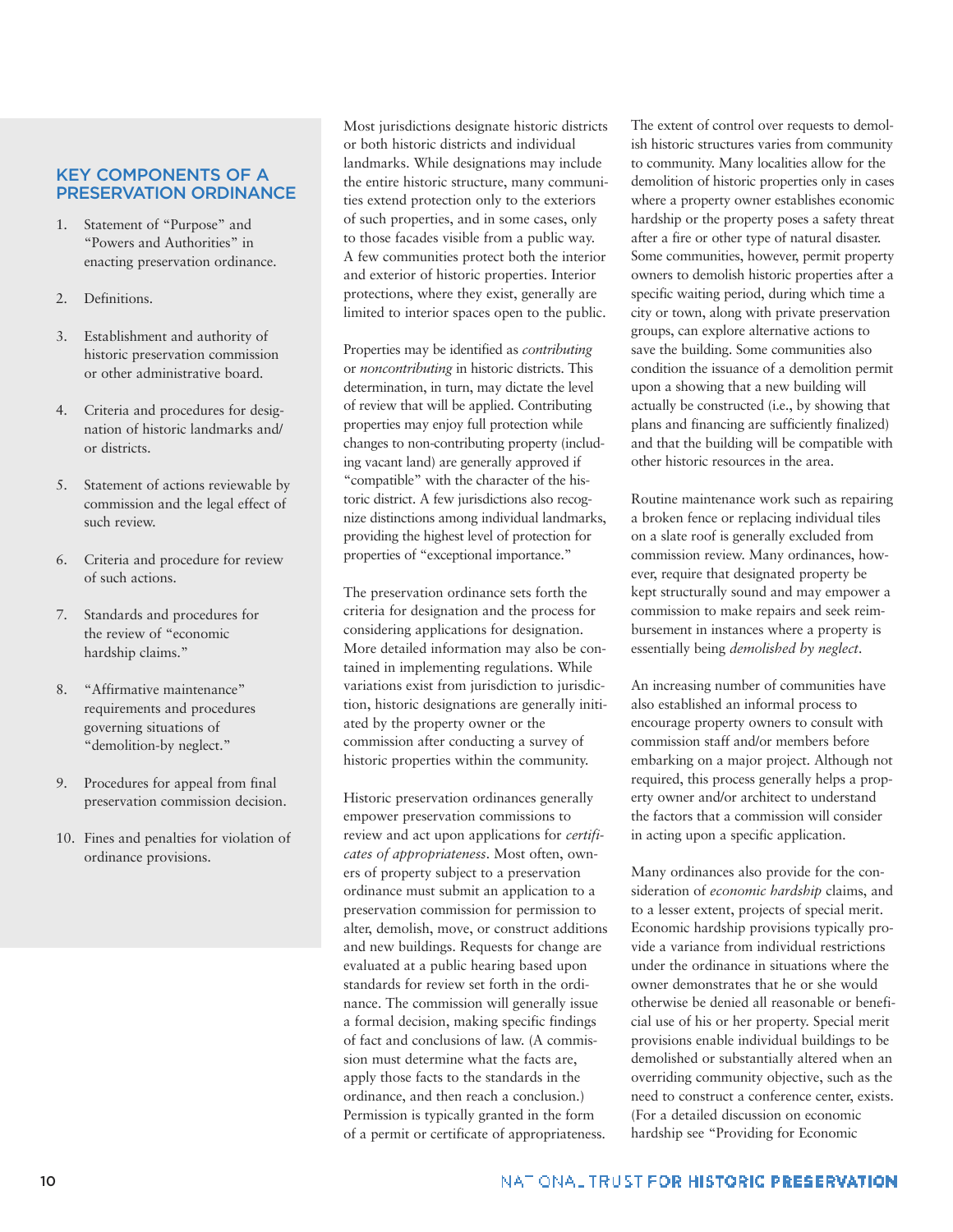Hardship Relief in the Regulation of Historic Properties," 15 *Preservation Law Reporter* 1129 (1996) and "Assessing Economic Hardship Claims Under Historic Preservation Ordinances," 18 *Preservation Law Reporter* 1069 (1999).)

Historic preservation ordinances either provide for appeal to another administrative body or specify that appeal is to be made directly to court. In establishing an appeal process, it is important to ensure that the appellate body must uphold the commission's decision if it is supported by "substantial evidence" or a "rational basis" exists for its decision. If the appeal body engages in "de novo" review (i.e., it engages in its own fact-finding rather than limiting its review to the information contained in the record and is not required to defer to the expertise of the commission), that body must use the same criteria as the preservation commission in making its own decision.

Preservation ordinances usually empower local jurisdictions to issue stop-work orders and impose fines and other penalties for individual violations. Fines generally range from \$100 to \$5,000 per day depending upon the type of property being regulated, residential or commercial, and the likelihood for violations. Penalties for unlawful alterations or demolitions may include the denial of a building permit for a number of years or mandatory reconstruction. (Stiffer penalties are used to discourage midnight demolitions of historic structures, where a fine might be viewed as a business cost rather than deterrent.) In cases of demolition by neglect, a commission may be empowered to repair a building and then recoup its expenses by imposing a lien on the property. Ultimately, the commission may seek an injunction in court to compel compliance with the law.

#### **Other Land-Use Laws**

The strength of a preservation program can also be measured by the degree of correlation between historic preservation and other landuse programs, such as comprehensive planning, zoning, and the subdivision of land. Pressure to demolish historic buildings will obviously be much greater in in commercial districts with zoning laws that permit highrise development and in neighborhoods where replacement houses can far exceed the size of existing houses. Similarly, the historic setting of certain resources may be irreparably altered in communities where existing lots can be subdivided without regard to historic preservation concerns.

Comprehensive or master plans are formal documents, typically adopted at the local level, that set forth a guideline or road map for community development over time. They generally identify important community goals such as economic growth and stability, environmental protection, and public safety in the context of specific planning elements such as land use, housing, and transportation. Historic preservation is often identified as an important community goal and may be included as an element of a comprehensive plan.

The legal status of the comprehensive plan varies considerably from state to state. In some states, consistency between comprehensive plans and local laws is mandatory. In other words, all zoning and other land-use laws must be consistent with the comprehensive plan. In other jurisdictions, a plan may be viewed as advisory, serving as a guideline or road map for future development.

While planning generally occurs at the local level, it is accomplished increasingly on a statewide or regional basis as well. Several states including Vermont, Maine, Rhode Island, Washington, Georgia, Florida, and Delaware have enacted growth management laws that provide additional protection for historic resources.

The comprehensive plan should identify historic preservation as a specific goal or key element. Strong policy statements in favor of preservation can help a decision maker act favorably toward preservation in instances where historic resources might otherwise be harmed, such as in conducting a site plan review or in acting upon a rezoning request. Decisions based on comprehensive plans are also more likely to be upheld, even when the plan is merely advisory, since they help prove that a government acted fairly and reasonably rather than arbitrarily or capriciously.

Ideally, comprehensive plans should also state how conflicts between historic preservation and other community goals, such as economic development or transportation, are to be resolved in a manner consistent with a community's local preservation ordinance. For example, while a plan may strongly endorse economic growth, it may state that historic resources should be protected in all instances or allow for demolition of historic resources only when no other prudent or feasible alternative exists. A plan may also stress the importance of historic preservation as a means to promote economic development by providing neighborhood stability and tourism opportunities.

Besides the comprehensive plan, zoning, subdivision controls, and other forms of land-use protection can impact historic resources. Zoning laws govern the use and intensity of both new and existing development while subdivision laws govern the platting and conversion of undeveloped land into buildable lots.

The relationship between zoning laws and historic properties is readily understood. Zoning laws allowing fast food restaurants as a matter of right in historic districts, for example, create potentially unresolvable compatibility concerns. Pressure to demolish low-rise, historic commercial buildings will be greater in communities with zoning laws that permit the construction of 20-story structures. Zoning laws can also be used to curtail the practice of building mansion-sized houses in older residential areas by ensuring that applicable set back, lot coverage, height, and bulk requirements conform to existing housing stock.

Subdivision laws can also affect historic properties in profound, although less direct, ways. Land is subdivided to permit new development. If that development is located next to or near a historic resource, the historic setting of that resource is likely to change dramatically.

The way tracts of land are broken into lots and blocks and streets are laid out can also be important. The design of a street system, for example, could create certain traffic patterns, which, in turn, could lead to inappropriate street-widenings in a neighboring historic district.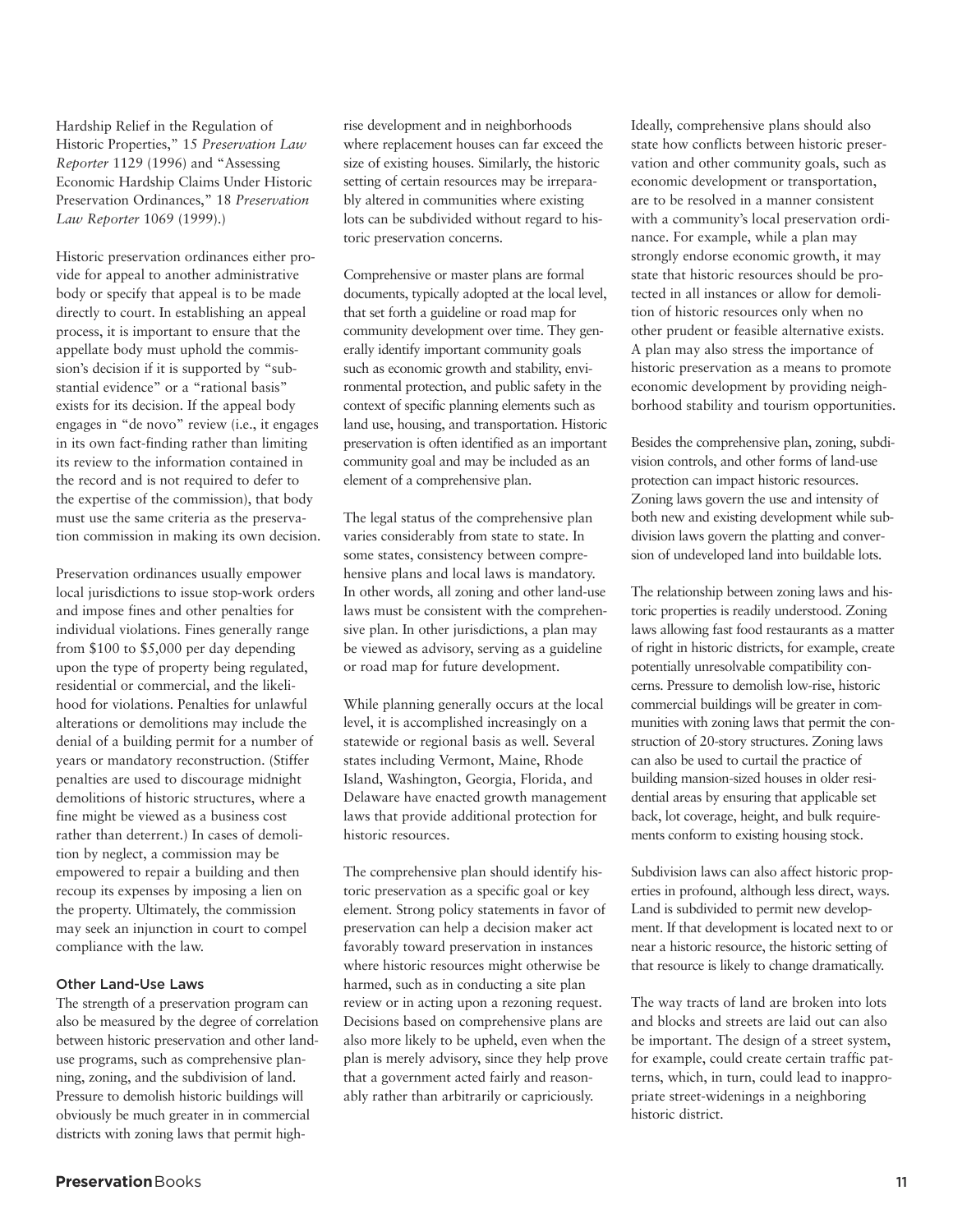## **PRIMARY LAWS GOVERNING ARCHEOLOGICAL RESOURCES**

**Archeological Resources Protection Act of 1979**, 16 U.S.C. §§ 470aa-mm. Principal federal law protecting archeological resources on all federal and Indian lands. It establishes a permit application process for the excavation and removal of archeological resources located on these lands. Provides for the imposition of civil and criminal penalties for specific violations.

**Archeological and Historic Preservation Act of 1974**, 16 U.S.C. §§ 469-469c-2. Provides for the preservation of historical and archeological data that might otherwise be irreparably lost through alterations to the terrain resulting from federal agency construction-related activities. Upon notification by a federal agency that significant resources may be irreparably lost, the Secretary of the Interior must conduct a survey, preserve data, and consult with others regarding ownership and appropriate repository for items recovered.

**Historic Sites Act of 1935**, 16 U.S.C. §§ 461467. Establishes a national policy for the preservation of historic American sites, buildings, objects and antiquities of national significance, delegating specific powers and responsibilities to the Secretary of the Interior in the implementation of that policy. Also authorizes the imposition of a \$500 fine plus costs for violations of any rules promulgated under the act.

**Antiquities Act of 1906**, 16 U.S.C. §§ 431-433. Imposes criminal sanctions for the destruction of historic or prehistoric sites on federally owned or controlled land without a permit.

**National Historic Preservation Act of 1966**, as amended, 16 U.S.C. § 470 *et. seq.* Prohibits federal undertakings (such as the funding, licensing or permitting of activities) affecting properties eligible for listing in the National Register, including archeological sites, without first consulting with the state historic preservation officer and, in some cases, the Advisory Council on Historic Preservation.

**National Environmental Policy Act**, 42 U.S.C. §§ 4321-4347. Requires environmental impact statement for all major federal actions significantly affecting the quality of the human environment, including archeological resources. Department of Transportation Act of 1966, 49 U.S.C. § 303. Prohibits federal approval or funding of transportation projects that require the "use" of any historic site, including archeological sites, unless there is "no feasible and prudent alternative to the project," and the project includes "all possible planning to minimize harm to the project."

**Abandoned Shipwreck Act of 1987**, 43 U.S.C. § 2101 *et. seq.* Asserts title to abandoned shipwrecks within U.S. territorial waters and then transfers ownership to the state in whose submerged lands the shipwreck is located to facilitate the protection of historic shipwrecks.

**Native American Graves Protection and Repatriation Act of 1990**, 25 U.S.C. §§ 30013013. Provides for repatriation of Native American human skeletal material and related sacred items and objects of cultural patrimony. Also allows for the imposition of criminal penalties for the illegal trafficking in human remains and burial items.

**State archeological protection laws.** Regulate private and/or public actions affecting archeological resources on state (and in some cases on private lands).

**State preservation and environmental laws.** Require state agencies to consider impact of proposed governmental actions on archeological resources.

**Historic preservation ordinances, comprehensive plans, site plan review and subdivision laws.** Some local laws protect archeological resources in addition to historic and other cultural properties.

There are several ways to ensure compatibility between preservation and other land-use laws. Property, for example, may be rezoned or new height restrictions imposed so that pressure for new development is effectively removed. Buffer zones may also be established to prevent encroachment on lower density, commercial, or residential historic areas. (For further discussion see David Listokin, "Growth Management and Historic Preservation: Best Practices for Synthesis," 29 *The Urban Lawyer* 2 (Spring, 1997), "Protecting Historic Structures Against Incompatible Development," 14 *Preservation Law Reporter* 1012 (1995) and "Coordination of Historic Preservation and Land Use Controls: New Directions in Historic Preservation Regulation," 5 *Preservation Law Reporter* 2041 (1987). For discussion on teardowns in residential areas, see "Teardowns and McMansions Resource Guide" at www.preservationnation.org/issues/ teardowns/resource-guide.html.)

In some situations, special permitting processes may be invoked to allow for consideration of preservation issues as appropriate. For example, owners of historic residential property may be allowed to conduct a limited range of commercial uses on their property such as a bed and breakfast or small office. These uses can help offset rehabilitation and/or maintenance expenditures incurred in larger historic properties. Exceptions from onerous parking requirements may also be established.

In a few jurisdictions, preservation commissions may have either binding or advisory authority over requests to subdivide historic property. Commissions with binding authority may approve, deny, or modify an application to subdivide property protected by a preservation ordinance. Commissions with advisory authority may only recommend to a planning board or other administrative agency with ultimate authority that a specific application be approved, denied, or modified to address historic preservation concerns.

Preservation commissions may also be consulted in situations involving the development of land around an existing resource to ensure that any new construction is compatible. For example, a site plan review process may call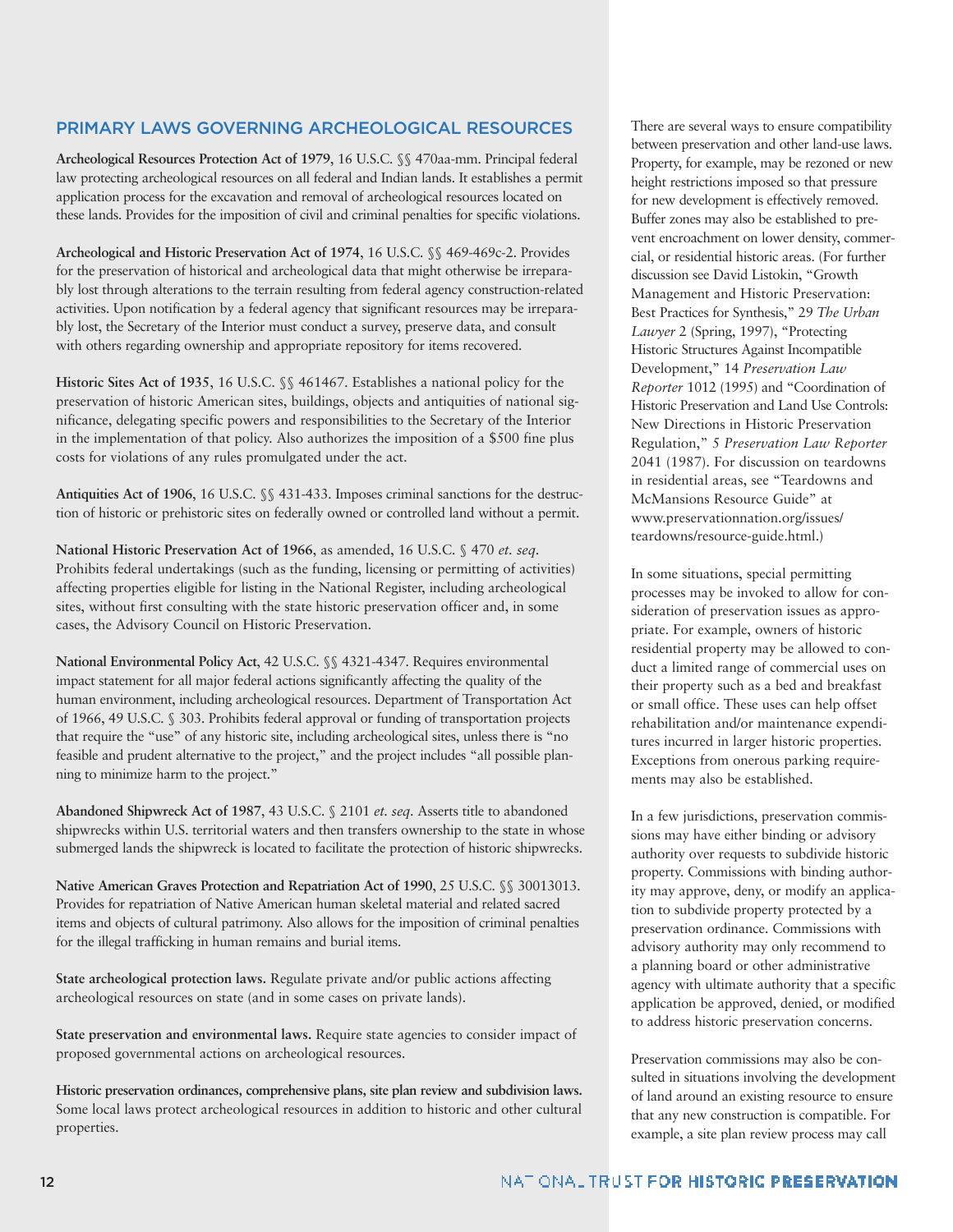for consultation with a commission on issues regarding the siting or massing of particular buildings or the types of materials or colors used. In some cases, the actual density or size of a project may be limited where incompatible with historic preservation objectives.

## **Laws Addressing Specific Resources**

A few laws seek to protect specific types of resources from governmental and/or private actions. The protective mechanisms employed by these laws are generally tailored to meet the peculiar concerns of the resource at issue.

## **Archeological Resource Protection**

Laws protecting archeological resources have been enacted at the federal and state level, and to a much lesser extent at the local level. These laws typically regulate archeological activity on land owned by the federal government through a special permitting process supported by the ability to impose criminal and/or civil penalties for individual violations. In more recent years, archeological protection laws have been extended to private lands, largely in response to increasing threats combined with a growing awareness that damage to archeological sites is irreversible.

## *Federal Laws*

**The Archeological Resources Protection Act**, 16 U.S.C. §§ 470aa-470mm, (ARPA), is the primary statute governing archeological resource protection at the federal level. This law protects archeological resources on federal and Native American lands through a permitting process accompanied by enforcement provisions. Under ARPA, it is unlawful to remove, excavate, or alter any archeological resource from federal or Indian lands without a permit issued by the Department of the Interior. Permits are approved only for research purposes and all artifacts must remain property of the United States.

In addition, ARPA prohibits the selling, purchasing, exchanging, transporting, and trafficking of archeological resources that were removed in violation of law. Significantly, this prohibition extends not only to artifacts found on public and Indian lands, but also to artifacts taken from private land in violation of state law.



Archeological resources are protected under federal, state and, in some cases, local laws. These laws require permits before excavating or altering archeological sites and impose criminal penalties for looting and other illegal activity.

Photo courtesy of the National Trust for Historic Preservation.

ARPA's penalty provisions are critical to its effectiveness as a tool for resource protection. The statute authorizes the imposition of civil and criminal penalties, including both imprisonment and fines up to \$100,000 for repeat offenders. All archeological resources, along with any vehicles or equipment used to carry out the violation can be forfeited. The act also explicitly authorizes the federal government to pay rewards for information leading to the finding of a civil violation or criminal conviction.

Primary regulations governing the protection of archeological resources are set forth at 43 CFR Part 7. Regulations pertaining to the preservation of American antiquities are codified at 43 CFR Part 3 and regulations concerning the care of federally-owned and administered archeology collections are located at 36 CFR Part 79. These laws and

additional information are available on the National Park Service's website at www.cr.nps.gov/linklaws.htm.

A few federal laws protect archeological resources in particular instances. The **Reservoir Salvage Act of 1960**, 16 U.S.C. §§ 469-469a, requires federal agencies to notify the Secretary of the Interior upon the discovery of any significant archeological resources threatened with destruction due to dam construction or terrain alterations. The law authorizes the Secretary to undertake salvage operations as deemed necessary. The **Archaeological & Historical Preservation Act of 1974**, 16 U.S.C. §§ 469-469c-1, extends the scope of the 1960 Act to include all federal and federally-assisted or licensed projects that threaten historical and archeological data with destruction. The responsible federal agency may elect to undertake salvage or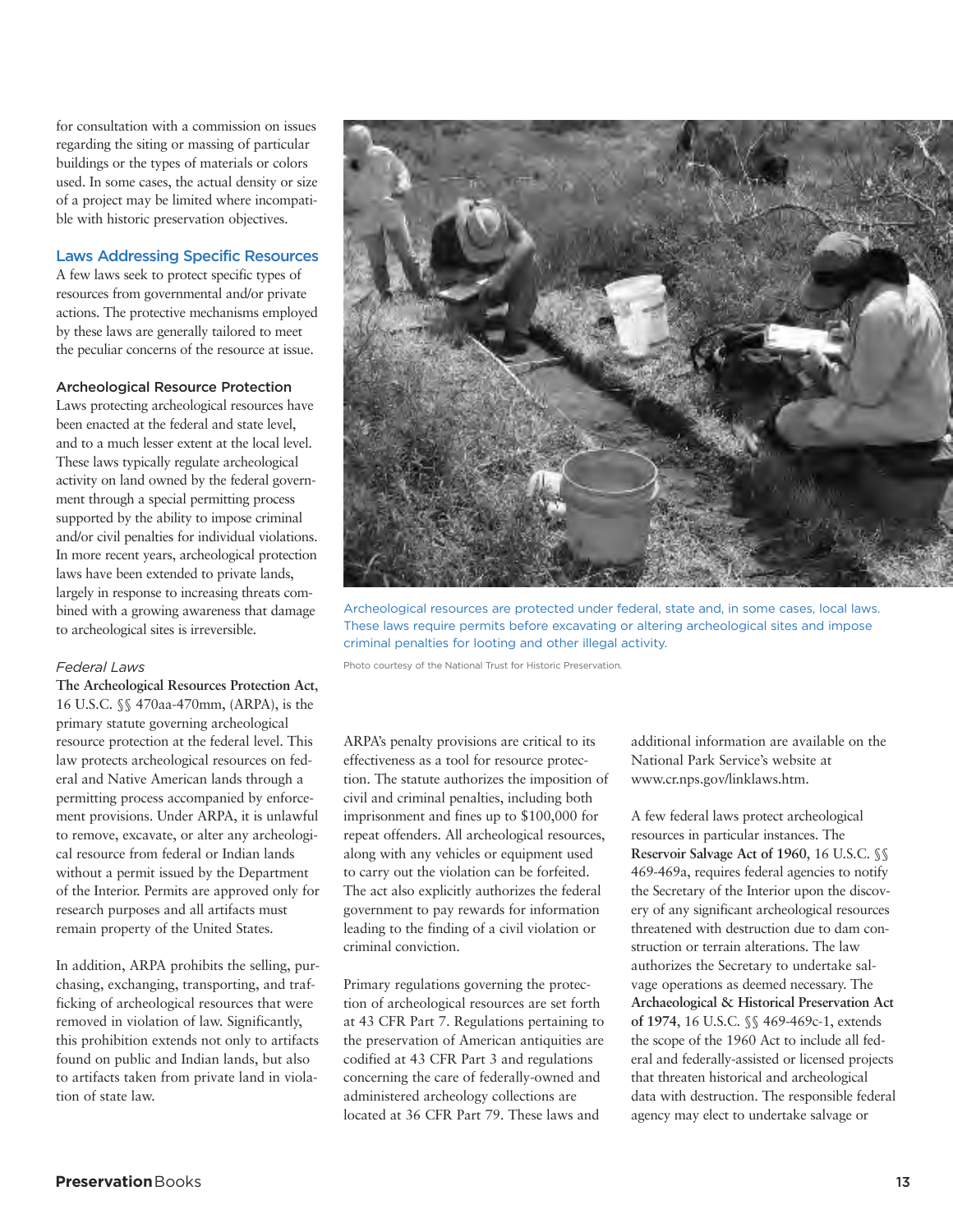

Several states have enacted laws to protect historic cemeteries against vandalism and theft. Photo by Elizabeth Byrd Wood.

other protective measures or allocate up to 1 percent of its project funds for use by the Secretary of the Interior for such efforts.

As noted above, the **Antiquities Act** establishes a permitting system for the excavation and gathering of "objects of antiquity" on federal lands designated as "National Monuments." Limited in scope, permits may be issued only for the benefit of "reputable museums, universities, colleges, or other recognized scientific or educational institutions." The law imposes nominal penalties (violators may be fined \$500 or jailed for up to 90 days) for the unlawful excavation, injury, or destruction of "any historic or prehistoric ruin or monument, or any object of antiquity on federal lands without the permission of the federal land manager." **The Historic Sites Act of 1935,** 16 U.S.C. § 462 (k), also authorizes the imposition of a \$500 fine plus costs for violations of rules adopted by the Secretary of the Interior under this law. Archeological resource protection may also be accomplished under Section 106 of the National Historic Preservation Act,

16 U.S.C §§ 470-470w-6, the National Environmental Policy Act, 42 U.S.C. §§ 4321- 4347, and Section 4(f) of the Department of Transportation Act, 49 U.S.C. § 303. These laws protect archeological resources from potentially adverse federal agency actions by requiring agencies to identify archeological resources and by urging either in place preservation or removal, as appropriate.

## *State Laws*

Laws governing archeological resource protection vary widely at the state level. Some states have enacted separate archeological resource protection laws, while others include an archeological component in more general historic preservation laws. Many states have adopted laws patterned after the federal Archeological Resources Protection Act, making it unlawful to disturb or remove archeological resources on state-owned land without a permit. A few states also restrict certain archeological activity on privately-owned land and/or extend specific protection for burial sites. Penalties are generally imposed for individual violations.

As with other types of resources, states also play a primary role in protecting archeological resources in exercising their responsibilities under both federal and state programs. The National Historic Preservation Act, state preservation laws, federal and state environmental protection laws, transportation laws, and others, require state involvement in identifying and developing plans to avoid or mitigate potentially adverse governmental actions.

#### *Local Laws*

While a number of jurisdictions extend protection for archeological or cultural sites in local historic preservation ordinances, only a handful of communities have developed detailed protection measures. Several jurisdictions, for example, include archeological resources among other items qualifying for designation, but provide little guidance about how these sites are to be protected in individual circumstances. Usually, archeological resources are treated the same as any other resource. A few communities, however, have included specific procedures governing archeological resources in their preservation ordinances. San Antonio, Tex., for example, requires owners to prepare a "determination of effect" and explore alternative ways to reduce or avoid any adverse effects.

Archeological resource protection also may be accomplished at the local level through other types of land-use laws likely to entail "land disturbing" activity. Archeological protection, for example, may be provided through conditional or incentive zoning that allows for the preservation of archeological resources in exchange for more intensive development. Resources may be protected through subdivision laws and/or site plan review by requiring that an archeological assessment be performed as a condition to approval and by requiring applicants to avoid or mitigate the destruction of such resources in delineating the size and location of buildings, and location and design of streets and individual lots. Alexandria, Va., for example, requires the preparation of a preliminary archeological assessment and, sometimes, the development of a resource management plan, as part of its site plan review process.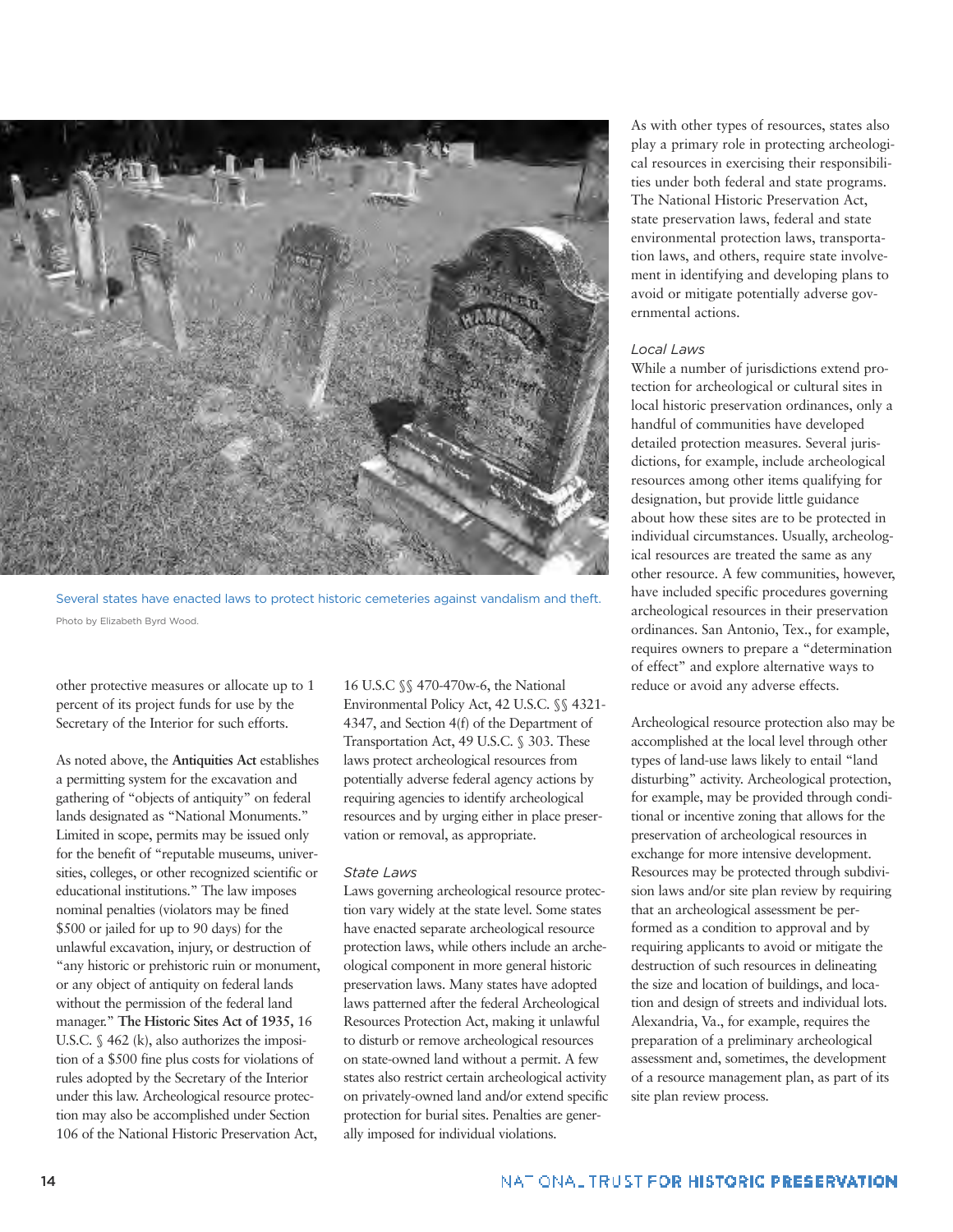## **Laws Protecting Native American Cultural Resources**

In addition to the more general laws governing historic resource and/or archeological protection, specific laws have been enacted at the federal and state level governing the disposition of Native American artifacts and human remains. These laws seek to place control or ownership of these items in the appropriate Indian tribe or Native Hawaiian organization.

**The Native American Graves Protection and Repatriation Act (NAGPRA)**, codified at 25 U.S.C. §§ 3001-3013, establishes a process for protecting and distributing Native American cultural items found on federal or tribal lands either through "intentional excavation" or "inadvertent discovery." Among other things, the law specifically seeks to place ownership or control of such items in the appropriate Indian tribe or Native Hawaiian organization and establishes a process to resolve competing claims. Consistent with this objective, the law also imposes specific requirements on museums and federal agencies (excluding the Smithsonian Institution) to assist Indian tribes and Native Hawaiians in the identification and eventual repatriation of burial remains and related items within their collections. NAGPRA further directs the Secretary of the Interior to establish a review committee to monitor and review the implementation of the specific documentation and repatriation requirements and provides for enforcement of its terms through the assessment of civil penalties. Regulations implementing NAGPRA are set forth at 43 C.F.R. Part 10.

A number of states (particularly in the West) have enacted specific laws to protect against the removal or destruction of human remains of Native Americans or the possession, selling or displaying of such remains as well as associated artifacts, in addition to more general laws governing cemeteries as a whole. Inadvertent disturbances must generally be reported to the state, which in turn must consult with the appropriate tribe governing the disposition of the site. Violations are generally punishable through fines and/or imprisonment proportionate to the specific offense.

Some states have also enacted laws to protect historic cemeteries. These laws frequently address issues such as theft,



Keeping federal facilities, such as post offices, downtown can be critical to the economic viability of historic commercial areas.

Photo courtesy of the National Trust for Historic Preservation.

vandalism, and trespass and may prohibit the alteration or relocation of historic cemeteries in particular instances.

#### **Shipwreck Laws**

Specific laws apply to historic shipwrecks found in submerged lands, depending, in part, upon where the wreck is located. Shipwrecks found outside a state's territorial waters are governed by admiralty law. Shipwrecks found within a state's territorial waters may be governed by appropriate state law pertaining to historic shipwreck protection. State control over shipwrecks located within a state's territorial limits is conferred by the federal Abandoned Shipwreck Act.

The disposition of shipwrecks outside a state's territorial seas is generally governed by admiralty law. In the absence of a statutory claim, title may be conferred under the "law of finds" or the "law of salvage." The law of finds essentially confers title to the finder of an abandoned shipwreck. Under the law of salvage, a court may order the owner of a vessel to pay a salvor an award

for his or her efforts in recovering the vessel. A number of courts have included the preservation of archeological resources as a factor in determining whether to give title to a finder or to give a salvage award.

**The Abandoned Shipwreck Act** was enacted in 1987 to end confusion over the ownership of certain abandoned shipwrecks and to provide for their protection by state authorities. The Abandoned Shipwreck Act, 43 U.S.C. §§ 2102-2106, (ASA), modifies admiralty law by vesting title to abandoned shipwrecks in the states. The law applies to abandoned shipwrecks that are embedded in the submerged lands of the states, embedded in coralline formations on the submerged lands of the states, or listed in or determined eligible for inclusion in the National Register of Historic Places. A "shipwreck" may include not only the vessel or wreck, but also its cargo and other contents. An "abandoned" shipwreck includes those shipwrecks "which have been deserted and to which the owner has relinquished ownership rights with no retention." A shipwreck is embedded if it is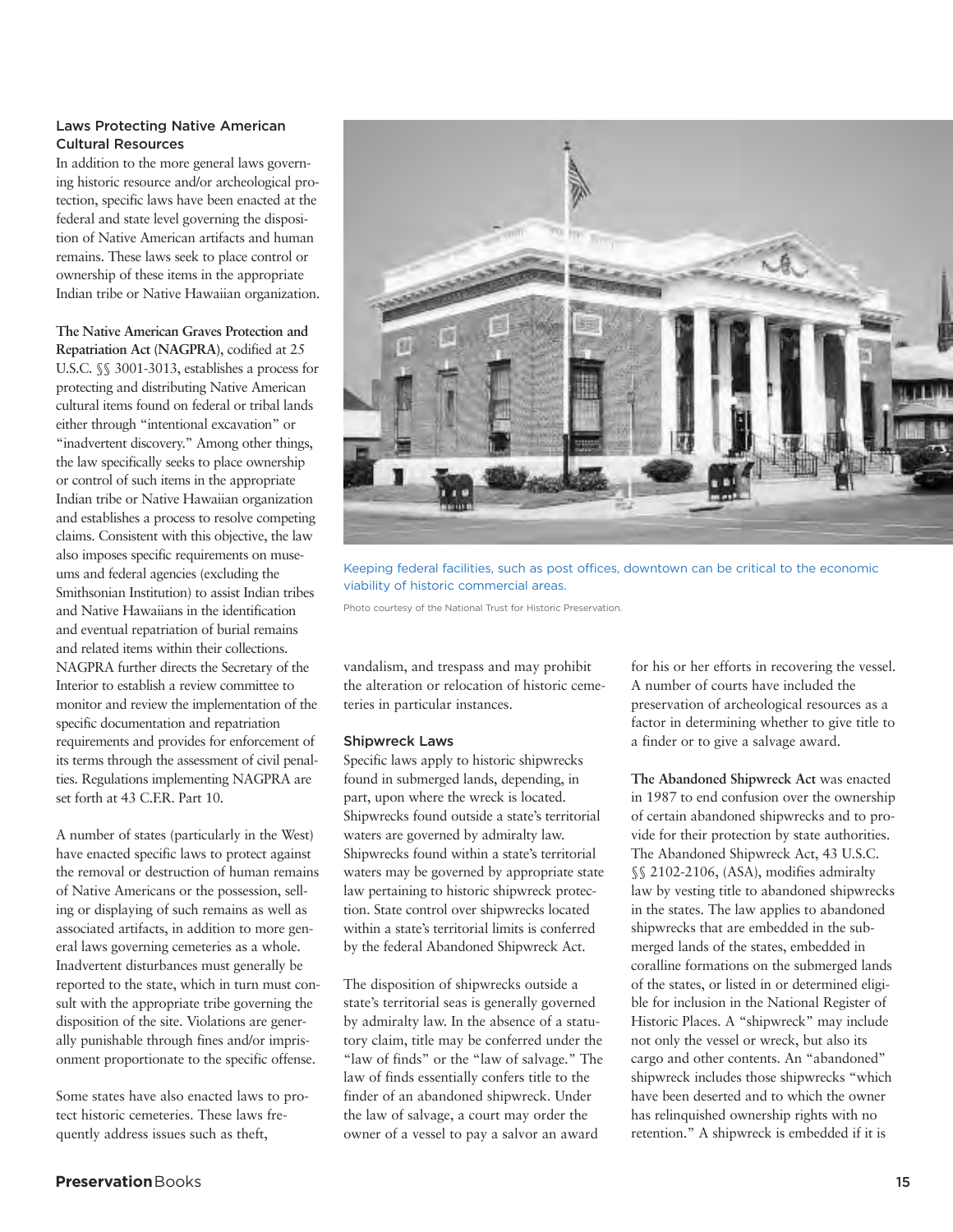"firmly affixed in the submerged lands or in coralline formations." The U.S. Department of the Interior has adopted advisory guidelines to assist states in implementing the ASA. These guidelines are published at 55 *Fed. Reg.* 50120 (1990). They are also posted on the National Park Service's website at www.nps.gov/archeology/submerged/ intro.htm.

A majority of states have enacted statutes to protect archeological resources located in their territorial waters. Many of these statutes protect historic shipwrecks through a special permitting process, generally requiring private salvers to operate pursuant to a contract or license.

## **Public Buildings**

A number of laws, particularly at the federal level, have been enacted in recognition of the link between public policy regarding the location of governmental facilities and efforts to preserve historic properties. Public buildings such as courthouses and city halls provide an important visual landmark for urban communities and often serve as an important catalyst for further economic investment. Locating federal facilities in downtown areas can spur economic development, while relocating federal facilities outside downtown areas can significantly contribute to urban decay and suburban sprawl.

**The Public Buildings Cooperative Use Act** (PBCUA) governs the construction, acquisition, and management of space by the General Services Administration (GSA) for use by federal agencies. Codified at 40 U.S.C. § 601616, the PBCUA outlines the authority vested in the Administrator of General Services and his or her responsibilities in exercising that authority.

To encourage the use of historic buildings by federal agencies, the law directs the Administrator to "acquire and utilize space in suitable buildings of historic, architectural, or cultural significance, unless use of the space would not prove feasible and prudent compared with available alternatives." This requirement extends to, but is not limited to, all buildings that are listed or eligible for listing in the National Register of Historic Places.

Regulations implementing the Public Buildings Cooperative Use Act are set forth at 41 C.F.R. § 19.000, *et. seq.*, and § 10551.001, *et. seq.*

The National Park Service and the GSA administer a Historic Surplus Property Program that gives state, county, and local governments the ability to obtain surplus federal properties that are listed or eligible for listing in the National Register of Historic Places, at no cost. See www.nps.gov/history/ hps/tps/hspp\_p\_admin.htm.

The disposition of surplus property is also governed by the **Federal Property and Administrative Services Act**, 40 U.S.C. § 550(h). This law authorizes the conveyance of historic properties to state and local governments for use as a historic monument.

**Section 110(a) of the National Historic Preservation Act**, 16 U.S.C. § 470h-2(a), imposes additional responsibilities on federal agencies that own or control historic properties or sites such as historic office buildings, military installations, or battlefields and cemeteries. Among other things, federal agencies are required to locate, inventory, and nominate properties to the National Register, assume responsibility for preserving historic properties, and use historic buildings to the "maximum extent possible."

In addition, agencies responsible for the impairment or demolition of a historic building or site must document the property in accordance with professional standards. When National Historic Landmarks are involved, Section 110 also requires that federal agencies undertake, to the maximum extent possible, "such planning and actions as may be necessary to minimize harm to such landmark" and request comments from the Advisory Council on Historic Preservation.

Guidelines issued by the Secretary of the Interior regarding federal agency responsibilities under Section 110 are published at 63 *Fed. Reg.* 20496-20508 (Apr. 24, 1998). Special rules allowing for the waiver of Section 110 requirements in the event of natural disasters or emergencies are set forth at 36 C.F.R. Part 78.

#### *Executive Orders*

A number of executive orders relevant to preservation have been enacted over the years. These orders impose additional responsibilities on federal agencies with respect to historic property.

**Executive Order 11593**, enacted in 1971, requires federal agencies to operate their policies, plans, and programs so that federally owned or controlled sites, structures, and objects of historical, architectural, or archeological significance are "preserved, restored, and maintained." (See Exec. Order No. 11,593, 36 *Fed. Reg.* 8921 (1971), reprinted at 16 U.S.C.§ 470 note.) Among other things, the order directs federal agencies to locate, inventory, and nominate properties to the National Register and professionally document any listed property that may be substantially altered or affected and place such records in the Library of Congress as part of the Historic American Buildings Survey or Historic American Engineering Record. In addition, federal agencies are required to take necessary measures to provide for the maintenance and planning of federally-owned property listed in the National Register, including the preservation, rehabilitation, and restoration of such sites. Most of the requirements of this order have been enacted into law as part of the 1980 Amendments of the NHPA.

Expanding on the NHPA and PBCUA, **Executive Order No. 12072** (1978), entitled "Federal Space Management," underscores the policies set forth under the PCBUA and directs federal agencies "to give first consideration to centralized community business area[s]" when meeting federal space needs in urban areas in order "to strengthen the Nation's cities and to make them attractive places to live and work." On March 7, 1996, the General Services Administration issued interim regulations, 61 *Fed. Reg.* 9110 (Mar. 7, 1996)(to be codified at 41 C.F.R. Part 101- 17), reaffirming the order's policies and goals and setting in motion a process for adopting revised regulations consistent with that order.

**Executive Order 13006**, issued in 1996, directs federal agencies not only to locate their operations in established downtowns but to give first consideration to locating in historic properties within historic districts. (See 61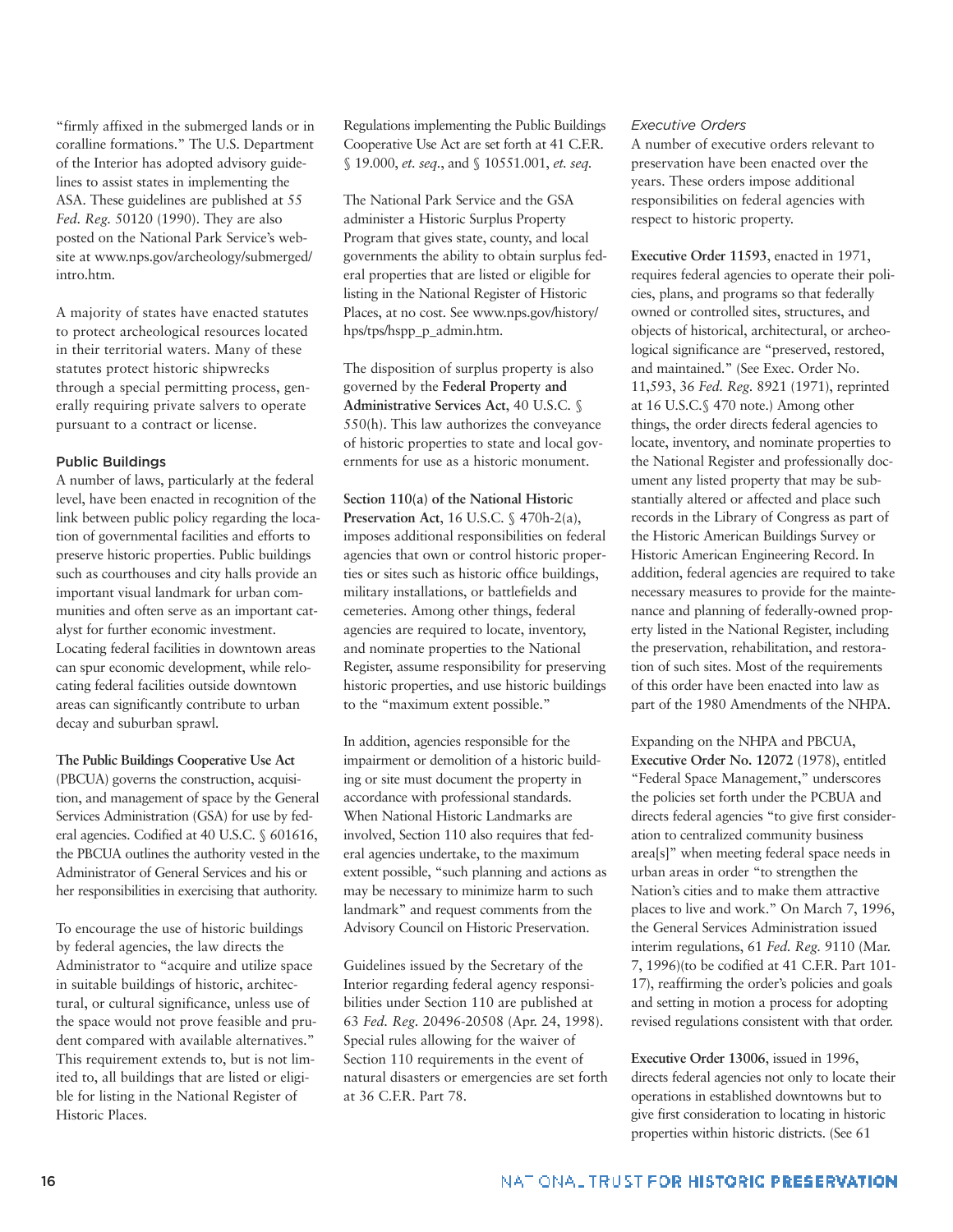*Fed. Reg.* 26,071 (1996).) The order requires the federal government to "utilize and maintain, wherever operationally appropriate and economically prudent, historic properties and districts, especially those located in central business areas." It also directs federal agencies to give "first consideration" to historic buildings when "operationally appropriate and economically prudent" and requires that any rehabilitation or new construction be "architecturally compatible with the character of the surrounding historic district or properties." This order was codifed into law as an amendment to the NHPA on May 26, 2000. See Pub. Law 106-208 (Section 4) (amending 16 U.S.C. § 470h-2(a)(1)).

**Executive Order 13007** published at 61 *Fed. Reg.* 26,711 (1996), seeks to protect Native American religious practices. It directs federal land-managing agencies to accommodate the use of sacred sites by Native Americans for religious purposes. In addition, such agencies must avoid adversely affecting the physical integrity of sacred sites and provide reasonable notice when an agency's action may restrict the ceremonial use of a sacred site or otherwise adversely affect its physical integrity. Because some Native American sites may qualify for listing in the National Register of Historic Places, this order may in some instances overlap with Section 106 and Section 110 of the NHPA. Recognition of the right to exercise traditional religions under the First Amendment is also set forth under the American Indian Religious Freedom Act of 1978, 42 U.S.C. § 1996.

**Executive Order 13287**, known as "Preserve America," states that the federal government "must recognize and manage the historic properties in its ownership as assets that can support department and agency missions while contributing to the vitality and economic well-being of the nation's communities and fostering a broader appreciation for the development of the United States and its underlying values." All agencies are required to build preservation partnerships with state and local governments, Indian tribes, and the private sector to promote local economic development through the use of historic properties. See 68 *Fed. Reg.* 10635-38 (2003).

## **RESTRICTIONS ON THE REGULATION OF HISTORIC PROPERTY: PROTECTING THE INDIVIDUAL FROM THE STATE**

In reviewing preservation laws, it is as important to understand the limitations on these laws as it is to understand the laws themselves. These limitations are usually imposed by courts interpreting constitutional requirements that protect the individual from overly burdensome governmental actions. The following section explains how the court system works and the types of constitutional issues that are generally raised.

#### **Judicial Review**

Historic preservation laws, whether enacted at the federal, state, or local level, are subject to review by courts, generally called "judicial review." The decisions resulting from this review become law until vacated or reversed by a higher court.

The importance or particular relevance of an individual court case can vary from place to place depending on a variety of factors, such as which court issued the decision and what kind of laws and issues were addressed. For example, a state supreme court decision addressing constitutional issues may have broad significance, creating either binding or persuasive authority. Whereas, a trial court decision focusing on the application of a notice provision may have little relevance outside the context of the particular controversy at issue. Therefore it is necessary to have a basic understanding of how the judicial system works and the general significance of the issue being decided in order to assess the importance of a particular decision.

Separate court systems are maintained at the federal and state level. Federal court decisions focus on disputes involving federal laws such as the National Historic Preservation Act or federal constitutional issues. State court decisions generally involve controversies over the application of state or local laws, which may involve both statutory and/or constitutional issues.

Federal court cases are generally tried in federal district courts and appealed to a U.S. Court of Appeals. There are 13 federal judicial circuits within the United States. The United States Supreme Court is the ultimate arbiter of federal cases and federal constitutional cases. Supreme Court review, in most cases, is discretionary.

Most states have a trial court, appeals court, and a high court generally referred to, but not always, as the "supreme court." The names of these courts will vary from jurisdiction to jurisdiction and thus it is important to become familiar with the judicial system within your particular state.

Lower courts are required to abide by the decisions of higher courts within their own system. For example, an appellate court decision interpreting a specific law or ordinance is binding on trial courts within the same circuit. In general, state courts are not bound by federal court decisions interpreting state law unless such decisions are issued by the U.S. Supreme Court. Federal courts, however, can determine the validity of state and local laws under the U.S. Constitution. State courts are not bound by the decisions of courts of other states, even when based on laws similar to those at issue. Such decisions, however, can have great weight, particularly in an area such as historic preservation where the body of law is relatively small, and thus are often viewed as persuasive authority. Courts often look to other jurisdictions for guidance on particular issues.

Similarly, federal courts are not bound by federal court decisions from other circuits. It is possible to have conflicting interpretations of federal statutory provisions or constitutional issues among the circuits. The U.S. Supreme Court, again, is the ultimate arbiter of conflicts among the federal circuits. While judicial consistency is strongly favored, courts may abandon prior law. In most cases, however, reversals in policy occur at the legislative rather than judicial level of government.

## **Statutory Claims**

Historic preservation litigation generally involves both statutory and constitutional claims. Statutory claims may address issues such as whether a local preservation commission exceeded its authority under a preservation law or whether "substantial evidence" or a "rational basis" exists to support the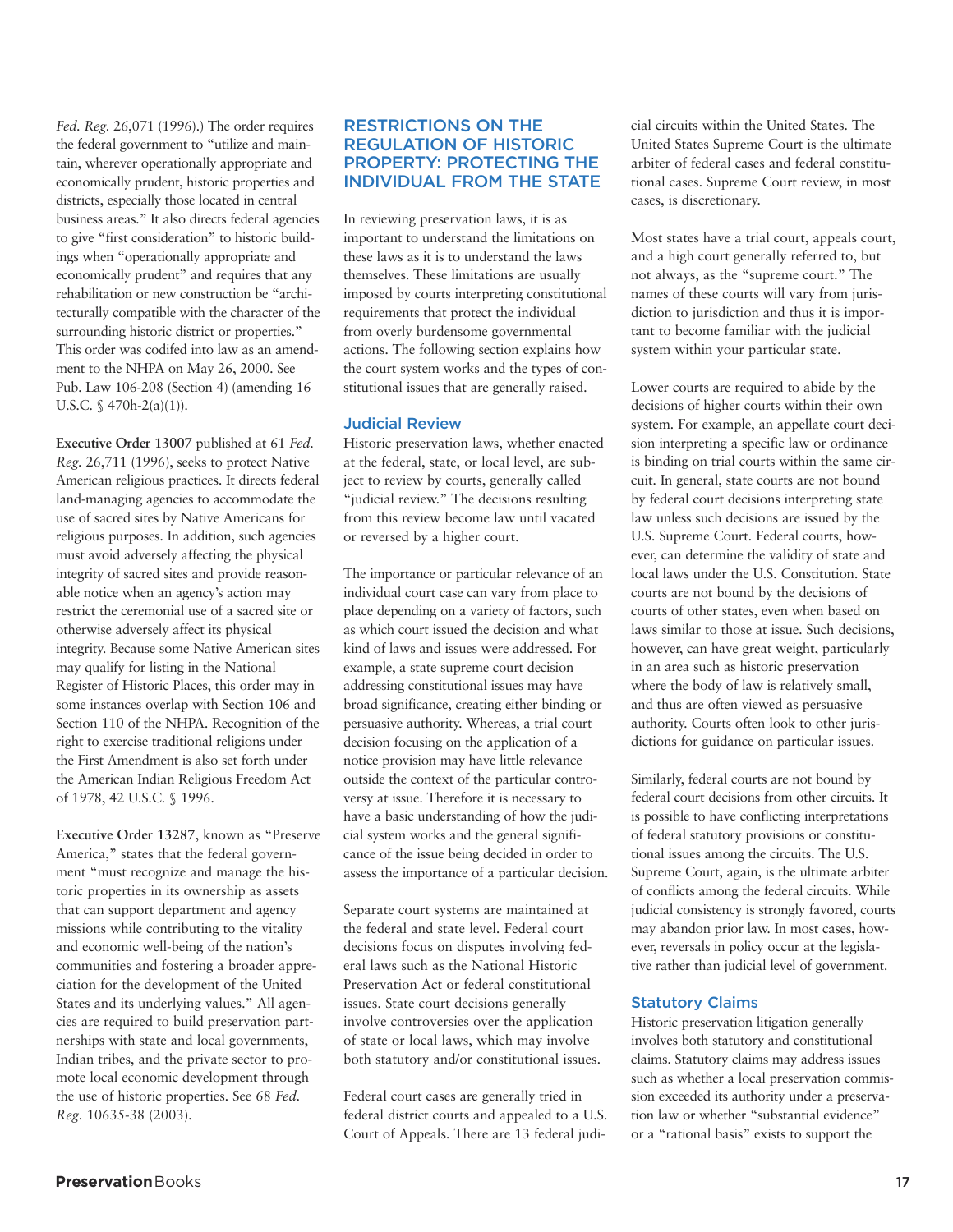

In 1978 the U.S. Supreme Court upheld New York City's denial of permission to construct a 55-story office tower on Grand Central Terminal in the landmark decision, *Penn Central Transportation Co., v. City of New York*.

Photo courtesy of the National Trust for Historic Preservation.

commission's decision. Commission decisions are generally reviewed under standards set forth in state *administrative procedure* acts.

As discussed earlier, the issue of legislative authority arises most frequently in connection with local preservation laws subject to state enabling authority. If an ordinance is not enacted in accordance with state enabling law, the entire ordinance may be invalidated. Cases have been litigated, for example, on the ability of a commission to deny permission to demolish a building or to control the design of new buildings constructed within a historic district.

Even if an ordinance has been duly enacted, questions may arise concerning whether a commission has acted within the scope of authority conferred on it by the ordinance or whether it has followed appropriate procedures in taking a particular action as required under local law. For example, did the commission follow a community's open meeting laws (often referred to as "sunshine laws") or follow requisite notice and hearing requirements? Finally, claims may arise concerning the appropriateness of a commission's decision. In other words, does the evidence in the record support the commission's findings and did the commission assign appropriate weight to the evidence presented. Most courts will defer to the expertise of the commission and uphold decisions to designate property for historic resource protection or to affirm or deny applications for certificates of appropriateness if there is a reasonable basis in the record or if the decision is supported by substantial evidence.

In reviewing preservation laws, it is important to recognize that federal, state, and local laws are generally interpreted through implementing regulations and guidelines. Guidelines are typically advisory in form and are generally used to illustrate what kinds of activities may or may not be permissible under a preservation ordinance. Design criteria, for example, are often adopted in the form of guidelines.

Regulations, in comparison, have the full force of law and must be enacted within the confines of the law being interpreted. They must be consistent with the requirements of the law and the procedural provisions of the governing law, applicable administrative procedure acts, and federal and state constitutions. Procedures governing the review of alterations, the demolition of historic resources, and applications for economic hardship are generally adopted in regulatory form.

#### **Constitutional Restrictions**

Historic preservation laws must be within the limitations of state and federal constitutional provisions that protect the rights of individuals and organizations, and thus constitutional claims are frequently raised. Constitutional challenges to historic preservation laws may arise under the Takings, the Due Process and the Equal Protection Clauses of the Fifth and Fourteenth Amendments, or the Free Exercise and Free Speech Clauses of the First Amendment to the U.S. Constitution.

The following discussion focuses on federal constitutional requirements. Additional protection may be afforded under state constitutions as well.

#### **Police Power Authority**

All preservation laws must be enacted in accordance with the police power. The police power is the inherent authority residing in each state to regulate, protect, and promote public health, safety, morals, or general welfare. The police power is enjoyed by the states, rather than local jurisdictions, and cities and towns can enact preservation laws only if the state has given them specific authority to do so. As noted earlier, this authority is typically bestowed on local jurisdictions either through specific enabling legislation or more general home rule power.

The basic constitutional question is whether historic preservation is a legitimate function of the government. The U.S. Supreme Court in its 1978 decision in *Penn Central Transportation Company v. City of New York*, 438 U.S. 104 (1978), laid to rest the argument that restrictions on property for the purpose of preserving structures and areas with special historic, architectural, or cultural significance were not a valid use of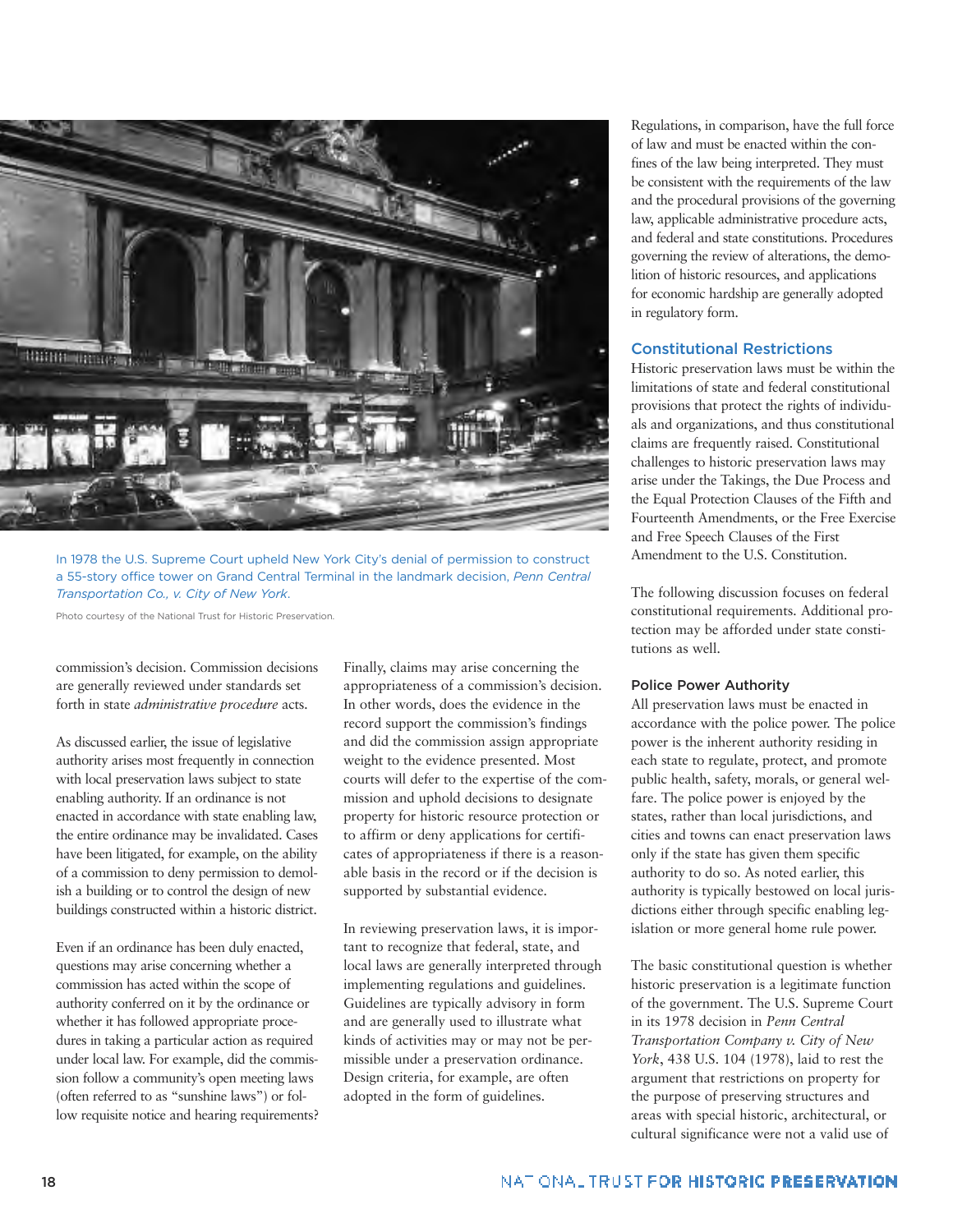governmental authority. Many state courts have explicitly found historic preservation to be a legitimate use of the police power.

#### **Regulatory Takings**

Property owners challenging historic preservation laws sometimes argue that such laws, either generally or in their application in a specific case, amount to a taking of private property. The term "taking" comes from the Fifth Amendment to the U.S. Constitution, which states "... nor shall private property be taken for public use without just compensation." Under the Supreme Court's interpretation, the takings clause extends to governmental regulations as well as physical takings of property and accordingly, if a regulation is so burdensome as to amount to a "taking," then compensation must be paid.

Takings cases fall into one of three categories—physical occupations, exactions or conditions on development, and permit denials. The level of judicial scrutiny varies among each of these categories depending upon the level of intrusiveness on the part of the government. In general, the more closely the government action resembles "confiscation" rather than simply a restriction on use, the closer the court will look at the governmental purpose behind the alleged taking and its corresponding impact on the property.

## *Physical Occupations*

This first category of takings claims involves situations where the government invades or occupies private property. The occupation may be "in fact," such as the required installation of wires or cable boxes on an apartment building, or "constructive," such as the frequent flying of planes over private property. Because of the close link between physical occupations and actual expropriations through eminent domain, the Supreme Court has established a "per se" rule, requiring just compensation in all physical occupation cases.

## *Exactions and Conditions on Development*

This category of takings claims involves challenges to conditions imposed by government in exchange for the issuance of a development permit. For example, a local government may condition the issuance of a building permit for a new residential subdivision on the construction of roads servicing that subdivision. In such cases, the Supreme Court has said that there must be an "essential nexus between the burdens placed on the property owners and a legitimate state interest affected by the proposed development." In other words, there should be a reasonable correlation between the conditions placed on the property owner and the public interest being served. A nexus, perhaps, might not be found if a preservation commission required historic property owners to build a sidewalk in front of their house as a condition to the issuance of a certificate of appropriateness to build an addition on the back of their home. (See *Nollan v. California Coastal Commission*, 483 U.S. 825 (1987)(nexus between a lateral beach access condition and the Coastal Commission's stated goals ruled insufficient).)

In addition, the Supreme Court has ruled that a governmentally imposed dedication of land for public use must be "roughly proportional" to the impacts on the community that will result from the proposed development. This rule precludes placing onerous requirements on property owners seeking governmental approval.

## In *Dolan v. City of Tigard*, 512 U.S. 687

(1994), for example, the Supreme Court found a taking since Tigard had failed to establish that the development exaction of a greenway and bicycle path would mitigate the flooding and traffic impacts caused by a proposed store expansion in a roughly proportionate manner.

## *Permit Denials*

The vast majority of preservation takings cases fall within the "permit denial" category. Under this scenario, a property owner argues that a taking has occurred as a result of the denial of an application concerning the use of his or her property. In determining whether a taking has occurred, it is important to identify the "relevant parcel." The Supreme Court has said that reviewing courts must look at the "parcel as a whole" rather than the land directly affected by the regulatory action. Thus, for example, in analyzing a takings claim, courts should look at the entire historic estate rather than the segment of the estate on which a historic preservation commission has ruled that development may not occur.

The "parcel as a whole" analysis is especially significant in view of *Lucas v. South Carolina Coastal Council*, 505 U.S. 1003 (1992), which established the rule that a "total deprivation of beneficial use" is a per se or categorical taking. In other words, if a regulation renders property completely valueless (i.e. a "total wipeout"), then a taking requiring "just compensation" results. Without the "parcel as a whole" rule, property owners could claim that a categorical taking has resulted with respect to the portion of property directly affected by the challenged regulatory action. See, e.g., *District Intown Properties Ltd. Partnership v. District of Columbia*, 198 F.3d 874 (D.C. Cir. 1999), *cert. denied*, 531 U.S. 812 (2000), in which the owner argued, unsuccessfully, that the denial of permission to develop the lawn of a historic apartment building amounted to a categorical taking under *Lucas*.

**Historic preservation laws** must be within the limitations of state and federal constitutional provisions that protect the rights of individuals and organizations.

Although decided over 25 years ago, *Penn Central Transportation Co. v. City of New York*, 438 U.S. 104 (1978), is the leading case governing the constitutionality of permit denials under the takings clauses of the federal and state constitutions. As Supreme Court Justice Sandra Day O'Connor wrote in her concurring opinion to *Palazzolo v. Rhode Island*, 533 U.S. 606, 633 (2001)(O'Connor, J. concurring). "our polestar … remains the principles set forth in Penn Central itself and our other cases that govern partial regulatory takings. Her views were echoed by the majority in *Tahoe-Sierra Preservation Council, Inc. v. Tahoe Regional Planning Agency*, 535 U.S. 302 (2002), which held that outside the exceptional "wipe out" situation found in *Lucas*, takings claims must be analyzed under *Penn Central's* ad hoc, multifactored framework, and again, in *Lingle v. Chevron*, U.S.A., Inc., 544 U.S. 528 (2005).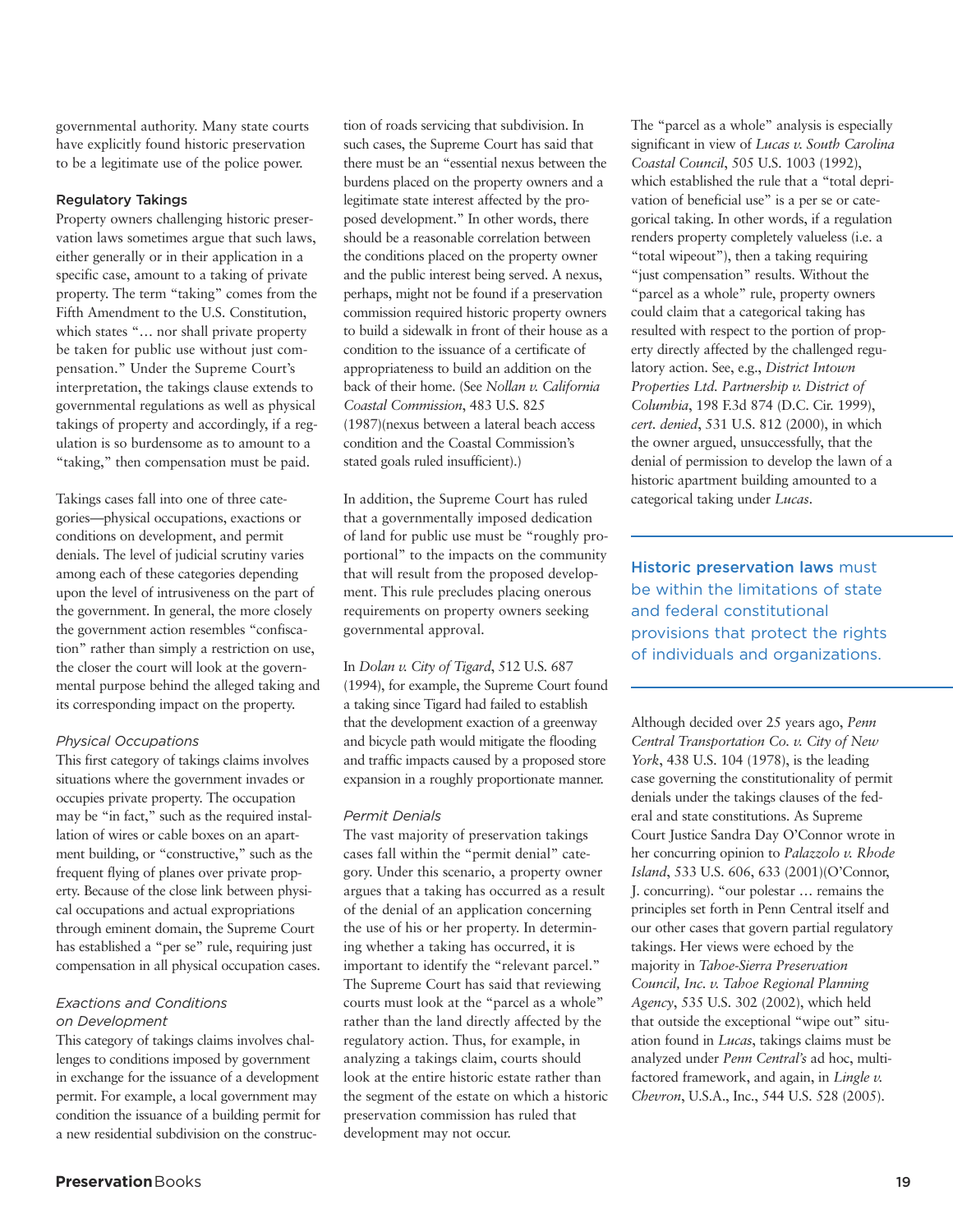## **THE PENN CENTRAL DECISION**

*Penn Central Transportation Co. v. City of New York*, 438 U.S. 104 (1978), the landmark decision upholding the application of New York City's preservation law to Grand Central Terminal, a Beaux Art railroad station in midtown Manhattan, is important to preservation for several reasons:

- $\blacksquare$  The Supreme Court laid to rest concerns over the appropriateness of governmental restriction on historic property by recognizing historic preservation as a legitimate governmental objective.
- $\blacksquare$  The Court strengthened preservation programs around the country by ruling that New York City's historic preservation laws, which restricted changes to property designated as landmarks and historic districts, was an appropriate means for accomplishing historic preservation.
- The Court ruled that a property owner must be denied all reasonable and beneficial use of his or her property to establish a regulatory taking. The focus of a takings inquiry is the entire property interest (not just the property interest directly affected) and restrictions on property are valid so long as the owner is not denied a reasonable return on his or her investment. (The Court observed that nothing in New York City's preservation law prevented the owner from using the terminal as it had for the past 65 years.)
- **Property owners are not entitled to the highest and best use of their property. As stated by** the Supreme Court, "the submission that [property owners] may establish a 'taking' simply by showing that they have been denied the ability to exploit a property interest that they heretofore had believed was available for development is quite simply untenable."

While the Supreme Court focused its review on the constitutionality of New York City's denial of permission to construct a 55-story office tower on top of Grand Central Station, courts throughout the country have relied upon the decision in upholding local preservation laws. The Court's decision helped to spur considerable growth in the adoption of preservation ordinances by cities and towns throughout the United States (numbered at 500 in 1978 when the Court issued its decision and more than 2,300 today).

## *The Penn Central Test*

**Character of Governmental Action.** This prong focuses on the nature of the action in dispute. As noted above, permanent occupations are treated as per se takings and governmental actions involving exactions or conditioned approval are generally subject to a higher level of scrutiny. Historic preservation regulations are rarely challenged on this issue. Indeed, in *Penn Central*, the U.S. Supreme Court recognized that preserving historic structures is "an entirely permissible goal" and the imposition of restrictions on historic property through historic preservation ordinances is an "appropriate means of securing" that purpose.

**Economic Impact.** The vast majority of preservation cases involving takings claims focus on the question of economic impact. To succeed under this factor, the property owner must demonstrate that the challenged regulation will result in the denial of the economically viable use of the land. This inquiry focuses on the impact of the regulation on the property and not the property owner.

Takings claims involving the mere designation of properties as historic resources pursuant to historic preservation ordinances under both federal and state constitutions have uniformly been rejected. As the Pennsylvania Supreme Court observed in *United Artists' Theater Circuit, Inc. v. City of* *Philadelphia*, 635 A.2d 612, 619 (Pa. 1993), "in fifteen years since *Penn Central*," no state has ruled that a "taking occurs when a state designates a building as historic."

Takings claims involving the denial of permission to alter or demolish historic structures are also routinely dismissed. Both federal and state courts have ruled that governmental actions under historic preservation laws that prevent landowners from realizing the highest and best use of their property are not unconstitutional. A taking will not result when the owner can realize a reasonable rate of return on his or her investment or can continue to use the property in its current condition or upon rehabilitation. Several courts have also ruled that a property owner must establish that he or she cannot recoup his or her investment in the historic property through sale of the property "as is" or upon rehabilitation.

**Investment-Backed Expectations.** Under the final *Penn Central* factor, the property owner must show that the challenged regulatory action interferes with his or her "distinct investment-backed expectations." Although the exact meaning of this factor is still being debated, the general consensus is that the individual circumstances surrounding the property in question, such as the owner's investment motives or his or her primary expectation concerning the use of the property are relevant considerations. To prevail, the expectation must be objectively reasonable rather than a "mere unilateral expectation."

In *Palazzolo v. Rhode Island*, the Supreme Court ruled that the acquisition of property subsequent to the adoption of a law, such as a historic preservation ordinance, does not bar a takings claim. This does not mean, however, that the existence of a preservation law or designation of a property as historic prior to acquiring title is not a relevant factor.

Conversely, the argument raised by property owners, that the application of preservation laws unconstitutionally interferes with their investment-backed expectations in situations where the property in question has been designated after the property was purchased, has also been rejected. Courts have found that an owner's expectation to be free from regulation is not reasonable.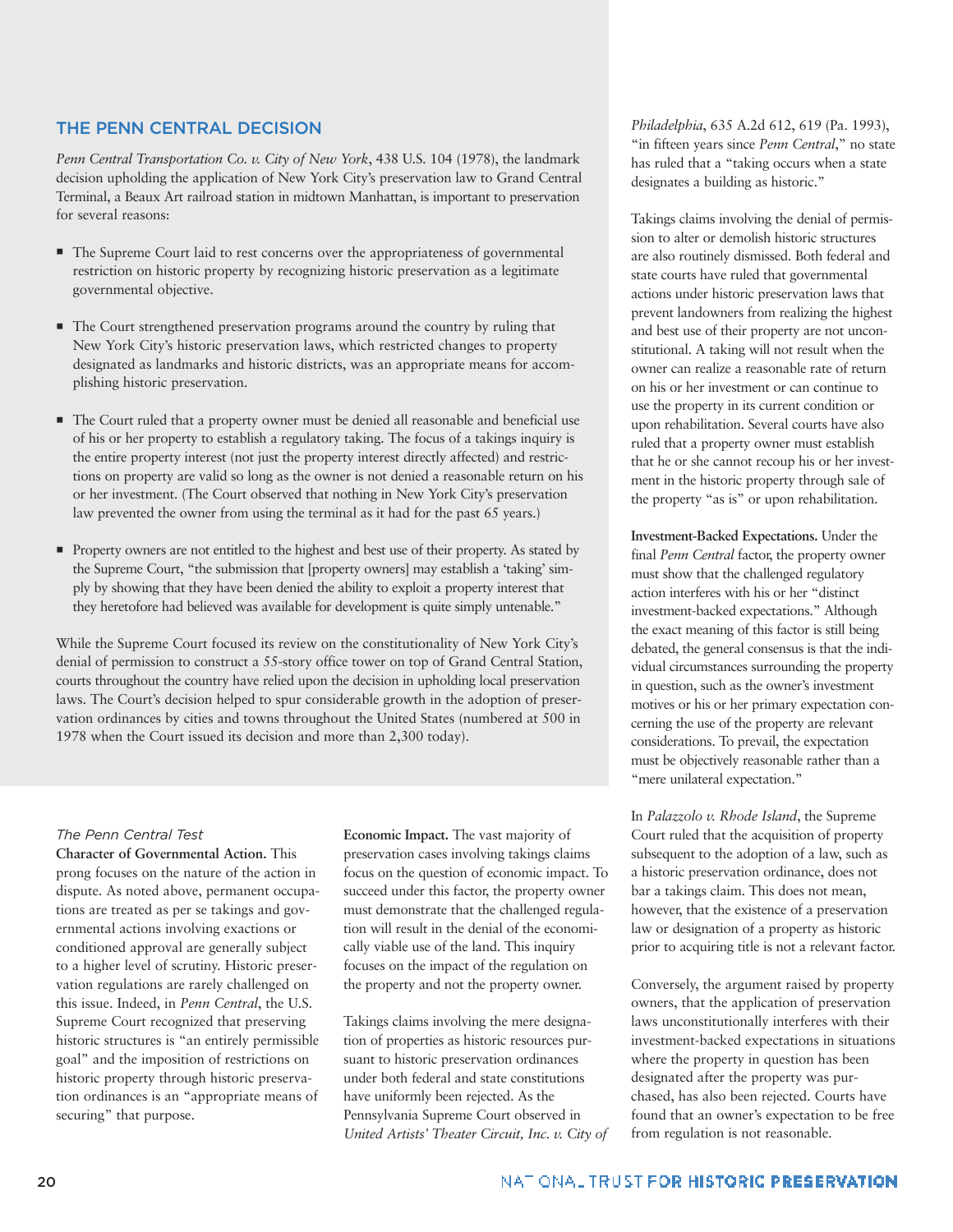#### *Statutory Responses*

In some situations, statutory provisions may protect individuals from potential regulatory takings. Many jurisdictions, for example, include provisions in their preservation ordinances that establish a separate administrative process for considering cases of undue hardship that may lead to potential takings claims. Commonly referred to as economic hardship provisions, they enable local governments to address hardship claims in individual cases and help prevent invalidation of commission decisions on constitutional grounds. Economic hardship provisions are typically invoked once an owner has been denied permission to demolish or substantially alter his or her property. An applicant may be required to submit detailed information to show that retention or sale of the property is economically infeasible.

**Due process** and **equal protection** require that restrictions imposed on individual rights be free from arbitrary or discriminatory treatment and that the individual receives sufficient notice and an opportunity to be heard.

The standard for measuring economic hardship may vary from one jurisdiction to the next. Most jurisdictions, however, use the same standard as that for a regulatory taking, finding economic hardship when an owner has been denied all economically viable use of his or her property.

A number of states have enacted so-called "takings" laws mandating a governmental assessment of the impact of a proposed action on individual property owners to avoid situations that may ultimately result in a compensable taking. A proposed regulation or governmental action may fail to be enacted based upon its projected impact on constitutionally-protected property rights. In a very limited number of states, compensation may be required upon a showing by a private owner that the value of his or her property (and, in some cases, a portion of that property) has been diminished by a certain percentage (sometimes as low as 10 percent.)

While highly controversial, the impact of takings laws on historic preservation has not been documented. Nonetheless, because historic preservation laws may affect private property, these laws are likely to have some impact on efforts to regulate historic property and should be consulted where applicable.

#### *Eminent Domain*

Under the Fifth Amendment, a federal, state, or local government may confiscate privately owned properties for public use, provided that "just compensation" is paid. This authority has been both helpful and harmful to historic properties. On the one hand, scores of historic buildings have been demolished through the application of eminent domain proceedings under urban renewal, transportation, and other public works programs. On the other hand, dilapidated historic resources have been protected from total ruin by government seizure and subsequent transfer to preservation organizations committed to rehabilitating the structures.

The use of eminent domain or condemnation authority has become an issue of increased importance since the U.S. Supreme Court handed down its controversial decision in *Kelo v. City of New London*, 545 U.S. 469 (2005). In *Kelo*, the Court ruled that the seizure of houses for use in a major, private development project that would bring jobs and tax revenues to an economically distressed area satisfied the Fifth Amendment's "public use" requirement.

In response to the public outcry against the decision, a number of states have amended their state constitutions and eminent domain laws. These amendments restrict seizures of privately-owned property for economic development if the property is to be transferred to another private entity. Many of these laws narrow the definition of "public use" and tighten existing laws relating to the identification of blighted areas. Some also strengthen procedures relating to the condemnation process.

Although many of these laws may help limit the use of eminent domain authority to redevelop areas with historic buildings, local governments, even under the most restrictive statutes, still enjoy considerable authority.



In *Tahoe-Sierra Preservation Council, Inc., v. Tahoe Regional Planning Agency*, a group of property owners affected by a series of moratoria on development in the Lake Tahoe Basin argued unsuccessfully that compensation was due for the 32-month period in which the moratoria were in effect.

Photo courtesy USGS.

#### **Due Process and Equal Protection**

Two basic constitutional concepts underlie all regulatory laws in the United States, including any effort to protect historic property—fairness and equal treatment. Known in legal terminology as "due process" and "equal protection," they require that restrictions imposed on individual rights be free from arbitrary or discriminatory treatment and that the individual receives sufficient notice and an opportunity to be heard.

#### *Procedural Due Process*

The Fifth and Fourteenth Amendments to the U.S. Constitution require that no person be deprived of "life, liberty, or property" without due process of law. Generally referred to as "procedural due process," this constitutional requirement is designed to protect individuals from arbitrary governmental action by ensuring that the process of making, applying, and enforcing laws is fair. The amount of protection afforded usually depends upon the type of action being taken, the interest of the individual involved, the extent to which the governmental action affects the interest at stake, and to a lesser extent, the government's need to work efficiently and expeditiously.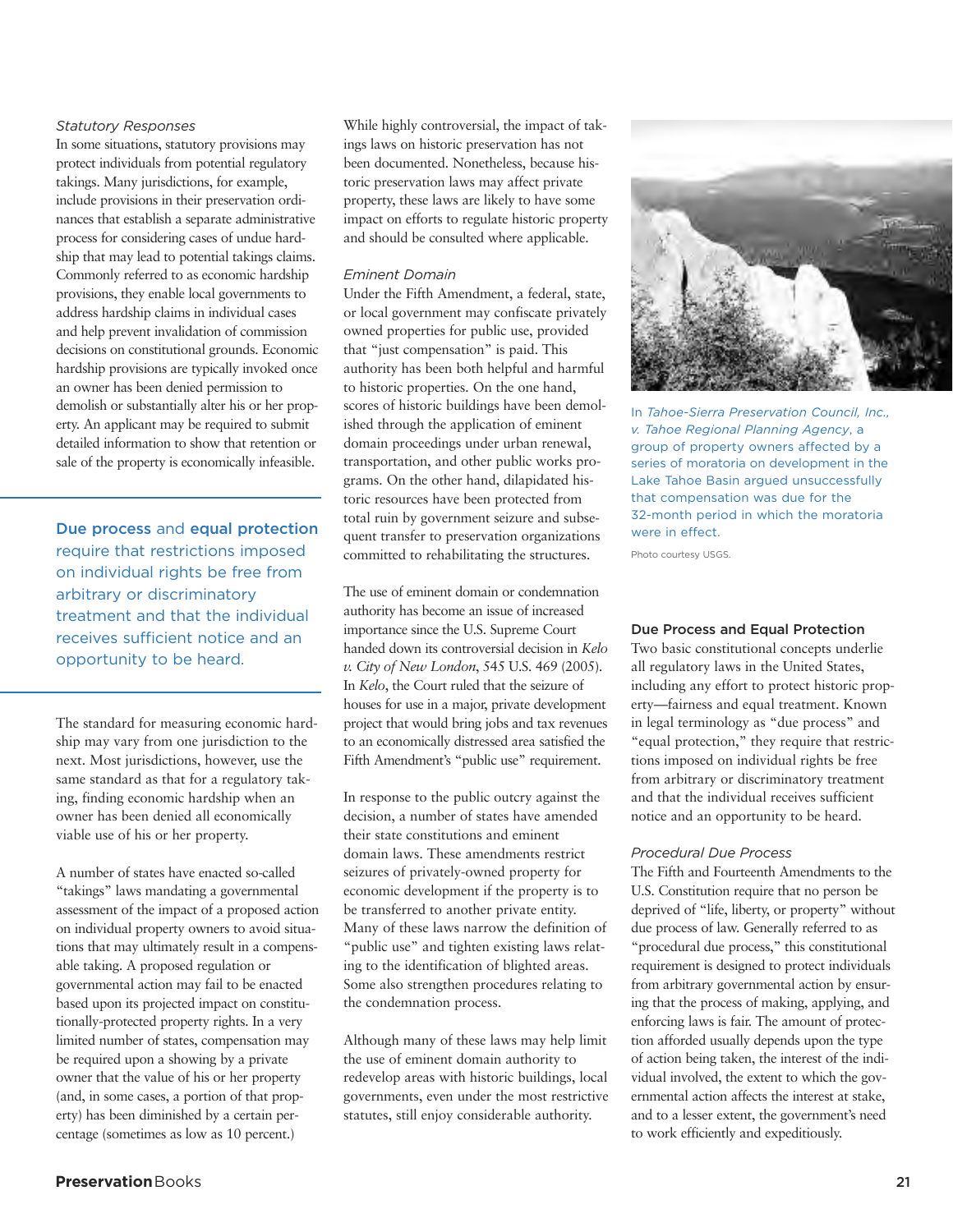

A posted sign is one way to let property owners know about a proposed historic designation for their neighborhood.

Photo by Elizabeth Byrd Wood.

The most fundamental requirement of procedural due process is the opportunity to be heard. The U.S. Supreme Court has made clear that a trial-type hearing is not required in every case. A hearing will be deemed sufficient if it provides all interested persons sufficient opportunity to present their cases fairly in a meeting open to the public.

In preservation cases, a hearing is generally held before property is designated for protection under a local preservation ordinance and in considering an application to alter or demolish property once designated. Such hearings are usually "informal," meaning that witnesses are not sworn in and cross examination is not required. Many jurisdictions, however, follow specific statutory procedures relating to the timing and process for conducting hearings that address such issues as the presentation of the staff report, the presentation of the applicant and expert witnesses, and consideration of testimony of other interested persons or organizations.

Embraced within the hearing requirement are a number of other individual rights. In a preservation context, for example, a property owner generally has the right to fair notice of a proposed action, such as the designation of his or her property as a historic resource, and the factors under consideration. The owner should be given an opportunity to present reasons in favor of or opposed to the proposed action as well as witnesses and relevant evidence. Finally, a record of the proceedings should be made, and a formal decision based on the factors prescribed should be issued.

Notice must be both timely and sufficiently clear so that affected individuals will be able to appear and contest issues in a meaningful way. The type of notice given generally depends on the interest at stake. Notice is generally provided in one of three forms: individual mailed notice; published notice (usually through a local newspaper); and posted notice (usually a sign on the property at issue).

In preservation cases, notice is generally provided in advance of hearings regarding the designation of historic property or consideration of an application to alter or demolish such property. Property owners or occupants of property directly affected by a proposed designation of property or by decisions relating to an application for a certificate of appropriateness are generally entitled to individual notice by mail. Although not necessarily a constitutional requirement, many communities also mail individual notices to nearby property owners. Notice requirements, however, may vary depending on the law of a particular state.

The right to be heard also includes the right to an impartial proceeding. Commission members must be unbiased. They must avoid prejudging a case or exhibiting personal animosity against any particular individual. When a conflict of interest exists, the commission member should remove himself or herself from the decision-making process. Commission members must also avoid ex parte contacts, including any oral or written communications that are not part of the public record and which other interested parties have not been given reasonable notice.

While allegations have been made that historic preservation commissions, as a whole, are institutionally biased in favor of preservation, this argument has generally failed in recognition that the specialized backgrounds of many individual commission members actually help to ensure fair and informed decision making.

A number of preservation laws have been challenged under the due process clause as unconstitutionally vague, i.e., they are too vague to give fair notice of the laws being imposed. Courts, however, have uniformly rejected these challenges. Historic preservation ordinances have been upheld, both "facially" and "as applied," so long as procedural safeguards have been enacted to control a preservation commission's discretion and so long as the meaning of general criteria and standards is discernible from the facts and circumstances. For example, a requirement that any new construction in a historic district be consistent in scale and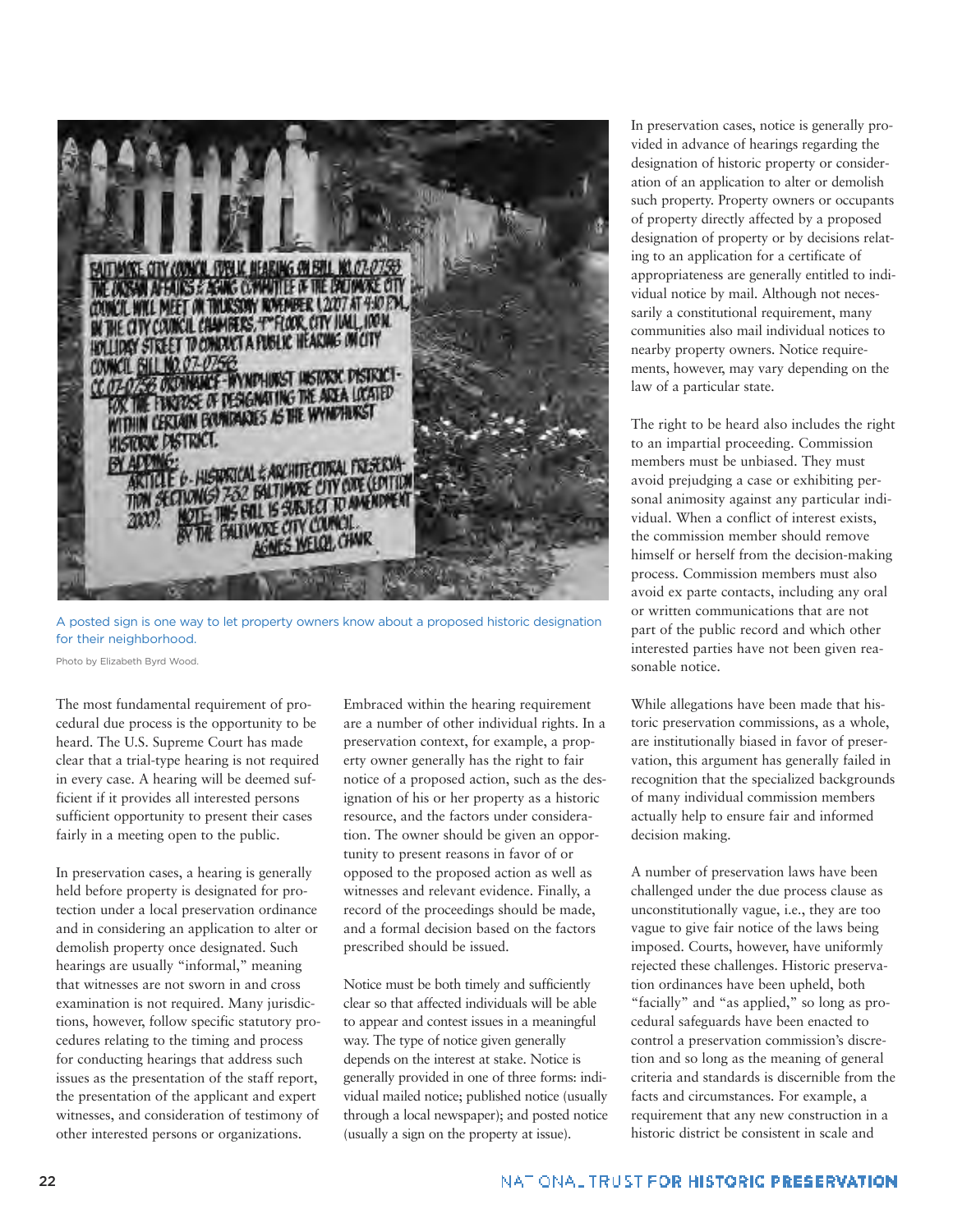design with existing historic structures should be able to withstand constitutional attack since that requirement will not be considered in a vacuum but rather in the context of nearby properties and the character of the district as a whole.

It is important to recognize that federal and state constitutions set forth only the minimum requirements that must be met in adopting and implementing historic preservation laws. State and local laws governing procedural requirements as well as any court decisions interpreting specific constitutional or statutory requirements may provide greater protection

to the individual. Laws that generally impose procedural requirements, in addition to those required under the constitution, include state enabling laws, state sunshine laws, federal or state administrative procedure acts, local land-use laws including preservation ordinances, and implementing regulations including any rules of procedures, or others.

## **CONSTITUTIONAL ISSUES AT A GLANCE**

The United States Constitution contains several provisions that protect the individual from the state. Included in the Bill of Rights are important restrictions on governmental actions that are relevant to historic preservation such as a prohibition on the "taking" of property without just compensation and restrictions on free speech. These constitutional protections are made applicable to the states through the Fourteenth Amendment. In addition, the Fourteenth Amendment guarantees "equal protection" under the law.

#### **Regulatory Taking**

| Source:  | Fifth and Fourteenth Amendments.                              |  |  |
|----------|---------------------------------------------------------------|--|--|
| Purpose: | Protect against overly burdensome or confiscatory             |  |  |
|          | governmental actions affecting private property.              |  |  |
|          | Requirement: Governmental action must "substantially advance" |  |  |
|          | legitimate state interest" and not deny owner                 |  |  |
|          | "economically viable use of his land." Look at                |  |  |
|          | (1) economic impact; (2) effect on "distinct-investment-      |  |  |
|          | backed expectations;" and (3) "character of governmen-        |  |  |
|          | tal action." Must be "nexus" between any conditions           |  |  |
|          | imposed and public interest being served. Conditions          |  |  |
|          | on development must also be "roughly proportional."           |  |  |
| Remedy:  | Compensation.                                                 |  |  |

## **Procedural Due Process**

| Source:  | Fifth and Fourteenth Amendment.                            |  |
|----------|------------------------------------------------------------|--|
| Purpose: | Protect the individual from arbitrary and capricious       |  |
|          | governmental action.                                       |  |
|          | Requirement: Government must provide individual notice and |  |
|          | opportunity to be heard before affecting protected         |  |
|          | property right.                                            |  |
| Remedy:  | Invalidation.                                              |  |
|          |                                                            |  |

## **Equal Protection**

| Source:  | Fourteenth Amendment.                                          |
|----------|----------------------------------------------------------------|
| Purpose: | Protect against discriminatory governmental actions.           |
|          | <b>Requirement:</b> Laws must be fairly and uniformly applied. |
| Remedy:  | Invalidation.                                                  |
|          |                                                                |

Except for the Fifth Amendment, which provides for compensation if a taking of property through overly burdensome regulatory action occurs, the remedy for constitutional violations is "invalidation." However, damages may be obtained through § 1983 of the Civil Rights Act of 1871 (42 U.S.C. § 1983), which provides relief for individuals against state actions and public officials who violate federally protected rights.

## **Establishment Clause**

| Source:  | First Amendment.                                          |  |
|----------|-----------------------------------------------------------|--|
| Purpose: | Ensure that laws are neutral toward religion.             |  |
|          | Requirement: Laws must have a secular purpose and may not |  |
|          | advance or inhibit religion or foster an "excessive       |  |
|          | entanglement" with religion.                              |  |
| Remedy:  | Invalidation.                                             |  |
|          |                                                           |  |

## **Free Exercise Clause**

| Source:  | First Amendment.                                                   |  |
|----------|--------------------------------------------------------------------|--|
| Purpose: | Protect against laws or governmental actions that                  |  |
|          | inhibit the free exercise of religion or coerce individu-          |  |
|          | als into violating their religion.                                 |  |
|          | Requirement: Except for "neutral laws of general applicability," a |  |
|          | government may not "substantially burden" the free                 |  |
|          | exercise of religion unless the government can estab-              |  |
|          | lish that the burden is the "least restrictive means" of           |  |
|          | furthering a "compelling governmental interest."                   |  |
| Remedy:  | Invalidation.                                                      |  |
|          |                                                                    |  |

#### **Free Speech**

**Source:** First Amendment.

- **Purpose:** Protect individual against governmental restrictions on speech based on content.
- **Requirement:** Government may not abridge speech, including signs and other media used to convey ideas. However, it can impose "reasonable time, place, and manner" restrictions on speech, if those restrictions are "content-neutral" and "narrowly tailored" to meet legitimate governmental objectives.

**Remedy:** Invalidation.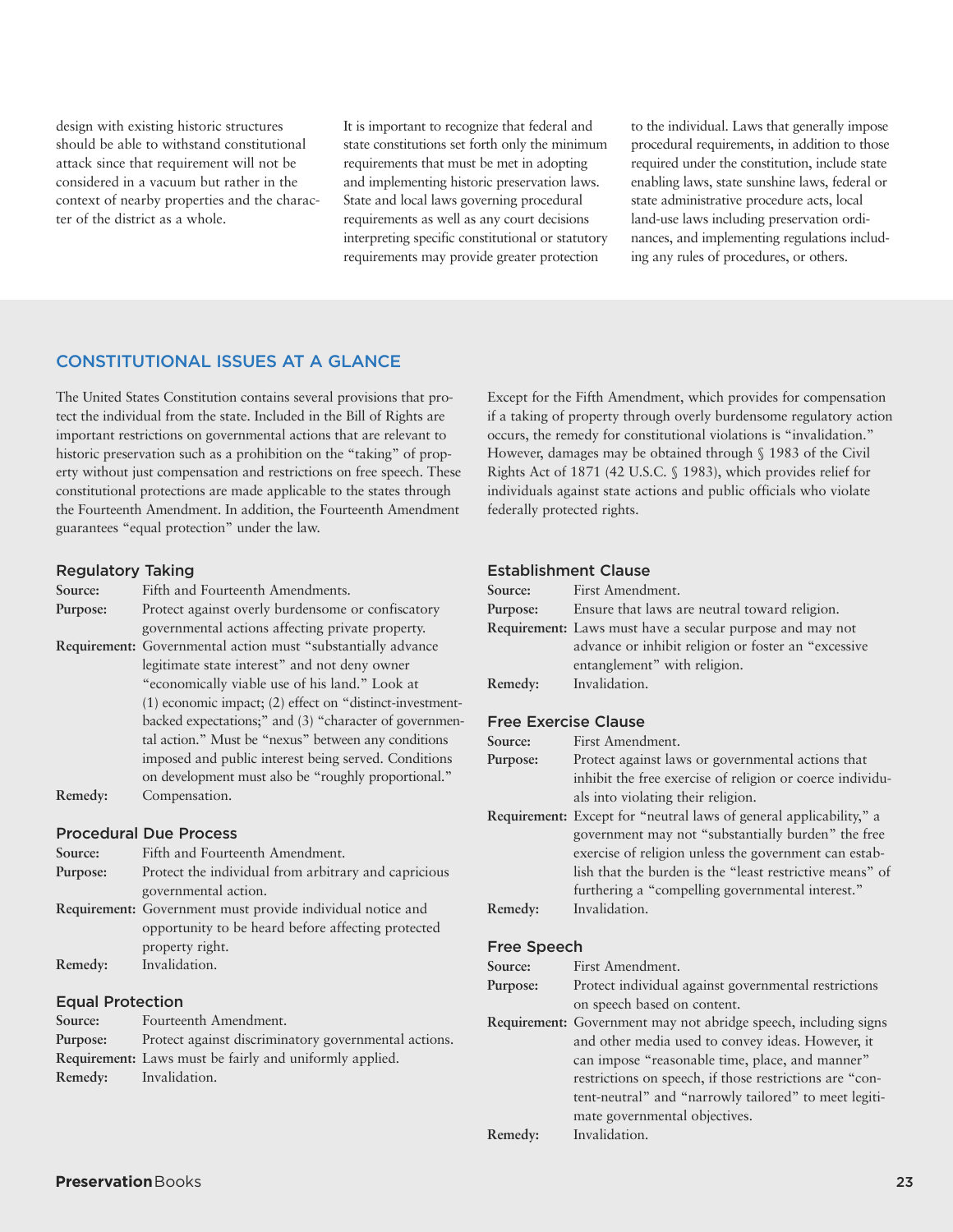

The Second Circuit ruled that New York City's denial of an application by St. Bartholomew's Church to demolish a community house adjacent to the historic church building to construct a 47-story office tower did not unconstitutionally burden the church's burden of free exercise.

Photo: National Trust for Historic Preservation.

#### *Equal Protection*

The Fourteenth Amendment to the U.S. Constitution, among other things, protects against any state action that would "deny to any person within its jurisdiction the equal protection of the laws." This means that similarly situated property should be treated similarly under the law. Different treatment, however, of similar property will be upheld if reasonable grounds exist for the disparity.

Equal protection claims rarely succeed in historic preservation cases. In *Penn Central*, the Supreme Court ruled that a landmarks ordinance that singled out selected properties for landmark designation was not discriminatory since the ordinance "embodie[d] a comprehensive plan to preserve structures of historic or aesthetic interest wherever they might be found in the city." The Supreme Court found it significant that more than 400 other landmarks and 31 historic districts had been designated under the city's overall plan.

Nonetheless, the uniform application of written criteria and standards is critical to the integrity of governmental actions. While courts have consistently ruled that criteria governing the designation and review of proposed actions affecting historic resources need not be precise to pass constitutional muster, it is clear that they must be fairly and uniformly applied. Note that many jurisdictions base their standards on the Secretary of the Interior's Standards for Rehabilitation.

#### **The First Amendment**

The First Amendment to the U.S. Constitution provides that "Congress shall make no law respecting an establishment of religion, or prohibiting the free exercise thereof; or abridging the freedom of speech …" The Establishment Clause generally requires government neutrality toward religion. It prohibits laws that advance religion or express favoritism toward religion or that foster "an excessive entanglement" with religion. Thus, for example, a law that provides special funding for religious schools or exempts religious property from building code requirements may be found to violate the Establishment Clause.

The Free Exercise Clause, on the other hand, prohibits governmental entities from substantially burdening the free exercise of religion, unless the government can establish that the burden is "the least restrictive means" of furthering a "compelling governmental interest" such as public health or safety. However, "neutral laws of general applicability" need not be justified by a "compelling governmental interest," even if "the law has the incidental effect of burdening a particular religious practice." A law designed to promote secular objectives, for example, such as protecting historic buildings from demolition, would not burden the free exercise of religion even though a congregation may be required to spend additional money to rehabilitate rather than demolish and rebuild a historic house of worship.

While relatively few preservation-related cases have been brought under the First Amendment, claims may arise in response to the designation and regulation of historic religious property. Although infrequent, free speech claims may arise in the context of sign regulations.

#### *Free Exercise of Religion*

While strong arguments exist in support of the regulation of historic religious property, the law in this area is still evolving. While not always consistent, the few court decisions addressing this question in the context of preservation laws provide some guiding principles.

The controlling U.S. Supreme Court decision on the free exercise issue is *Employment Division v. Smith*, 494 U.S. 872 (1990). In that decision, the Supreme Court reaffirmed prior case law which held that a government may not "substantially burden" an individual's free exercise of religion unless the government can establish that the burden is the "least restrictive means" of furthering a "compelling governmental interest." The Supreme Court, however, carved out a major exception to that rule. The *Smith* Court stated that "neutral laws of general applicability" need not be justified by a "compelling state interest" even if they substantially burden the exercise of religion.

Four distinct issues should be addressed in considering the constitutionality of the regulation of historic religious properties in view of *Smith*. First, what is the religious basis for asserting a free exercise violation? Second, is the law a "neutral law of general applicability?" If the law is found not to be neutral, then it must be determined whether, third, the law or action "substantially burdens" the free exercise of religion. Finally, one must consider whether the action was taken in "furtherance of a compelling state interest," and, if so, whether the action is "the least restrictive means" of furthering that interest. Because historic preservation is generally not viewed as a compelling state interest, free exercise cases in this area are lost once a court has determined that the free exercise of religion has been substantially burdened.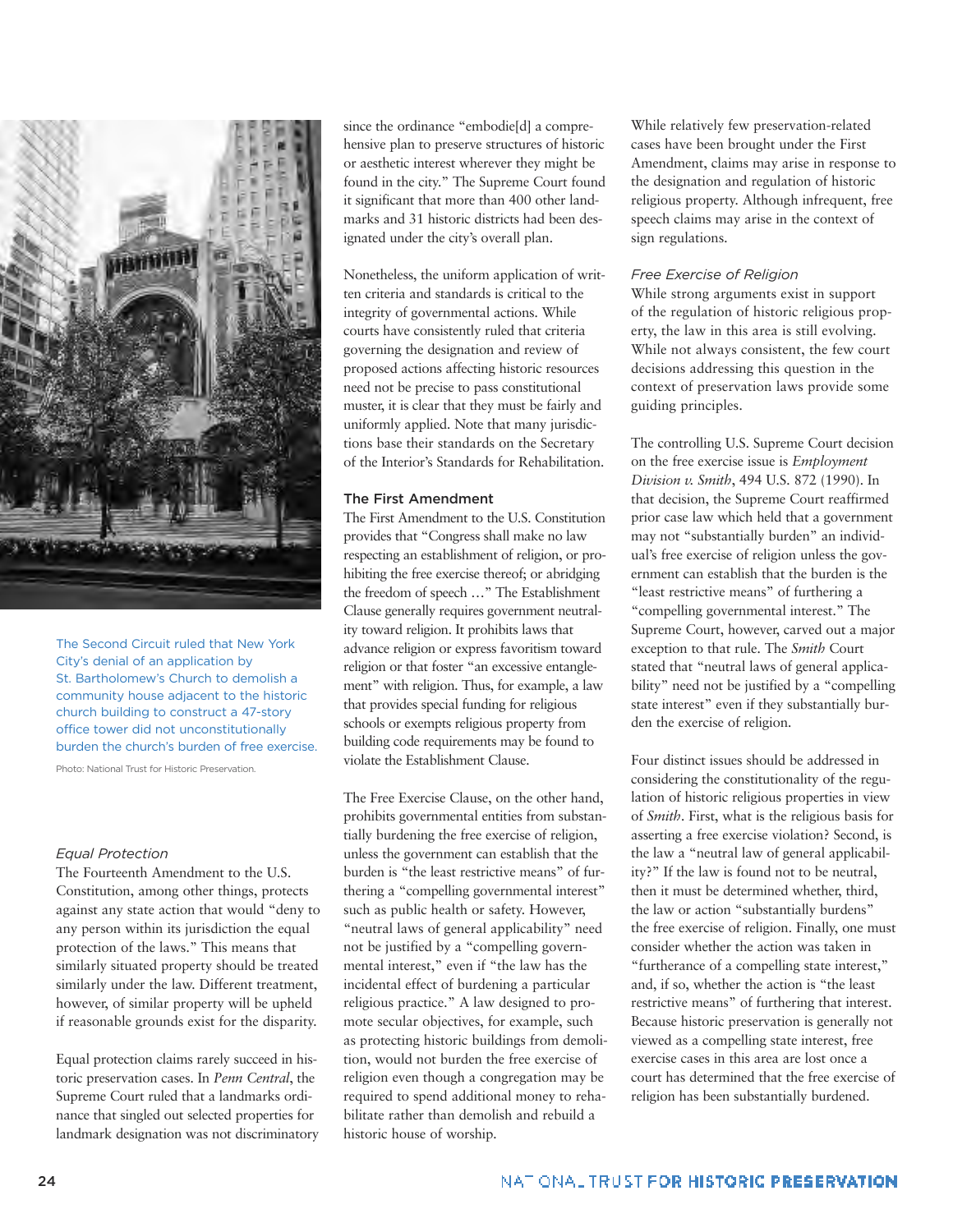**Religious Basis for Objection.** The Supreme Court has made clear that the individual or institution seeking exemption from governmental laws under the First Amendment must first show that the conduct in question is grounded in religious belief. In other words, the question of whether a religious property owner has a viable free exercise claim depends on the religious nature of the objection. Not every change that a religious property owner desires to make to its property implicates the Free Exercise Clause. Alterations to historic religious property based on practical considerations rather than theological choice warrant no more protection than changes to secular property. For example, courts have ruled that maximizing the value of real estate owned by religious organizations or covering a historic house of worship with vinyl siding does not constitute "exercise of religion."

Although distinguishing between religious and non-religious changes to historic religious property may be difficult, determinations are generally based on whether a proposed change stems from a "sincerely held belief," such as the need to replace a cruciform-shaped window with the Star of David. If a religious property owner establishes that the belief is "sincerely held" and the change is "religious in character," then the government must accept those assertions as true even if it considers them to be illogical or incomprehensible.

**"Neutral Law of General Applicability."** Historic preservation laws are generally viewed as "neutral laws of general applicability." The object of such laws is to promote the preservation of historic properties, rather than the suppression of religious conduct. Moreover, they seek to preserve all historic properties, whether secular or religious, and without regard to the religious orientation of the property owner. See, e.g., *Rector, Warden & Members of the Vestry of St. Bartholomew's Church v. New York City*, 914 F.2d 348 (2d. Cir. 1990), cert. denied, 499 U.S. 905 (1991) (New York City's landmark law is neutral law of general applicability); *First Church of Christ v. Ridgefield Historic District Comm'n*, 737 A. 2d 989 (Conn. App. 1999) (Ridgefield historic preservation ordinance is neutral

law of general applicability); and *City of Ypsilanti v. First Presbyterian Church of Ypsilanti*, No. 191397 (Mich. Ct. App. Feb. 3, 1998) (Ypsilanti preservation ordinance is "a law of general application which does not burden [the church] any more than other citizens, let alone burden [the church] because of its religious beliefs.")

The Supreme Court in *Smith*, however, recognized two limitations on its general rule that substantial burdens on the free exercise of religion need not be justified by a compelling governmental interest: (1) where the government "has in place a system of individual exemptions;" and (2) where the substantial burden involves another constitutionally protected right. There is little guidance on the law in this area. Constitutional experts maintain that exceptions under historic preservation laws, such as "economic hardship provisions," do not trigger the "individualized exemptions" limitation because they do not invite "religiously motivated discrimination." See, e.g, Laura S. Nelson, "Remove Not the Ancient Landmark: Legal Protection for Historic Religious Properties in an Age of Religious Freedom Protection," 21 *Cardozo Law Review* 740-753 (Dec. 1999). Courts are also generally in accord. See, e.g., *Cambodian Buddhist Soc. of Connecticut, Inc. v. Planning and Zoning Comm'n of Town of Newtown*, 941 A. 2d 868 (Conn. 2008) and *Grace United Methodist Church v. Cheyenne*, 451 F. 3d 643 (10th Cir. 2006). But see, *Keeler v. Mayor & City Council*, 940 F. Supp. 879 (D. Md. 1996) and *Mount St. Scholastica v. City of Atchison*, 482 F. Supp. 2d 1281 (D. Kans. 2007). While some religious property owners have argued that historic preservation laws fall into the "hybrid" constitutional rights limitation on the basis that such laws infringe on both free exercise and free speech rights, no court has applied this limitation in the context of historic properties.

**"Substantial Burden on Religion."** Court decisions addressing this issue are both modest in number and conflicting in result. Nonetheless, the prevailing view is that enforcement of historic preservation laws against historic religious property owners does not impose a "substantial burden on religion." In *Rectors, Wardens & Members of St. Bartholomew's Church v. New York*

*City*, 914 F.2d 348 (1990), the leading federal court case on this issue, the Second Circuit, found that the application of the landmark law to a church-owned structure did not impose an unconstitutional burden on the free exercise of religion, even though the law "drastically restricted the church's ability to raise revenues to carry out its various charitable and ministerial programs." See also, *City of Ypsilanti v. First Presbyterian Church of Ypsilanti*, No. 191397 (Mich. Ct. App. Feb. 3, 1998), in which the Michigan Court of Appeals recognized that the alleged "burdens are still only incidental effects of the ordinance . . . [and do] not burden [the religious organization] any more than other citizens, let alone the religious organization because of its religious beliefs," and *Diocese of Toledo v. Toledo City-Lucas County Plan Commissions*, Case No. 97-3710 (Ohio Ct. Common Pleas Mar. 31, 1998) (church failed to establish that denial of permit to demolish a historic house to construct a parking lot amounted to "an undue burden on the Diocese's right to freely exercise religion" or that "the denial prevents the Diocese from continuing existing charitable and religious activities.")

Note that some courts have dismissed free exercise claims on the basis that the claim is not yet "ripe" for review, meaning that judicial review would be premature because the jurisdiction being sued has not had the opportunity to make a final, concrete decision on what alterations or other actions it will permit a religious entity to make on the subject property. There is still some potential that a constitutional violation will not occur. See, e.g., *Metropolitan Baptist Church v. Consumer Affairs*, 718 A.2d 119 (D.C. 1998), and *Church of Saint Paul & Saint Andrew v. Barwick*, 496 N.E.2d 183 (N.Y. 1986).

**Compelling State Interest.** In the event that a preservation law is deemed "non-neutral" or not of "general applicability," and the regulation of historic religious property would result in a "substantial burden" on the free exercise of religion, any restrictions under the law must be justified by the virtually insurmountable "compelling state interest" test, which only applies to government interests such as public safety. No court thus far has ruled that historic preservation meets that test.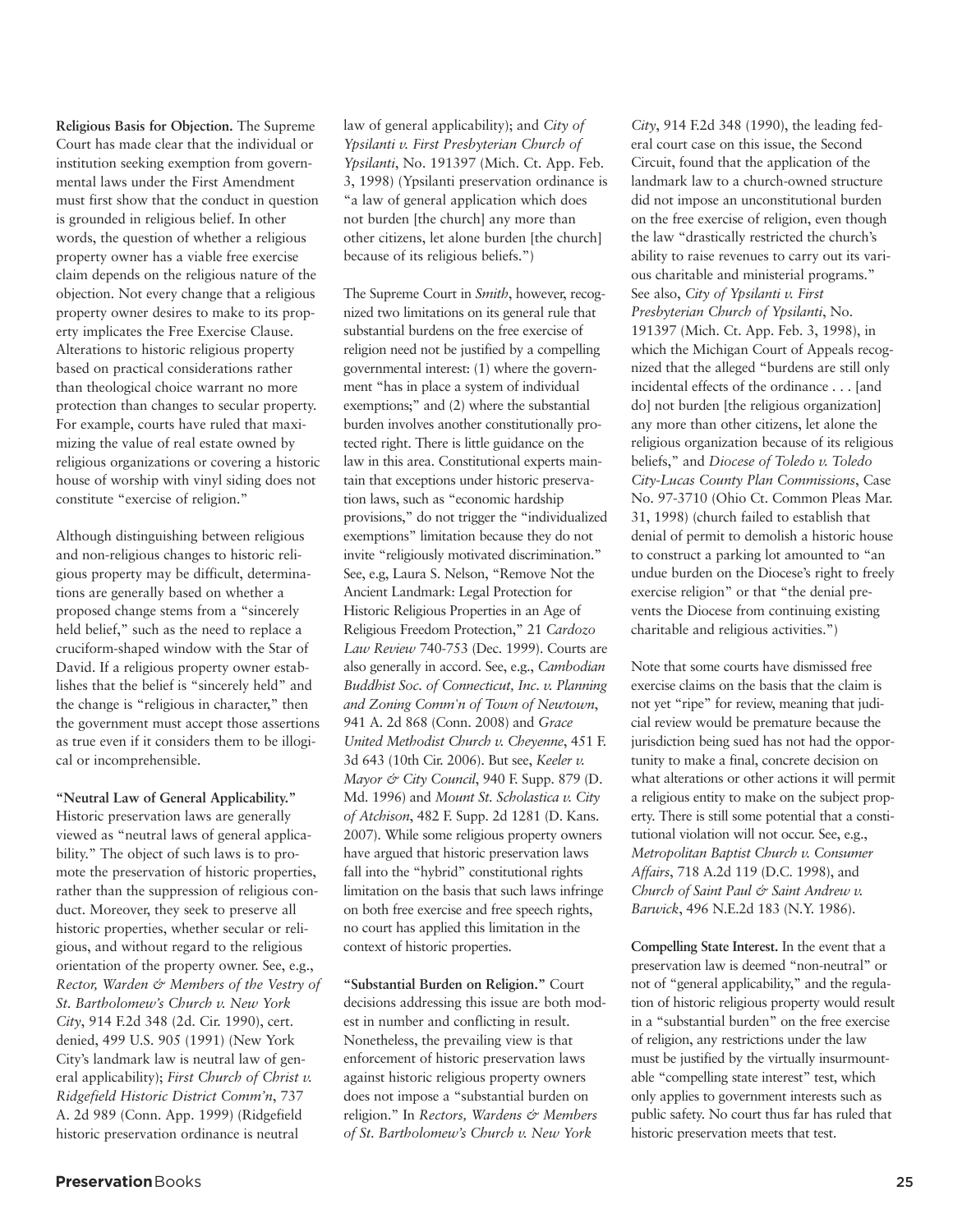**The Washington Cases.** In a trilogy of cases from the State of Washington, the Washington Supreme Court has either construed the first amendment more restrictively against the government or recognized additional protections for historic religious property owners beyond those guaranteed by the federal constitution. Among other things, the Washington court found that Seattle's preservation law was not a neutral law of general applicability and that even the nomination of religious-owned historic property violates the free exercise clause. These decisions reflect a marked departure from controlling U.S. Supreme Court precedent on the free exercise clause.

**The Establishment of Religion.** In addition to prohibiting substantial burdens on the free exercise of religion stemming from nonneutral, generally applicable laws, the First Amendment to the U.S. Constitution also prohibits the establishment of religion. This prohibition does more than preclude the federal government or a state from setting up an "official" church. It also prohibits the adoption of laws that aid religion, or that give preference to one religion over another religion, or religion in general over non-religion. In essence, government must be neutral toward religion.

The Establishment Clause and the Free Exercise Clause work in tandem with each other, striving for the appropriate balance between church and state. On the one hand, the government may not enact laws or fund programs that are favorable to, or which give preference to, religious entities. On the other hand, government may not enact laws or fund programs that discriminate against religious entities. An issue in many Establishment Clause cases, in effect, is where to draw the line between religious preference and religious exercise. For example, under what circumstances may a governmental entity fund the restoration of a historic church?

While the answer is rarely clear cut, the U.S. Supreme Court has provided some guidance on how to evaluate Establishment Clause claims. To survive constitutional scrutiny, the challenged governmental action or program must (1) serve a secular governmental purpose and (2) have a primary effect that neither advances nor inhibits religion. See *Lemon v. Kurtzman*, 403 U.S. 602 (1971). To avoid having an impermissible "primary effect," the governmental action must not "(1) result in governmental indoctrination; (2) define its recipients by reference to religion; or (3) create an excessive entanglement." *Agostini v. Felton*, 521 U.S. 203 (1997).

In interpreting these requirements, the Supreme Court has said that government may "accommodate" religion, but only where accommodation is necessary to remove governmental intrusions into personal religious beliefs or practice (which, in turn, may require analysis under the Free Exercise Clause). Moreover, although a law may incidentally benefit religion, it must have a secular effect. Finally, consistent with this approach, the Court has recognized that some intermingling between church and state is inevitable in today's world. However, excessive entanglement is impermissible. Governmental actions that require substantial intrusion into the doctrinal affairs of religious entities are not allowed.

Applying these factors, a federal district court upheld city funding of repairs and improvements for three historic churches in Detroit against an Establishment Clause claim. See *American Atheists v. City of Detroit Downtown Development Authority*, 503 F. Supp. 2d 845 (E.D. Mich. 2007).

**Statutory Protections.** Efforts have been taken at both the federal and state levels to provide statutory protection for religious property owners. The primary law at the federal level is the Religious Land Use and Institutionalized Persons Act (RLUIPA), 42 U.S.C. § 2000cc. Signed into law in 2000, this act prohibits any government from enacting or applying land-use laws, including historic preservation laws, to property owned or used by individuals or religious institutions in a manner that would "substantially burden" religious exercise without a compelling state interest, such as public health and safety. The RLUIPA also requires "equal treatment" of religious and non-religious entities and prohibits discrimination against religious institutions or assemblies. Successful claimants are entitled to attorneys' fees and possibly damages.

Although the RLUIPA applies to a broad range of religious activity, it does not provide immunity from historic preservation and other land-use laws. Courts have uniformly rejected attempts to make the term "substantial burden" meaningless, by finding that it applies to broad range of effects that inhibit or constrain religious exercise. Rather, they view the "substantial burden" requirement as an important limitation on the law's scope and have dismissed claims where the burdens on religious exercise have been incidental or similar to the type of burdens experienced by any property owner. No single standard for measuring "substantial burden" has been adopted. Most federal appeals courts agree, however, that substantial burden must be interpreted in a manner consistent with First Amendment law and thus require a showing of coercion or significant restraint on religious exercise. See J. Miller, *Regulating Historic Religious Properties under the Religious Land Use and Institutionalized Persons Act* (National Trust for Historic Preservation, 2007).

Finally, governmental entities should be aware that even if a claimant establishes a substantial burden on religious exercise, accommodations made by a local entity to relieve the burden must be accepted unless they are "unreasonable" or "ineffective." This is an important limitation in matters involving historic properties, because it should lead to negotiations that result in preservation-based solutions.

While the RLUIPA has had a noticeable chilling effect on local government activities involving historic properties, only one preservation case has been reported thus far. In *Episcopal Student Foundation v. City of Ann Arbor*, 341 F. Supp. 2d 691, 709 (E.D. Mich. 2004), a federal district court dismissed a RLUIPA claim because the preservation commission's denial of a permit to demolish a student worship facility did not substantially burden the organization's free exercise rights. The court reasoned that the commission's action did not "force [the organization] to choose between pursuing its religious beliefs and incurring criminal penalties or forgoing government benefits."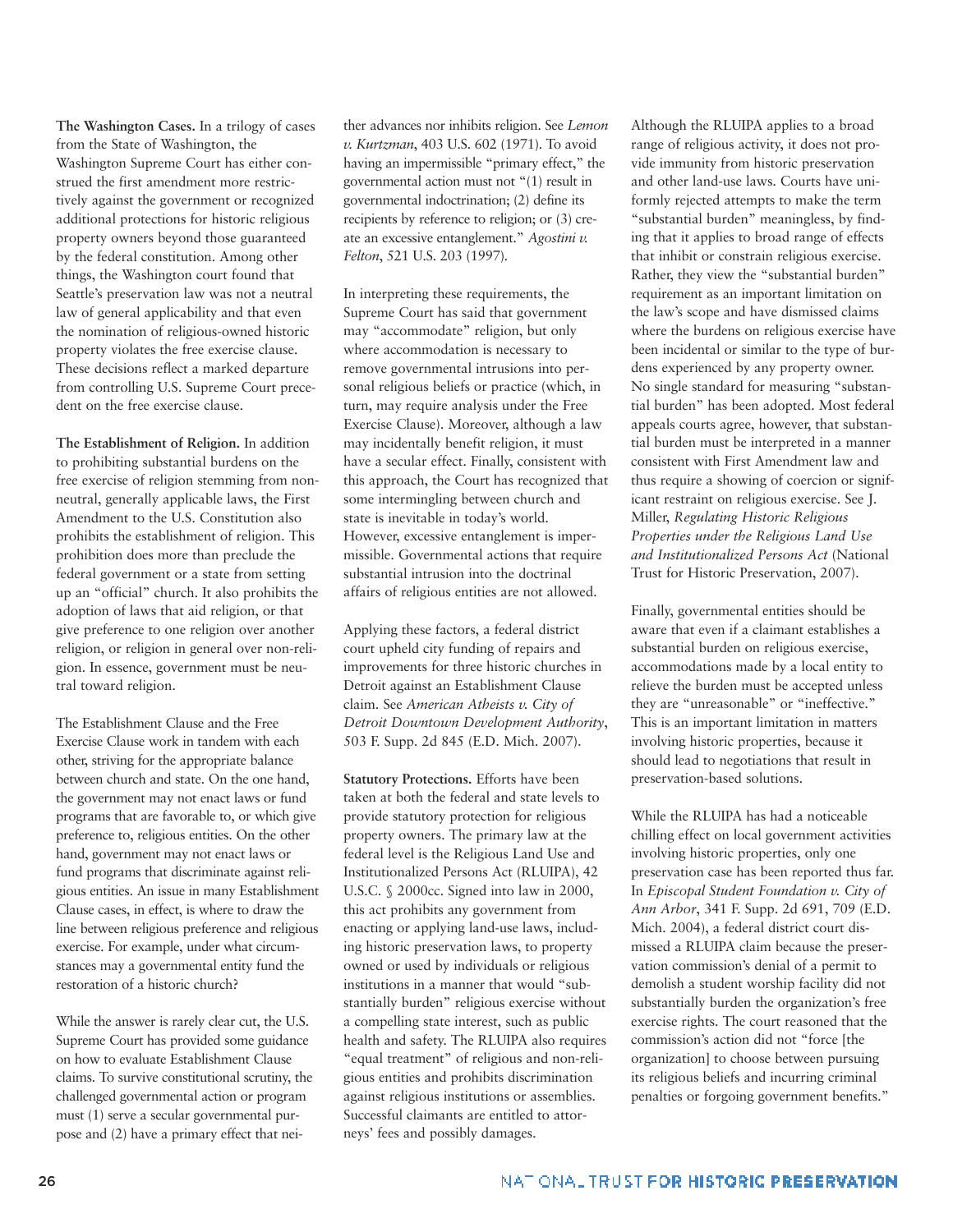It also did not prevent the organization "from engaging in religious worship, or other religious activities."

The vast majority of court challenges brought under the RLUIPA, to date, have primarily focused on land-use challenges involving the exclusion of religious properties from certain locations or discriminatory actions by prison officials in matters involving institutionalized persons.

By way of background, the RLUIPA was adopted in response to the U.S. Supreme Court's ruling in *City of Boerne v. Flores*, 521 U.S. 507 (1997), that the act's predecessor, the Religious Freedom Restoration Act (RFRA), 42 U.S.C. § 2000bb et seq., was unconstitutional as applied to the states. Among other things, the Court found that Congress had exceeded its authority in enacting the RFRA, by mandating that the Free Exercise Clause afford more protection than that required by the Supreme Court under *Employment Division v. Smith*. (Note that RFRA is still applied to federal agency actions. See *Gonzales v. O Centro Espirita Beneficiente Uniao Do Vegetal*, 546 U.S. 418 (2006).)

As with the RFRA, the RLUIPA was adopted in response to the Court's ruling in *Smith*. Although the law's constitutionality as applied to challenges to state or local land-use and preservation actions has not been resolved, the U.S. Supreme Court upheld the law as applied under its "institutionalized persons" prong in 2005. See *Cutter v. Wilkinson*, 544 U.S. 709 (2005).

At least 11 states have also enacted varying forms of the RFRA, enabling religious property owners to seek redress from state and local governments that substantially burden their religious rights without a compelling governmental reason. Although preservation actions have been challenged in court under both federal and state RFRA grounds, no court has ruled in favor of a religious property owner on such grounds. See, e.g., *First Church of Christ v. Historic District Commission*, 737 A.2d 989 (Conn. App. 1999), *cert. denied*, 742 A.2d 358 (Conn. 1999) (upholding denial of application to install vinyl siding on historic church against state RFRA claim).



Free speech questions may arise in the context of sign regulations in historic districts. Photo courtesy of the National Trust for Historic Preservation.

A limited number of state and local governments have responded to concerns raised by religious property owners over the landmarking of their property with the adoption of historic religious property exemptions from historic preservation laws.

Strong arguments exist that religious rights statutes violate the Establishment Clause of the First Amendment, which requires neutrality toward religion. (See discussion on the Establishment Clause above.) The California Supreme Court, however, upheld a provision in a California preservation statute that enables religious property owners to exempt themselves from local preservation laws, against such a claim. See *East Bay Asian Local Development Corp. v. State of California*, 13 P.3d 1122 (Cal. 2000), cert. denied, 532 U.S. 108 (2001).

## *Free Speech*

First Amendment claims have also surfaced in the context of alleged violations of free speech resulting from efforts to regulate signs or other activities in historic districts. As with free exercise of religion claims, there are only a handful of court decisions on this particular issue in a preservation context. However, a substantial body of state and federal case law exists on the question of the constitutionality of sign regulations, in particular, and free speech, overall.

In general, the First Amendment to the U.S. Constitution bars the regulation of speech, including signs, on the basis of content. Thus, a community-wide ban on all political signs or a ban that excluded political signs but allowed commercial signs would be unconstitutional. See *Ladue v. City of Gilleo*,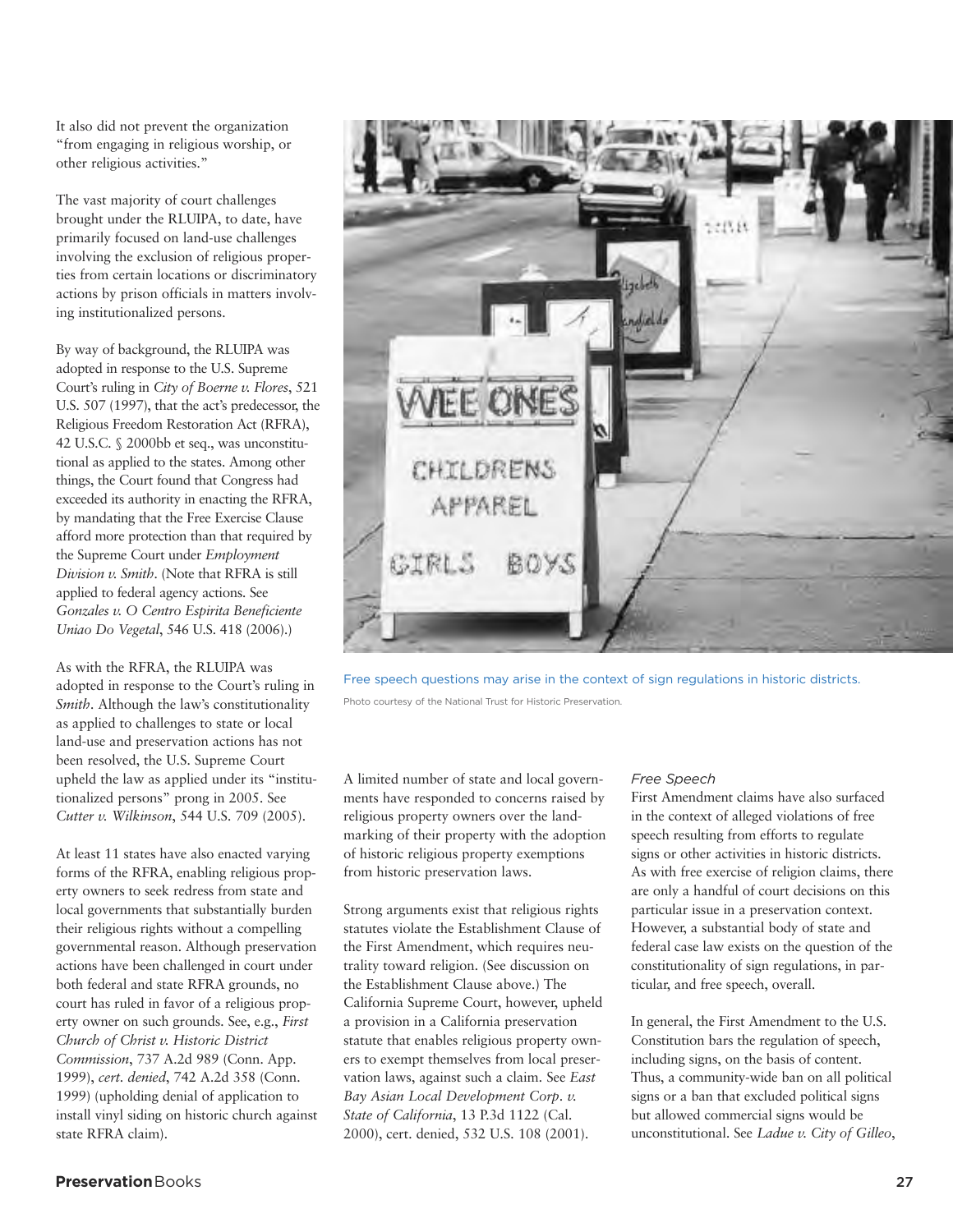

Easements can be used to protect both the interior and exterior of historic buildings. The National Trust holds an easement on the John H. Doughty House in Absecon, N.J.

Photo courtesy of the National Trust for Historic Preservation.

512 U.S. 43 (1994). In some cases, even the imposition of permitting requirements may also be viewed as unconstitutional. See *Lusk v. Village of Coldspring*, 475 F.3d 480 (2d Cir. 2007) (ruling that a provision under the town's preservation ordinance, which required a permit prior to displaying a political sign, was unconstitutional as an impermissible prior restraint on free speech).

In considering the neutrality of sign regulations, it is important to recognize that "non-commercial" signs and other forms of "pure" speech involving political or religious messages will be afforded greater protection than commercial speech. However, this does not mean, in turn, that regulations favoring non-commercial speech over commercial speech will necessarily be upheld. For example, the U.S. Supreme Court in *City of Cincinnati v. Discovery Network, Inc.*, 507 U.S. 410 (1993), struck down an ordinance banning all commercial newsracks while permitting noncommercial newsracks on the basis that the city's action lacked a close relationship to its stated purpose of addressing aesthetic and safety concerns. While distinctions between on-premises (business identification) signs and off-premises (billboards and other types of advertising) signs is generally permissible, any exceptions within those categories must be carefully justified.

Generally speaking, a government can impose reasonable time, place, and manner restrictions on speech if those restrictions are "content-neutral." Laws that have "an incidental effect" on some speakers or messages and not others will be upheld as content-neutral so long as they serve some purpose unrelated to the content of the regulated speech. Historic preservation and aesthetic considerations are judicially recognized police power objectives.

Restrictions on speech must also be "narrowly tailored" to meet governmental objectives. A law need not employ the least restrictive means to satisfy the governmental objective at issue. Nonetheless, restrictions on speech should not be "substantially broader than necessary."

The vast majority of free speech questions arise in the context of sign regulations in historic districts, however, free speech questions have surfaced in other contexts as well. Free speech claims have been raised, although unsuccessfully, in preservation cases involving a total ban on newspaper vending machines in a historic district, the distribution of advertising leaflets in a historic district, restrictions on off-premise, person-to-person canvassing and the use of sidewalk tables to distribute leaflets and sell shirts, and the regulation of murals, per se, and the denial of permission to paint a mural on the wall of a commercial building in a historic district.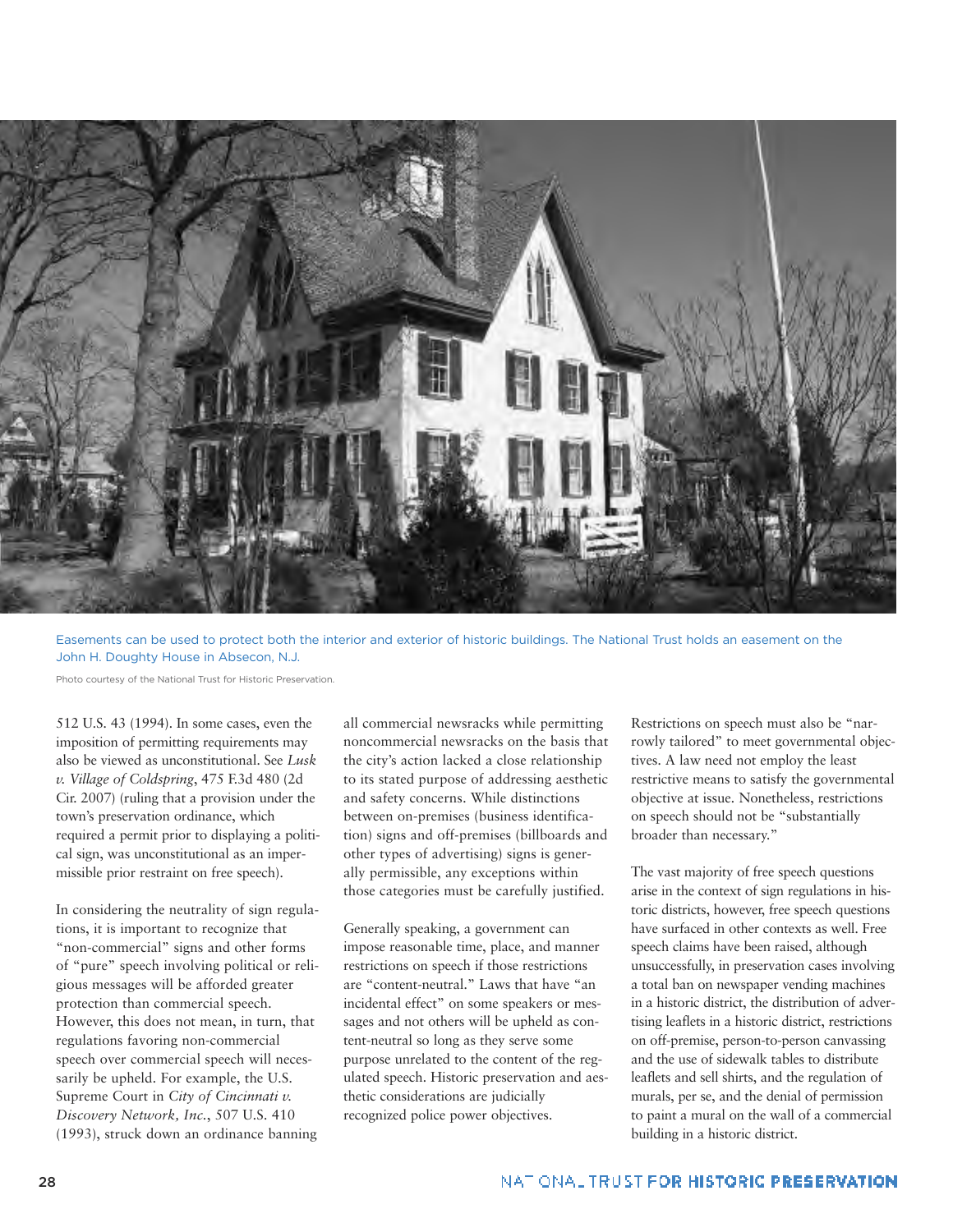## **VOLUNTARY APPROACHES TO HISTORIC RESOURCE PROTECTION**

A variety of programs encourage the preservation of privately-owned historic resources through voluntary action ranging from preservation easements to tax incentives. These programs often play a critical role in historic preservation by encouraging protection for significant resources where regulatory protection measures do not exist or by augmenting existing regulatory programs by providing a higher degree and/or more lasting protection.

## **Direct Acquisition**

For many years historic resources within the United States have been protected through voluntary efforts accomplished primarily by acquisition. Often limited to places associated with important people or significant historic events, these resources are often purchased by government entities or nonprofit organizations and generally operated as house museums.

While this approach to preservation is still used today, alternative methods have been developed to preserve historic resources without converting them to museum use, which requires a significant financial investment. Historic resources may be purchased through revolving funds and then resold after restrictions have been imposed. Historic properties may also be protected by acquiring easements or partial interests in property, which give preservation organizations or public entities the right to approve changes to properties for a period of years or in perpetuity.

#### **House Museums**

Many of our nation's most important historic properties are preserved as house museums. This form of protection generally involves restoration of the interior and exterior of the building and preservation of the surrounding landscape. Because house museums are generally open to the public, they often play a key role in attracting tourism to specific areas.

Historic museums may be owned and operated by public and/or private organizations. The level of protection often depends upon the resources available to restore the property or make necessary repairs. In some instances,

property may be donated to preservation organizations, along with special endowments to ensure its maintenance over time, through charitable giving or estate planning techniques.

In considering how best to protect a historic resource, such as a house, it is important to address the viability of the resource over time. In some instances, property may be better protected if used as a house or office rather than preserved as a house museum with limited resources.

## **Revolving Funds and Land Trusts**

While revolving funds may be established by either private or governmental entities, they are generally operated at the private level by historic preservation and other charitable organizations (who can accept taxdeductible donations). Revolving funds are typically established through donations, grants, or loans of money that generate income sufficient to finance the acquisition of threatened properties. Upon acquisition, the property is either rehabilitated and sold or sold with protective covenants or preservation easements. The proceeds from the resale are then used to replenish the fund.

Revolving fund money may be used to purchase historic property directly or to finance the purchase or rehabilitation by another entity or individual. Organizations with revolving funds may serve as a lender when other sources of money are unavailable or the terms for other loans are too restrictive or expensive. In addition to providing direct loans, organizations may also, through their revolving funds, provide loan guarantees or participate in the lending of money with other financial institutions.

Historic, archeological, environmental, and other resources may also be protected through land trusts. By acquiring parcels of land and/or partial interests in property, nonprofit organizations with limited funds can provide long-term stewardship of important resources. Land trusts often work directly with private landowners, soliciting donations of land, development rights, and conservation easements. When critical parcels of land cannot be obtained, donations may be sought to purchase the land.

#### **Easement Programs**

Historic properties are frequently protected by preservation or conservation easements. Conservation easements are partial restrictions on land for conservation purposes which may include historic preservation, scenic preservation, archeology, and so forth. Conservation easements, for example, may be used to protect important archeological resources located on privately-owned property.

The term preservation easement refers to easements on historic property. This type of easement may be used to preserve the facade of the building (facade easement) and/or the entire structure and surrounding land.

Under Section 170(h) of the Internal Revenue Code, historic property owners may receive a charitable tax deduction for the donation of a conservation easement. To be deductible, however, the easement must meet a number of conditions. In particular, properties must be donated to a qualified charitable organization and the property must qualify as a "historically important land area" or a "certified historic structure." Special rules apply to contributing properties in registered historic districts.

The easement donation is usually documented in the form of an easement agreement. The agreement spells out the rights of the "holding organization" or donee, and is recorded on the deed of record. While easements may be of lesser duration, an easement must be "perpetual" to qualify for federal tax benefits. Regulations governing "qualified conservation contributions" are set forth at Section 170 (h) of the Internal Revenue Code and Section 1.170A-14 of the Treasury Regulations.

Historic preservation organizations often serve as recipients of preservation easements. As a recipient, the organization is responsible for monitoring and enforcing the restrictions spelled out in the easement agreement. If the property owner subject to the easement violates the terms of the agreement, then the organization has the legal right to require the owner to correct the violation and, if necessary, restore the property to its prior condition.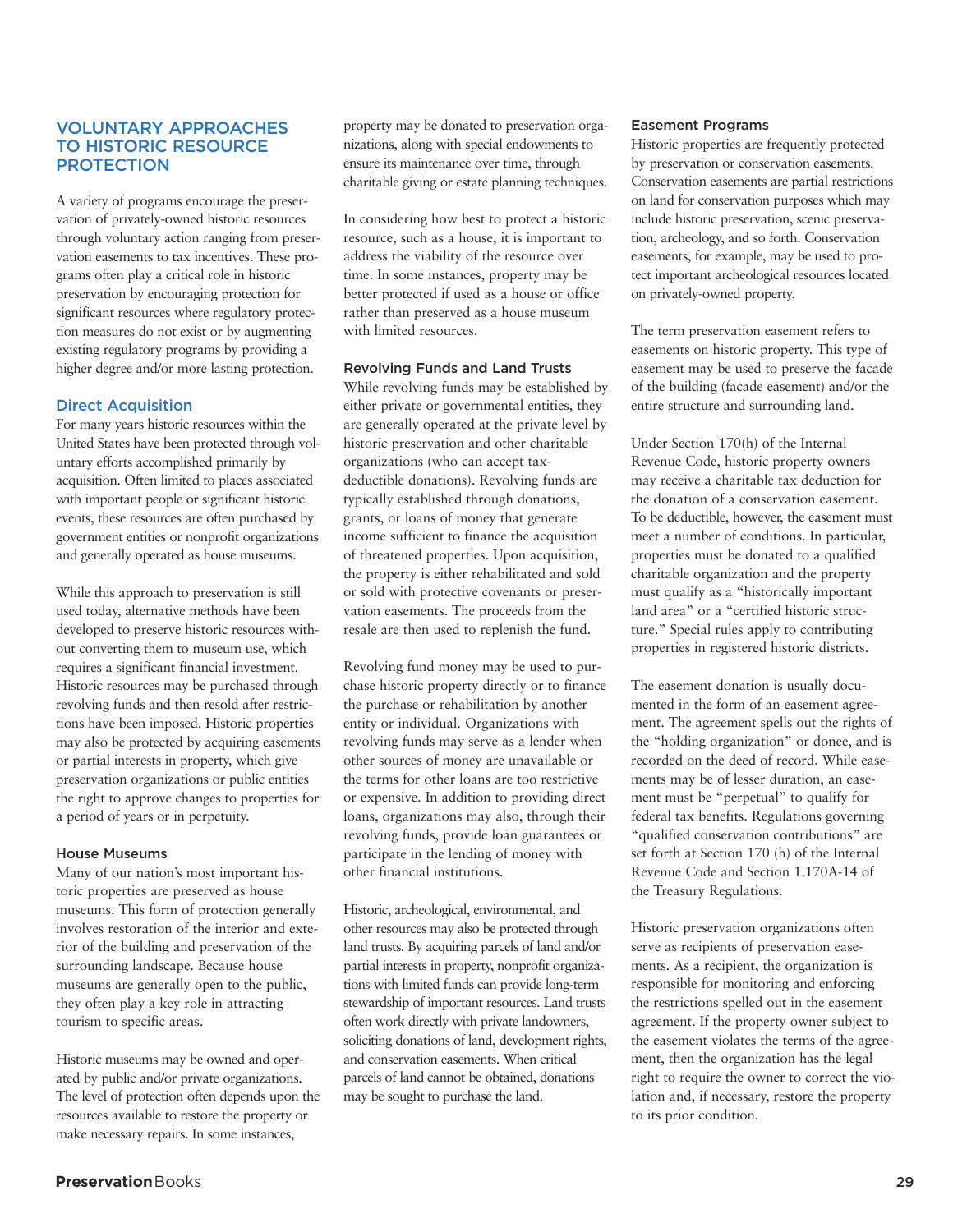

Federal tax incentives have been used to rehabilitate both commercial and residential income-producing property throughout the country. The Bedford Springs Resort in south-central Pennsylvania was recently restored to its historic grandeur after a \$120 million restoration which took advantage of the federal historic rehabilitation tax credits.

Photos by Adrian Scott Fine.



Organizations operating easement programs generally establish an application process, written criteria for accepting easements, and a standard easement agreement which can be modified based on the particular resource at issue. Fees are often imposed to cover costs associated with monitoring the easement (i.e., in the form of an endowment). For detailed information on establishing and operating easement programs, see *Establishing and Operating and Easement Program* (National Trust for *Historic Preservation, 2007)* and *Best Practices for Preservation Organizations Involved in Easement and Land Stewardship* (National Trust for Historic Preservation, 2008).

#### **Tax Incentives**

Tax incentive programs generally address three important objectives: they provide monetary support for owners of property subject to preservation laws; they counter private and public land-use policies that tend to favor demolition and new construction; and they encourage the rehabilitation of historic structures. While no one incentive program accomplishes all three objectives, meaningful tax incentives have been adopted at the federal, state, and increasingly, the local level. Frequently, these incentives are combined to make a historic rehabilitation project economically viable.

#### **Federal Tax Incentives**

The federal government encourages the preservation and rehabilitation of historic structures and other resources through tax incentives. By rehabilitating eligible buildings or investing in such projects, taxpayers can recoup dollar for dollar expenditures in the form of a credit from tax owed if certain criteria and standards are met. Taxpayers may also deduct from their taxable income, in the form of a "charitable tax deduction," the value of donated, full, or partial interests in historic property.

Perhaps the best known incentive to preserve historic property is the **historic rehabilitation tax credit**. This incentive gives property owners either a 10 or 20 percent tax credit on rehabilitation expenses, depending upon the classification of the building at issue. "Certified historic structures" (residential investment and commercial property) are eligible for a 20 percent credit while noncerti-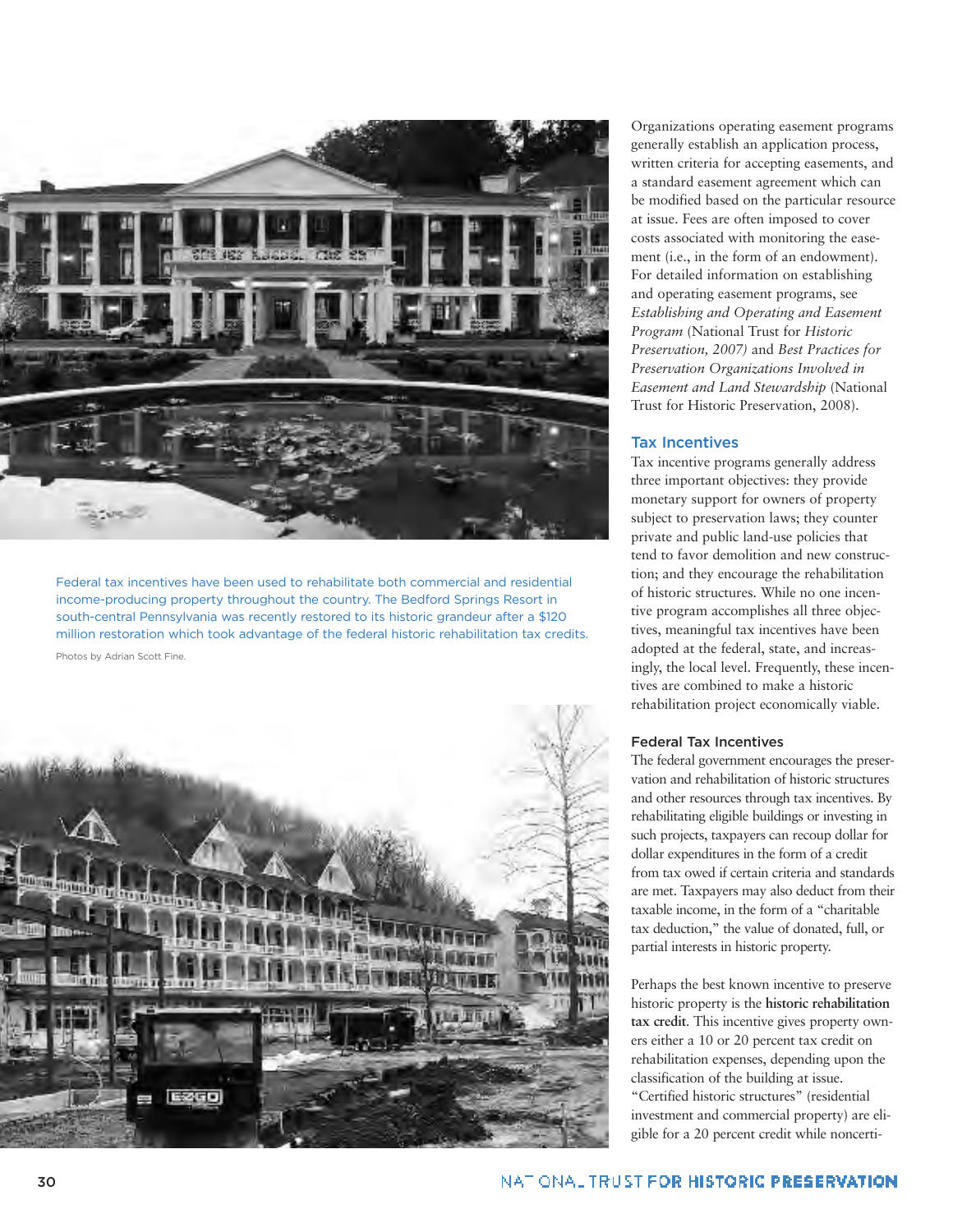fied, nonresidential property placed in service before 1936 is eligible for a 10 percent credit. See I.R.C. § 47.

Several specific conditions must be satisfied to qualify for the credit. In addition to being historic, the building must be income producing, not an owner-occupied residence, and "placed in service" before the beginning of the rehabilitation, meaning the structure must have been used as a building before being rehabilitated. Most importantly, the building must be "substantially rehabilitated" and the rehabilitation must be a "qualified rehabilitation." In other words, rehabilitation costs must exceed the adjusted basis of the building or \$5,000, and the work performed must meet preservation standards. See I.R.C. § 47 and Treas. Reg. § 1.46, *et. seq.*

Credits from "passive activities" (those in which the taxpayer is not involved on a regular, continuous, and substantial basis) may not be used to offset income and taxes owed from "non-passive activities." For example, partner investors in rehabilitation projects would not be able to apply the rehabilitation credit against wages and portfolio income such as stock dividends and interest on bank accounts. A credit, however, may be carried over to future tax years to offset taxes from passive activities.

A rehabilitation tax credit may not be taken until the Secretary of the Department of the Interior has certified that the building at issue is historic and the rehabilitation has met specific standards. Certifications of historic significance and certifications of rehabilitation work are obtained from the National Park Service upon review by the appropriate state historic preservation officer. Regulations governing the certification process are set forth at 36 C.F.R. Part 67.

## **The New Markets Tax Credit**

Congress established a new program under § 121 of the Community Renewal Tax Relief Act of 2000, which provides funding opportunities for historic business districts in lowincome communities. Through a competitive process, the Community Development Financial Institutions Fund (CDIF), a division of the U.S. Treasury, awards tax credit allocations to qualified Community



Congress created the New Markets Tax Credit to stimulate long-term investment in the economic development of low-income communities. The Harmony Mills complex in Cohoes, N.Y., was converted into loft apartments using the historic and new markets tax credits.

Photo courtesy of the National Trust for Historic Preservation.

Development Entities (CDEs), which in turn, award credits to taxpayers that invest money in a CDE program. The taxpayer can receive up to 39 percent in new markets tax credits over a seven-year period.

A CDE is an investment fund, also certified by the CDIF, whose primary mission is to serve or provide investment capital for lowincome areas. Through CDEs, which can include, for example, community development corporations, community development banks, small business investment corporations, and other entities, taxpayers invest in businesses serving low-income areas in the form of loans, equity investments, and financial counseling. By creating alliances with financial institutions, real estate developers, nonprofit corporations, and other taxpayers, the CDE has access to sufficient capital and business acumen to ensure economic success.

The National Trust for Historic Preservation's for-profit subsidiary, The National Trust Community Investment Corporation

(NTCIC), is a CDE. Through the NTCIC, which has been awarded two allocations of tax credits, taxpayers can participate directly in historic rehabilitation projects or invest in conduit funds that serve, for example, historic Main Street businesses.

#### **Charitable Giving Rules**

The federal government encourages the donation of historic property through its charitable giving rules. Generally speaking, a taxpayer is entitled to a deduction from taxable income or taxable estates and gifts, the amount of money or the fair market value of property donated to a charitable organization. With respect to charitable contribution deductions from income, the value of the deduction may depend upon the taxpayer's adjusted gross income and the type of property donated. Deductions for estate and gift tax purposes, however, are generally unlimited.

For historic preservation purposes, charitable organizations include governmental entities, if the contribution is made exclusively for public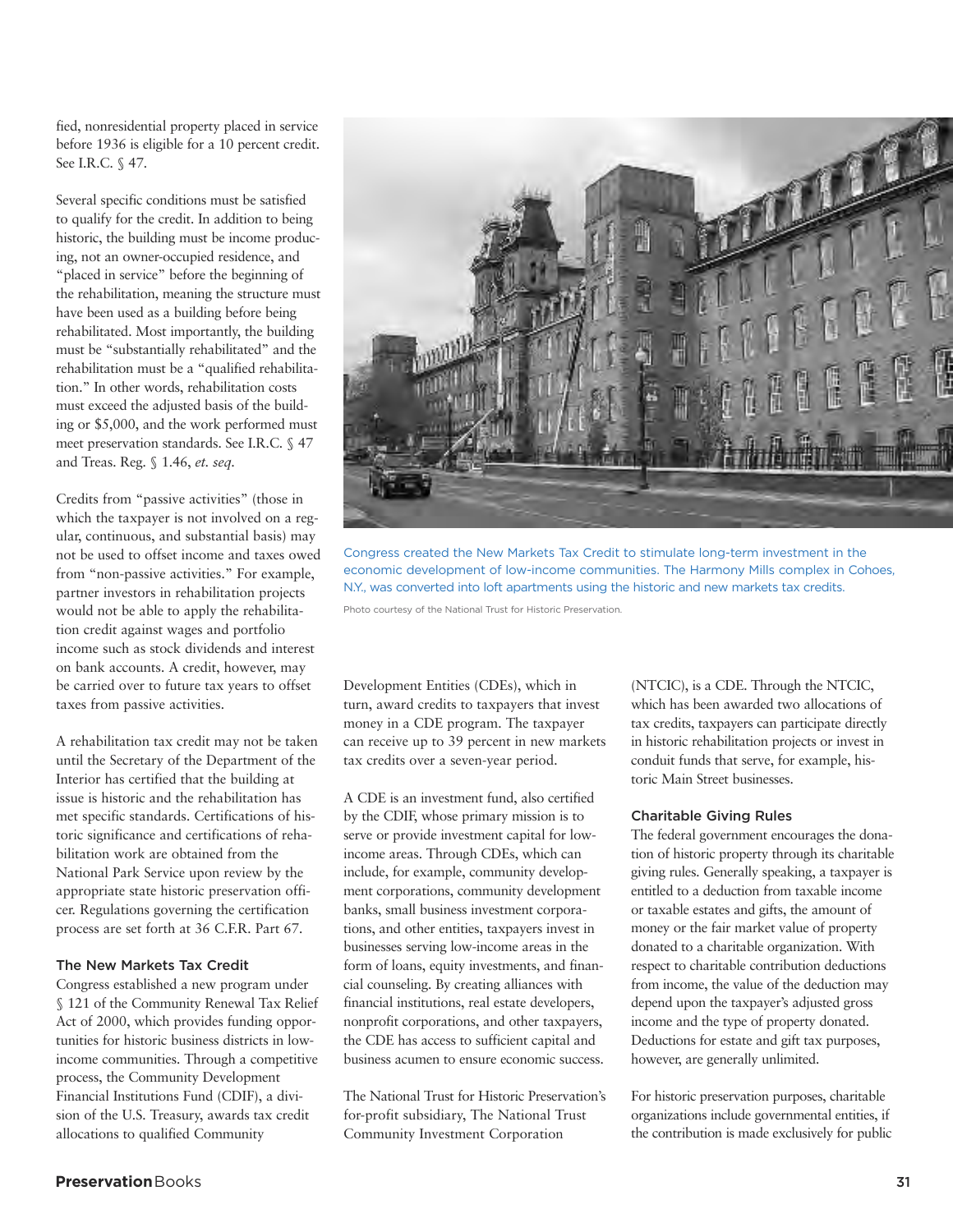purposes, and a variety of educational and nonprofit organizations. See I.R.C. §§  $170(c)(1)$  & (2). To qualify as a charitable organization, nonprofit organizations must obtain a determination letter from the Internal Revenue Service attesting to their status as a tax-exempt organization under Section 501(c)(3) of the Internal Revenue Code.

Historic resources are generally donated as part of lifetime and estate planning objectives, including the deferral and reduction of the overall tax burden of the property owner and his or her survivors as well as the continued preservation of the property into the future. The fundamentals of lifetime and estate planning are beyond the scope of this publication. Generally speaking, however, a historic property owner can ensure the preservation of a historic resource by donating the structure to a preservation or other charitable organization. A historic house, for example, may be given to a preservation organization for use as a museum or for future sale with restrictions that protect the building in perpetuity. Alternatively, historic property may be donated to a non-preservation organization with preservation restrictions already in place. In some cases a "charitable remainder" gift of historic property may be made to an organization, allowing for the retention of a "life estate" to allow the immediate family to reside in the house until the death of the donor.

[A] historic property owner can ensure the preservation of a historic resource by donating the structure to a preservation or other charitable organization.

Historic resources may also be preserved through the donation of partial interests in property, commonly referred to as preservation or conservation easements. As discussed above, owners of historic properties who donate easements, or partial interests in their property, to qualified preservation or conservation organizations may be eligible for a charitable contribution deduction under Section 170 of the Internal Revenue Code.

I.R.C. § 170(h); I.R.C. §§ 2055(f) and 2522; and Treas. Reg. § 1.170A, *et. seq.* Among other requirements, the donor must agree, in the form of a recordable deed, to relinquish his or her rights to demolish, alter, or develop the property, in perpetuity, to a qualified organization. Upon donation, the donor and all subsequent property owners will not be able to change the property without the express permission of the recipient organization.

The value of the easement is the difference between the property's fair market value before donation of the easement and its fair market value afterward. In order to obtain the charitable deduction, the donor must retain a professional appraiser to value the donated easement, unless the donation is worth less than \$5,000.

## **State and Local Tax Incentives**

Several jurisdictions provide special incentives to encourage the maintenance and rehabilitation of historic properties, typically in the form of property and/or income tax relief. As with federal income tax incentives, relief is generally available only to owners of qualified historic properties making qualified rehabilitations. The size of the incentive is directly proportional to the size of the rehabilitation. State and local tax incentives may be available on rehabilitations for either or both, income producing and non-income producing property.

Tax incentive programs are typically administered at the state level by the state historic preservation office. Although infrequent, local incentives may be provided in the form of property tax relief or as a credit from local taxes. Most state and local governments use the Secretary of the Interior's Standards for Rehabilitation in certifying historic rehabilitations.

Property tax relief is generally provided in one of three ways: a property assessment freeze, a property tax abatement, or a property tax exemption. Under a property assessment freeze, the assessed value of rehabilitated property is frozen at the pre-rehabilitation assessed value for a set number of years. Under a property tax abatement, the tax owed on historic property is "abated" or reduced for a period of time. Finally, under a property tax exemption, historic property

may be completely or partially exempt from taxation, sometimes based on the difference between the property's assessed value before and after rehabilitation.

Most states link their incentive programs to historic rehabilitations, generally requiring that a historic property be at least partially renovated. A limited number of states, however, provide relief based solely upon designation as a historic landmark.

With few exceptions, property tax incentives are generally not used statewide. Most states limit tax relief to jurisdictions that have opted to participate in the program. In at least one state, however jurisdictions are automatically included in the program unless they have opted out.

A few states provide relief in the form of a credit from state income tax for preservation projects. Similar in many respects to the federal rehabilitation tax credit, relief is provided to owners of historic property who substantially rehabilitate their property according to preservation standards. The incentive may be tied directly to the federal income tax credit or provided independently, based on state-enacted procedures.

Again, the size of the credit and the minimum amount of money that must be spent varies from state to state. Some jurisdictions also impose a "cap" or ceiling on the amount of the credit that can be taken each year.

#### **Combining Incentives**

The economic viability of rehabilitation projects is sometimes dependant upon the combining of the federal historic rehabilitation tax credit with other federal and state programs. In addition to the New Markets Tax Credit program, discussed above, investors in the rehabilitation of low-income rental housing properties, for example, may be eligible for a low-income housing tax credit, renewal community tax incentives, empowerment zone tax incentives, or other incentives. Taxpayers often seek both federal and state rehabilitation tax credits and, in some cases, a preservation easement may also be donated. For further information, consult your tax attorney.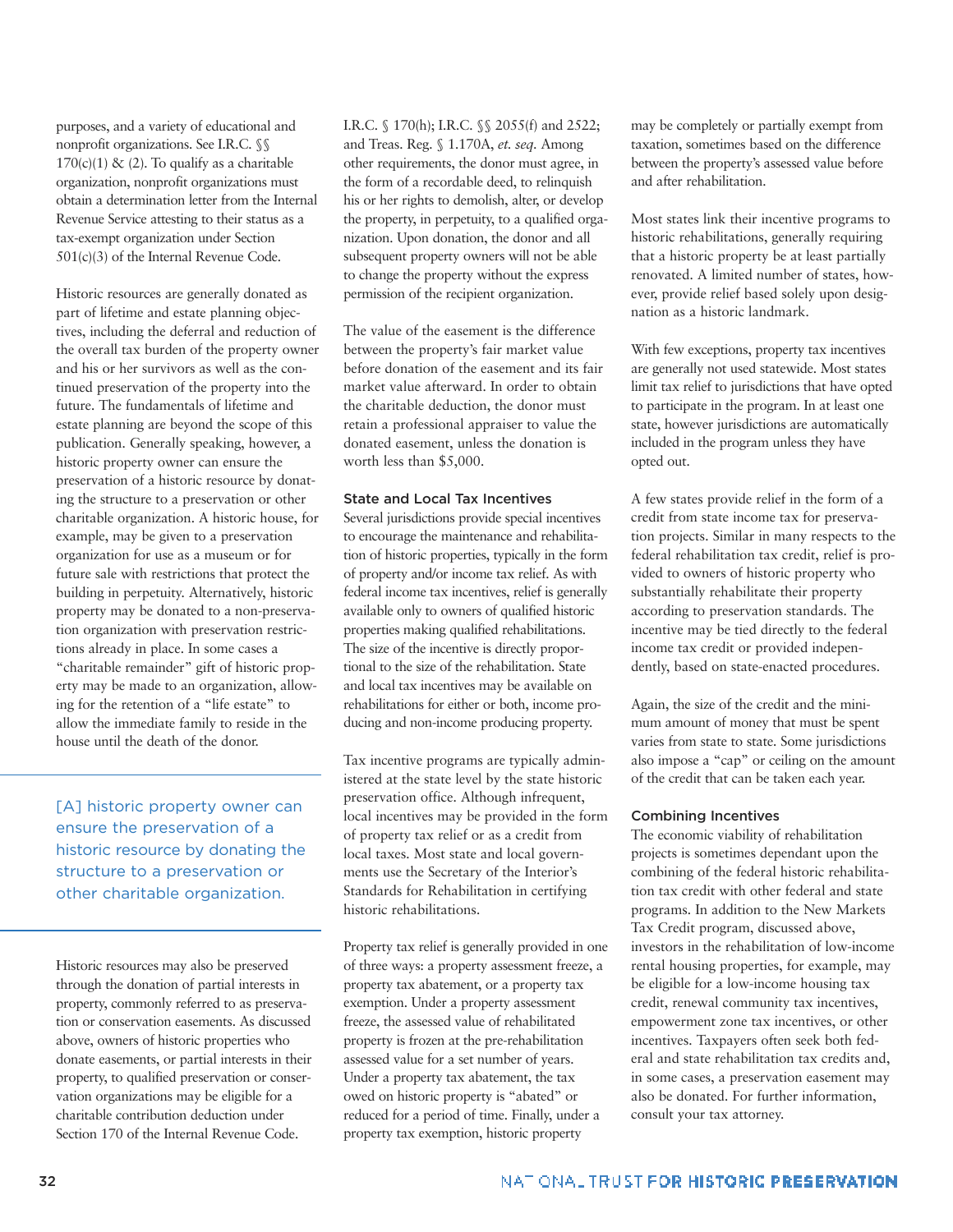## **OTHER RELATED LAWS AND ISSUES**

A number of miscellaneous laws come into play in any resource protection program. While many of these laws address concerns unrelated to historic resource protection, they often include provisions that may either enhance or curtail preservation efforts.

## **Access Laws**

Increasingly, state and federal governments are enacting laws that prohibit discrimination against persons with disabilities. While historic property owners, in general, must meet each law's specific requirements, alternative measures of compliance may be applied if the historic resource would otherwise be threatened or destroyed. The most comprehensive example of this type of legislation, to date, is the Americans with Disabilities Act, 42 U.S.C. §§ 12101-12213, (ADA). This law prohibits discrimination to individuals with disabilities in a wide range of circumstances including private sector employment, public services, transportation, telecommunications, and most significantly for historic resources, places of public accommodation.

The level of compliance under the ADA generally depends on the classification of the facility. The ADA requires, for example, that government buildings, "places of public accommodation" such as hotels and restaurants, and "commercial facilities," including office buildings and warehouses, be "readily accessible" to the disabled. The law establishes specific accessibility requirements for new construction and alterations to existing structures and, requires the removal of existing architectural or communication barriers when their removal is "readily achievable." Finally, all public entities must make any service, program, or activity readily accessible and usable by disabled persons.

In general, owners, lessees, or operators of historic buildings, structures, or sites must comply with the ADA. Alterations to "qualified" historic buildings and facilities, including the construction of new additions or renovation of existing spaces, for example, should be made readily accessible to the maximum extent feasible. Alternative measures of compliance may be used if the historic resource would be



The Americans with Disabilities Act requires that public entities make services, programs, or activities accessible and usable by disabled persons. Historic sites should be made accessible to the maximum extent feasible, although alternative methods of compliance may be used if the historic resources would be threatened or destroyed.

Photo by Elizabeth Byrd Wood.

threatened or destroyed. In most cases, the entity making the alteration must consult with the state historic preservation officer regarding accessibility requirements.

Architectural barriers such as steps or narrow doors and communication barriers such as high mounted telephones, must be removed from historic resources that are used as "public accommodations," if "readily achievable." If the barrier removal would destroy the historical significance of the building, however,

alternative methods of compliance may be provided. Public entities are also not required to take any action that would threaten or destroy a property's historic significance.

The ADA is primarily enforced through suits brought by individuals who believe that they have been discriminated against. In addition, the U.S. Attorney General may initiate compliance review and sue for injunctive relief and monetary damages. Note that federal buildings and federally-funded facilities cov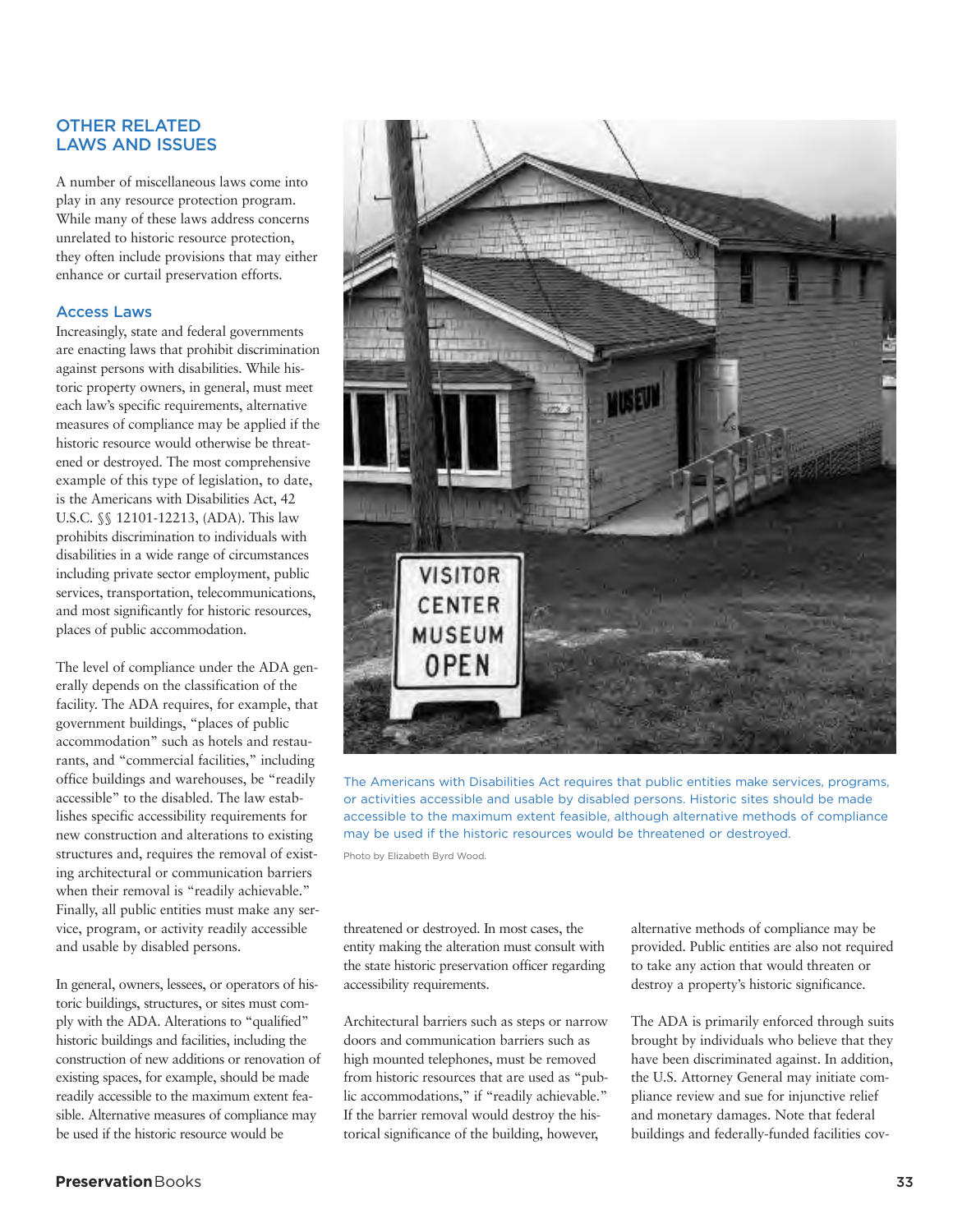ered by the Architectural Barriers Act of 1968 (ABA) must satisfy the Uniform Federal Accessibility Standards as well as Section 106 of the NHPA. State and local access codes also may differ from the ADA and may be enforced in other ways.

Historic preservation organizations directly involved in real estate activities as owners, developers, or holders of preservation easements may be directly liable for environmental problems associated with such property.

The federal Access Board adopted revised ADA Accessible Guidelines (ADAAG) in 2004. The new ADAAG includes a scoping document for ADA facilities, which govern facilities in the private sector (places of public accommodation and commercial facilities) and the public sector (state and local government facilities); a scoping document for ABA facilities, which addresses facilities in the federal sector, and a common set of technical criteria that each scoping section will reference. In contrast to the prior guidelines, specific standards applicable to historic properties are interspersed throughout the publication rather than contained in a single section.

The revised ADAAG is advisory until formally adopted by a regulatory agency, at which time they will have the force of law. Current regulations for the ADA are set forth at 28 C.F.R. §§ 5.149-151 (state and local governments) and 28 C.F.R. § 36.4-1-406 (public accommodations). The Justice Department has not yet incorporated the new standards into its ADA regulations. However, the U.S. Department of Transportation, the General Services Administration, and the U.S. Postal Service have adopted portions of the ADAAG as regulatory standards and as such, must be followed in the implementation of their own programs. Information on the ADAAG is available at the Access Board's website at

www.access-board.gov. ADA regulations can be found on the Justice Department's website at www.usdoj.gov/crt/ada.

## **Environmental Hazard Laws**

Special environmental liability laws, enacted at the federal and state level, apply to individuals who own, or have a financial interest in property with environmental hazards. Historic preservation organizations directly involved in real estate activities as owners, developers, or holders of preservation easements may be directly liable for environmental problems associated with such property. Historic preservation organizations lending money secured by real property may also be liable under certain circumstances.

The most sweeping law governing liability for hazardous substances is the Comprehensive Environmental Response, Compensation and Liability Act (CERCLA or "Superfund" act), 42 U.S.C. §§ 9601-9675, which authorizes the federal government to clean up hazardous substance releases and recover damages and associated costs from those who own or "control" the property.

In addition to other environmental hazards, the following federal laws address leadbased paint hazards:

- the Residential Lead-Based Paint Hazard Reduction Act of 1992, 42 U.S.C. §§ 4851- 4856 (which imposes specific abatement and disclosure requirements governing leadbased paint in residential property);
- $\blacksquare$  the Lead Paint Poisoning Prevention Act of 1971, 42 U.S.C. § 4821, *et. seq.* (which sets forth specific inspection and leadbased paint abatement requirements on federally-owned and assisted housing); and
- $\blacksquare$  the Toxic Substances Control Act, 15 U.S.C. § 2601, *et. seq.* (which directs federal agencies to enact regulations governing lead-based paint training programs and certification procedures for contractors involved in lead-based paint removal, and requires the development of standards for laboratory testing, technical assistance, and public education, and the performance of lead paint exposure studies.)

The Department of Housing and Urban Development (HUD) issued new regulations governing lead paint abatement and removal in 1999, which became effective in September 2000. Codified at 24 C.F.R. Part 35, the regulations set forth specific requirements for risk assessment, treatment, and ongoing maintenance of lead paint on any federallyassisted or federally-owned residential property constructed before 1978. Specific requirements vary depending on the funding source and agencies involved, but they may include risk assessment, repair or removal of deteriorated paint, and contaminated dust "clearance." For detailed information on lead paint requirements, visit HUD's website at www.hud.gov/lead/leadpboff.cfm or contact the National Lead Information Center at 1-800-424 LEAD.

Liability for hazardous wastes may be found under the following federal and state laws:

- $\blacksquare$  the Resource Conservation and Recovery Act, 42 U.S.C. § 6901, *et. seq.* (which regulates the treatment, storage, and disposal of hazardous wastes);
- the Asbestos Hazard Emergency Response Act of 1986, 15 U.S.C. § 2641 (which addresses the removal and containment of asbestos); and
- $\blacksquare$  the Occupational Health and Safety Act, 29 U.S.C.A. § 651678 (29 C.F.R. §§ 1910.1001 and 1929.58) (which establishes asbestos standards applicable to employers before, during, and after a rehabilitation project).

Finally, liability may be imposed under the Toxic Substances Control Act, 15 U.S.C. § 2601, *et. seq.*, mentioned above, which applies to abandoned or improperly used or disposed sources of toxic substances, such as PCBs, and the Clean Water Act, 33 U.S.C. § 1251, *et. seq.*, which governs unlawful discharges to surface or ground water. Several states have enacted some form of "superfund" legislation, imposing liability on property owners for clean up costs associated with hazardous waste, and specialized laws addressing lead paint contamination, asbestos, and so forth.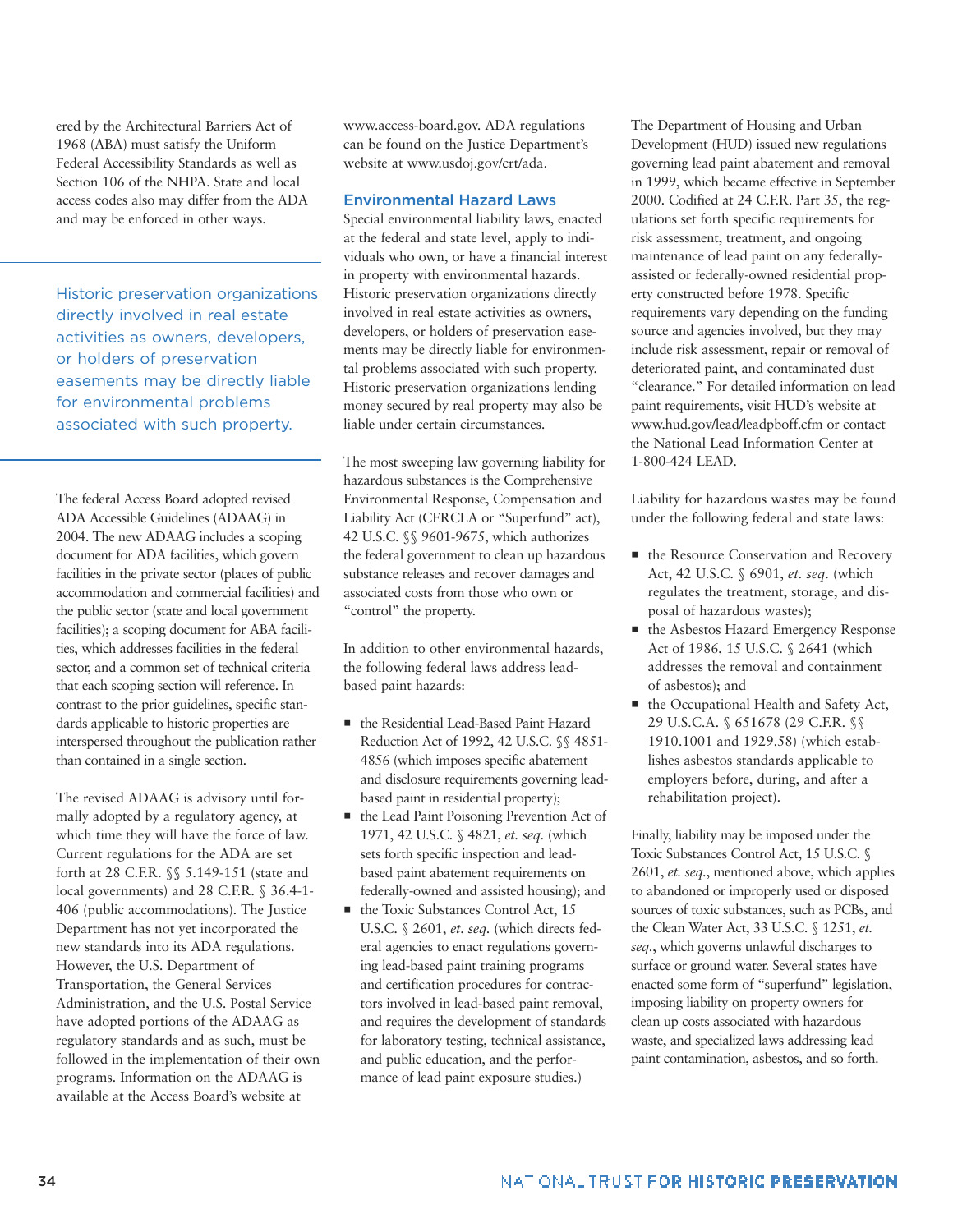A number of states have passed "brownfield" laws to make reclamation of historic urban sites easier. These laws limit an individual's or organization's exposure to legal liability from contamination when they volunteer to clean up contaminated sites in certain areas. In some cases, technical or financial assistance may also be available.

## **Building Code Requirements**

The rehabilitation of historic buildings is often hindered by the application of building codes and standards, which specify how buildings must be constructed and used in order to protect the public's health, safety, and general welfare. Because building codes set forth standards for new construction, particular problems arise when those standards are applied to historic resources. Code requirements, for example, may mandate the removal or alteration of historic materials and spaces to meet fire and other safety requirements.

Building codes are generally adopted at the state level and enforced at the local level. Most state code programs follow model codes, incorporating modifications as necessary to respond to individual needs and circumstances. The three most commonly used model codes include the code of the Building Officials and Code Administrators (BOCA), generally referred to as the National Building Code, the code of the International Conference of Building Officials (ICBO), known as the Uniform Building Code, and the code of the Southern Building Code Congress International (SBCCI) or Standard Building Code.

All of these codes have incorporated special provisions for rehabilitation, which require for the most part that additions and alterations meet new code requirements, but that existing parts of the buildings can avoid code requirements, provided that the building is not made less safe. Several states have adopted special rehabilitation or historic building codes that enable buildings to meet code standards with fewer alterations to historic fabric. See, e.g., the California Historical Building Code (2001), which provides alternatives to otherwise applicable code requirements, including seismic upgrades.

In recent years, a number of states have adopted special rehabilitation codes in an effort to remove code-driven barriers to investment in existing buildings in older urban areas as part of a broader, smart growth program. These codes, such as the New Jersey Rehabilitation Sub Code (adopted in 1999) and the Maryland Building Rehabilitation Code (adopted in 2000), offer flexibility in meeting life-saving code requirements such as those relating to egress requirements and the use of fire-resistant materials. For more information, see "Adopting 21st Century Codes for Historic Buildings," M. Kaplan, National Trust for Historic Preservation (2007).

## **Transportation Funding**

Every six years Congress enacts a new transportation funding bill that sets forth the financial and legal framework that states must follow to qualify for federal matching funds for all transportation projects. The Transportation Equity Act for the 21st Century, dubbed TEA-21, and its predecessor, The Intermodal Surface Transportation Efficiency Act of 1991 (ISTEA), authorized a wide range of highway, safety, mass transit, and other surface transportation-related programs. Both programs, for example, supported spending on bus and rail lines, bike paths, and sidewalks. They also stressed the importance of intermodalism—which focuses on the quality of connections between difference modes of transportation, and transportation planning—which requires the development of long-range plans to improve the efficiency and effectiveness of transportation in metropolitan areas.

A key component of both transportation bills, from a historic preservation perspective, proved to be a provision for "transportation enhancements" funding. Under TEA-21, for example, states were required to set aside 10 percent of their "surface transportation funds" for enhancement projects such as historic preservation, landscaping, and scenic beautification. Also included in TEA-21 was a "National Historic Covered Bridge Preservation Program," which provided special funding to states on a competitive basis for the preservation, rehabilitation, or restoration of covered bridges.



The Alaska Department of Fish and Game used transportation enhancements funds to rehabilitate the dairy barns at Creamers Refuge—a national wildlife area near a busy four-lane road to Fairbanks.

Photo courtesy of the Yukon Historical Society.

Congress replaced TEA-21 with the "Safe, Accountable, Efficient Transportation Equity Act—a Legacy for Users" (SAFETEA-LU) in 2005. SAFETY-LU, among other things, continues the transportation enhancement program and is scheduled to expire at the end of Fiscal Year 2009. The list of qualifying enhancement activities is set forth at 23 U.S.C. § 101(a)(35).

## **Road Design Standards**

Standards governing road design can threaten historic resources and adversely affect local community character in unexpected ways. These standards, for example, may require that certain roads in a historic district be widened, that trees be taken down, or curbside parking in downtown areas be removed.

Roads included in the National Highway System (NHS) must comply with guidelines adopted by the U.S. Department of Transportation in consultation with the American Association of State Highway and Transportation Officials (AASHTO). Roads that are not part of the NHS are subject to state design standards.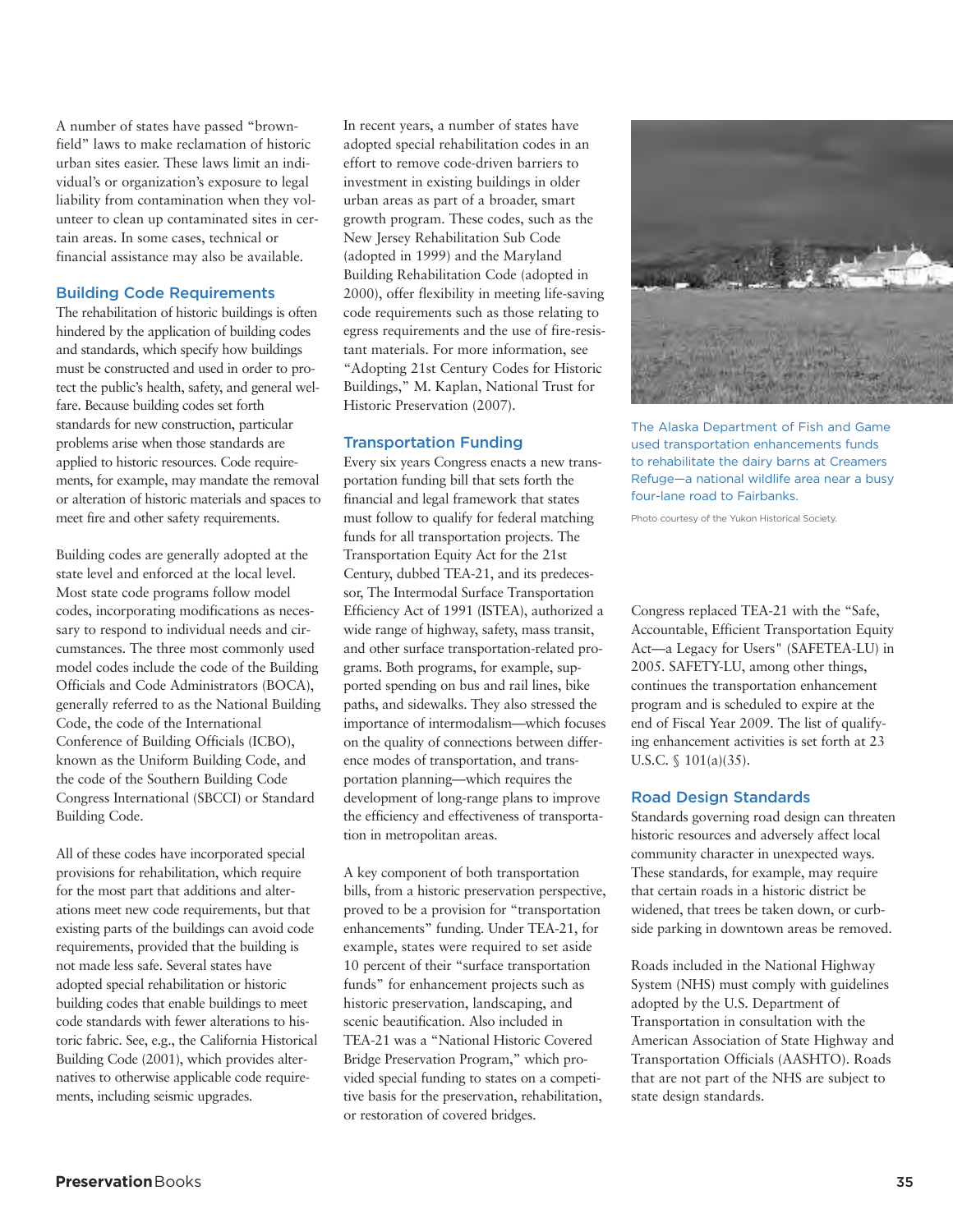

Federal and state requirements for road design can adversely affect historic bridges and roadways. Several states have developed alternative guidelines to help protect historic bridges and roads. In Indiana, preservationists worked with the Federal Highway Administration and the state department of transportation to develop a comprehensive historic bridge rehabilitation program for the state.

Photo courtesy of the Historic Landmarks Foundation of Indiana.

While AASHTO standards and other design standards are advisory in form, they are generally treated as legal requirements and rigidly applied. This practice has been the target of considerable criticism, since the AASHTO standards recognize important concerns such as environmental protection and historic preservation. For example, the minimum width requirements for roads and bridges, based on projections for high speed driving, are often unnecessarily large and out-of-scale with many historic areas and rural communities.

Some inroads on the problem have occurred over the past few years. The Federal Highway Administration has published a new book, *Flexibility in Highway Design*, which highlights important considerations

and solutions for highway projects affecting historic or scenic areas. The State of Vermont has developed its own set of guidelines for historic roads and bridges and some states have departed from AASHTO standards in specific cases involving historic roadways such as the historic Columbia River highway in Portland, Ore. For further information, see National Trust for Historic Preservation, "Historic Preservation and Transportation," 14 *Forum Journal* No. 4 (Summer 2000).

#### **State Growth Management Laws**

A growing number of states have enacted comprehensive, statewide growth management laws. Most of these laws contain provisions that can help historic preservation advocates limit sprawl which, directly or indirectly, harms historic resources. For

example, these laws tend to encourage the revitalization of older urban areas and discourage new development that drains the economic vitality out of historic downtowns and neighborhoods. The growth management laws of Delaware and Rhode Island mandate the inclusion of historic preservation elements in local comprehensive plans which state agencies, including departments of transportation, must honor. The laws of Washington, Maine, and Rhode Island list historic preservation among the state's top planning goals. Oregon and Washington mandate "urban growth boundaries," that prevent sprawl-type development from spreading into rural areas. Maryland's "Smart Growth" law eliminates state subsidies for sprawl. Georgia provides protection for regionally important cultural resources.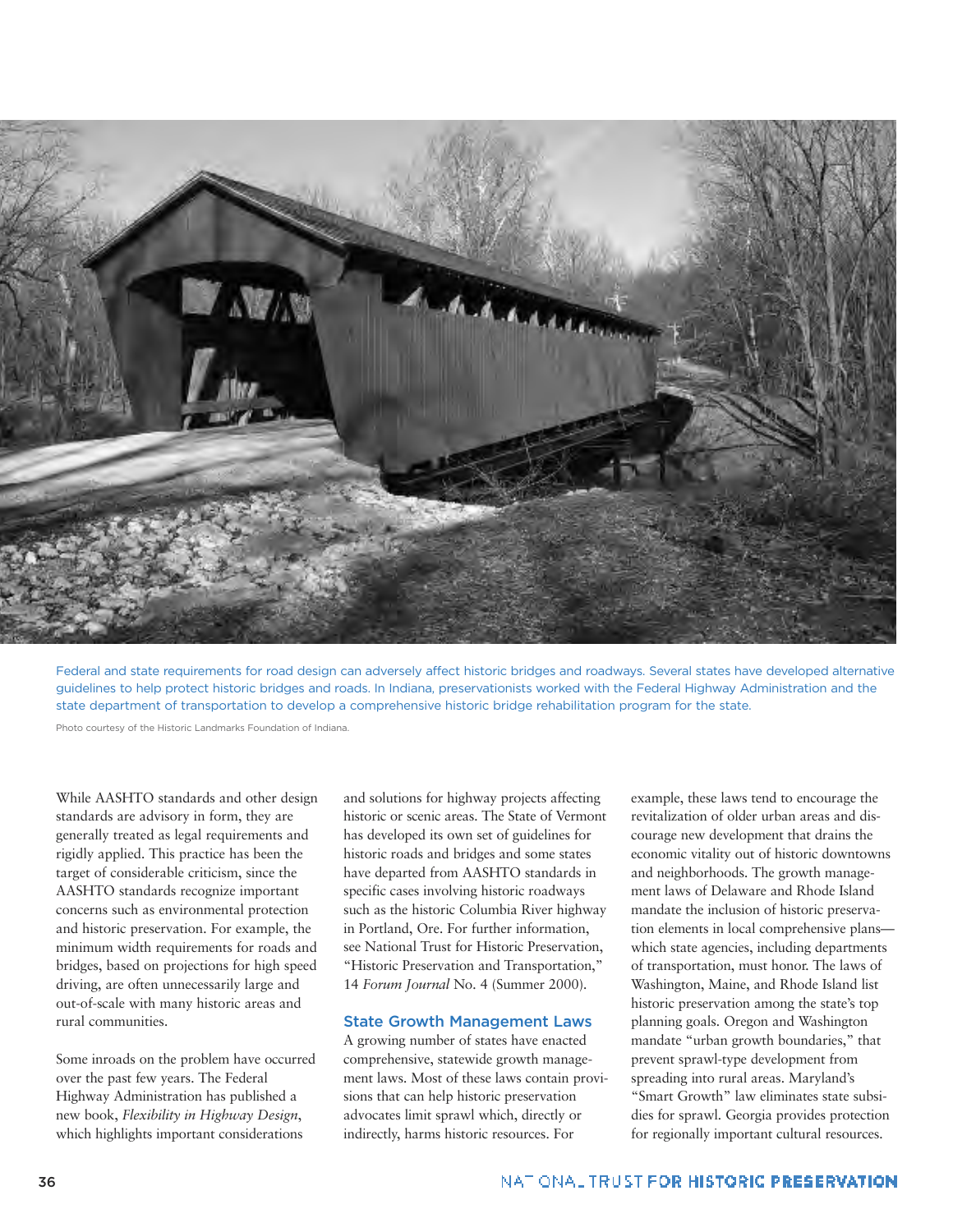## **Laws Affecting the Organization and Operation of Historic Preservation Organizations**

Historic preservation organizations generally qualify for tax exempt status under Section 501(c)(3) of the Internal Revenue Code. Under that provision, corporations "organized and operated" exclusively for charitable and educational purposes may qualify for federal income tax exemption. As a nonprofit, charitable organization, funds can be raised more easily because any contributions made to such organizations are tax deductible. Organizations enjoying tax-exempt status under federal laws are generally eligible for tax exemption under state and local laws as well.

Historic preservation organizations enjoying tax-exempt status must be careful not to jeopardize that status by engaging in activities contrary to their charitable purpose. Among other things, an organization must be operated "exclusively" or "primarily" for one or more tax-exempt purpose, and an organization's net earnings may not inure to the benefit of any private individual such as an officer or director. Finally, an organization's activities must be for the public benefit as a whole. Lobbying activities, while not prohibited, are subject to specific limitations under the tax code.

## **ACKNOWLEDGMENTS**

*A Layperson's Guide to Historic Preservation Law* was written by Julia H. Miller. Ms. Miller, former editor of the *Preservation Law Reporter*, is now serving as Special Counsel and Education Coordinator for the National Trust for Historic Preservation. She has written extensively on historic preservation law issues and co-authored *Historic Preservation Law & Taxation*, a three-volume treatise on historic preservation law.

The inspiration for writing this book came from Paul Edmondson, vice president and general counsel for the National Trust for Historic Preservation, who saw the need for a basic summary on historic preservation law that would be useful to the preservation community and helpful in teaching preservation law.

Thompson Mayes, associate general counsel for the National Trust, played a major role in the organization and writing of this publication. His clear vision and constructive suggestions proved invaluable as *A Layperson's Guide to Historic Preservation Law* began to take place. The individual contributions of Constance Beaumont, Megan Bellue, Jennifer Dooley, and Edith Shine are also greatly appreciated.

## **PART II. RESOURCES ON HISTORIC PRESERVATION LAW**

Historic preservation law is a relatively new field, first gaining recognition as a distinct body of law in 1957 with the publication of Jacob H. Morrison's book, *Historic Preservation Law*, and his substantially revised *Historic Preservation Law* in 1965. Following the U.S. Supreme Court's landmark decision in *Penn Central Transportation Co. v. City of New York* and the adoption of significant tax preservation tax incentives at the federal level, two major preservation publications emerged: *A Handbook on Preservation Law*, published in 1983 by the National Center for Preservation Law and the Conservation Foundation, and the *Preservation Law Reporter*, published from 1982 through 2004 by the National Trust for Historic Preservation. Indeed, two publishing houses, Matthew Bender, Inc. and

John Wiley & Sons also came out with comprehensive, preservation law publications in the 1980s: *Historic Preservation Law & Taxation* and *Rehabilitating Older and Historic Buildings*, respectively.

While historic preservation as a specialized area of law has grown rapidly, an up-to-date and comprehensive, single-source publication no longer exists. The *Preservation Law Reporter* has been discontinued and other publications were never updated. That being said, a lot of material on specific aspects of historic preservation law is available through individual publishers, nonprofit organizations, and public agencies. Set forth below is a list of the many significant publications on historic preservation law currently available.

## **PRIMARY RESOURCES**

*Preservation Law Reporter.* Published by the Law Department of the National Trust for Historic Preservation from 1982 through 2004, the *Preservation Law Reporter* covered recent court decisions and legislative developments relevant to historic preservation. It includes several in-depth articles on a wide range of issues, such as lobbying by historic preservation organizations, addressing the takings challenge, recent developments in federal preservation law, cell towers, and the regulation of historic religious properties. For further information, contact the Law Department at the National Trust for Historic Preservation, 1785 Massachusetts Avenue, N.W., Washington, D.C. 20036. (202) 588-6035. FAX (202) 588-6272.

*Heritage Resources Law.* Written by heritage resource law experts, Judge Sherry Hutt and U.S. Attorneys, Caroline M. Blanco (Department of Justice) and Ole Varmer (National Oceanic and Atmospheric Administration), on behalf of the National Trust for Historic Preservation, this book provides an overview and case law on legal issues relating to the protection of archeological, Native American, and underwater resources. Published by John Wiley & Sons in 1999, the 591-page hardbound book may be purchased from the National Trust for Historic Preservation online at www.preservationbooks.org or by calling (202) 588-6296.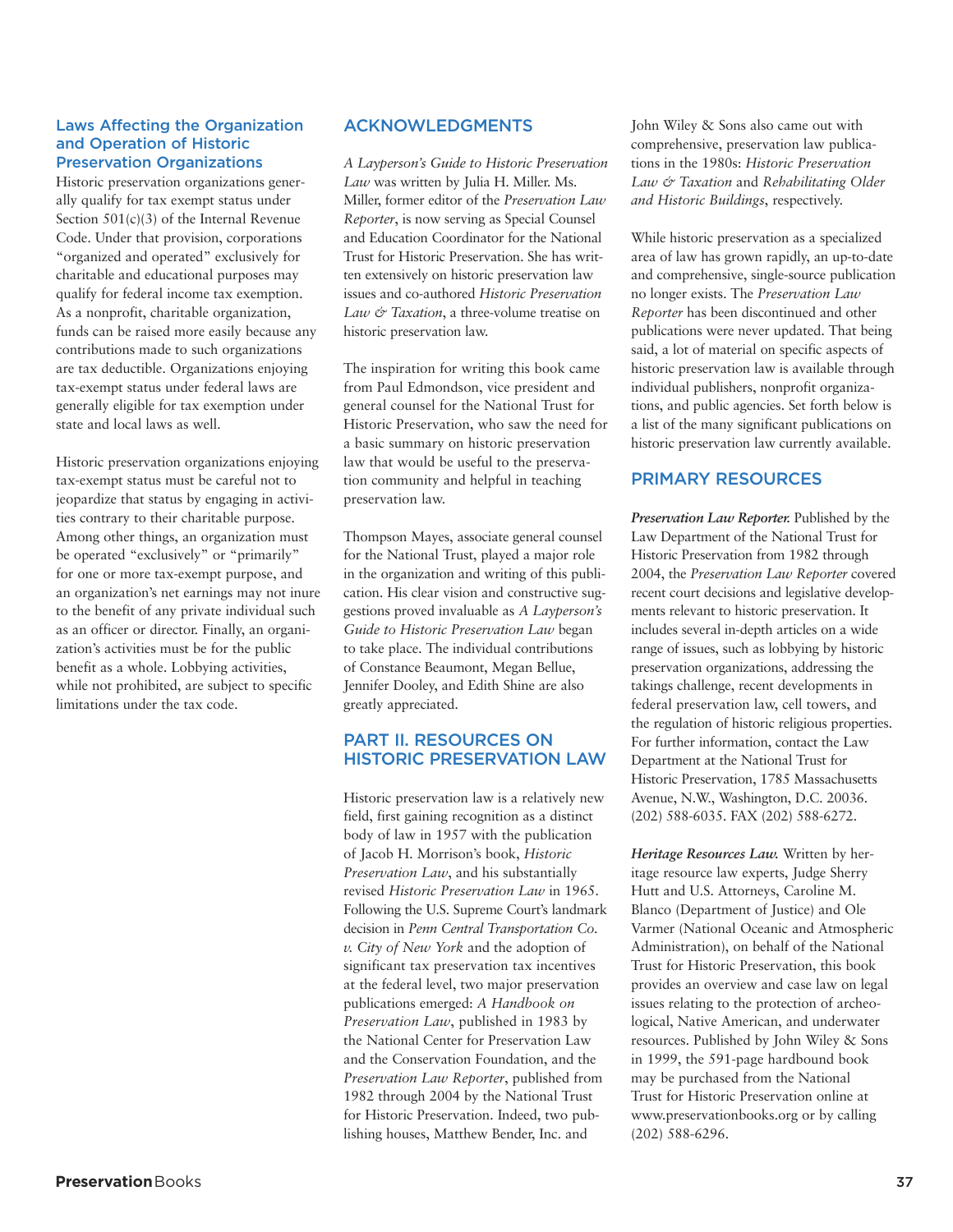*Historic Preservation: An Introduction to Its History, Principles, and Practice.* Written by Norman Tyler, this basic primer on historic preservation discusses a wide range of issues, including "the legal basis for historic preservation." Published by W.W. Norton & Company in 1999, the softbound book (154 pages) is available in bookstores and online.

*A Richer Heritage: Historic Preservation in the Twenty-first Century.* Edited by Robert E. Stipe, this publication includes a collection of essays by leading scholars and professionals, including discussion on legal developments in the field. Published by the University of North Carolina Press in 2003, the 570-page book is available from Preservation Books. See www.preservationbooks.org.

*The American Mosaic: Preserving a Nation's Heritage.* Edited by Robert E. Stipe and Antoinette J. Lee, this publication provides an overview of historic preservation laws in the United States, along with discussion on what types of resources are preserved and why. Originally published by US ICOMOS in 1987 and then republished by Wayne State University Press in 1997, the book (360 pages) is available online and in bookstores.

*Historic Preservation Law: An Annotated Survey of Sources and Literature.* This survey of published literature on preservation law focuses on U.S. law governing the preservation of historic buildings, sites, and districts. Written by Gail I. Winson, this 365-page hardback book was published in 1999 by William S. Hein & Co., Inc. To order a copy call (800) 828-7571 or order online www.wshein.com.

## **SECONDARY RESOURCES**

Although preservation law is not the primary focus of publications within this category, these resources generally include preservation law-related issues among other matters addressed. Examples of resources falling within this category are a number of National Trust for Historic Preservation, National Park Service, and American Planning Association publications. A new chapter on historic preservation co-authored by Julia M. Miller and Dorothy Miner, has been published by Matthew Bender in the *Environmental Law*

*Practice Guide* (1992, rev. 2004). Information on specific issues may also be found on an ongoing basis in law reviews and legal encyclopedias such as *American Jurisprudence* (published by the Lawyers Cooperative Publishing) and *West's Federal Practice Digest* (published by West Publishing Co.).

## **National Trust for Historic Preservation**

The National Trust for Historic Preservation publishes a number of booklets and reports on specific issues relevant to historic preservation law.

**Preservation Books.** The National Trust for Historic Preservation offers a number of booklets on a wide range of preservation and organizational development issues such as *Procedural Due Process in Plain English, Takings Law in Plain English, Protecting Older and Historic Neighborhoods through Conservation Districts, Economics of Rehabilitation, Establishing and Operating an Easement Program to Protect Historic Resources, Safety, Building Codes and Historic Preservation*, and *Preservation Revolving Funds*. To request a Preservation Books catalog write to Preservation Books, National Trust for Historic Preservation, 1785 Massachusetts, Ave., N.W. Washington, D.C. 20036, or call (202) 588-6296. To order publications online, go to www.preservationbooks.org.

**Preservation Law Publications.** The National Trust has launched a new series of publications on specific legal issues that are available in pdf format only. Examples include: *Regulating Historic Properties under the Religious Land Use and Institutionalized Persons Act* (2007)*; Protecting Potential Landmarks Through Demolition Review* (2007)*;* and *Best Practices for Preservation Organizations Involved in Easement and Land Stewardship* (2008). To order publications online, go to www.preservationbooks.org.

**National Main Street Publications.** The National Main Street Center of the National Trust publishes a series of reports on issues relating to historic preservation and development in downtown areas. Contact the National Main Street Center of the National

Trust at (202) 588-6219 for more information. A list of National Main Street publications can be obtained by contacting the National Main Street Center at the National Trust for Historic Preservation directly at (202) 588-6219.

## **National Park Service**

The National Park Service offers a variety of publications on issues relating to historic preservation law and archeology through its Cultural Resources Program. These include books on topics such as *Federal Historic Preservation Laws*, monthly periodicals, and a variety of technical summaries on issues such as *How to Establish National Register Boundaries for National Register Properties*. The Park Service publishes a *Catalog of Historic Preservation Publications*, which is available through the Superintendent of Documents of the Government Printing Office, Washington, D.C. 20401 or Heritage Preservation Services, Department of the Interior, National Park Service, P.O. Box 37127, Washington, D.C. 20013-7127.

The National Park Service makes many of its publications available to the general public through its website at www.nps.gov which may either be ordered directly from the Park Service or downloaded off the internet. Publications of particular interest include:

- **CRM.** This periodical, published by the Cultural Resources Division of the National Park Service, features articles and news items on a variety of cultural resource management and historic preservation issues.
- **Preservation Briefs Series.** Published by the Preservation Assistance Division of the National Park Service, this series addresses technical issues relating to the preservation and rehabilitation of historic structures. Examples include "Making Historic Properties Accessible" and "The Preservation and Repair of Stained and Leaded Glass."
- **National Register Bulletins.** The Interagency Resource Division of the National Park Service publishes a series of pamphlets on issues relating to the National Register of Historic Places ranging from historic shipwreck designations to certification of state and local governments.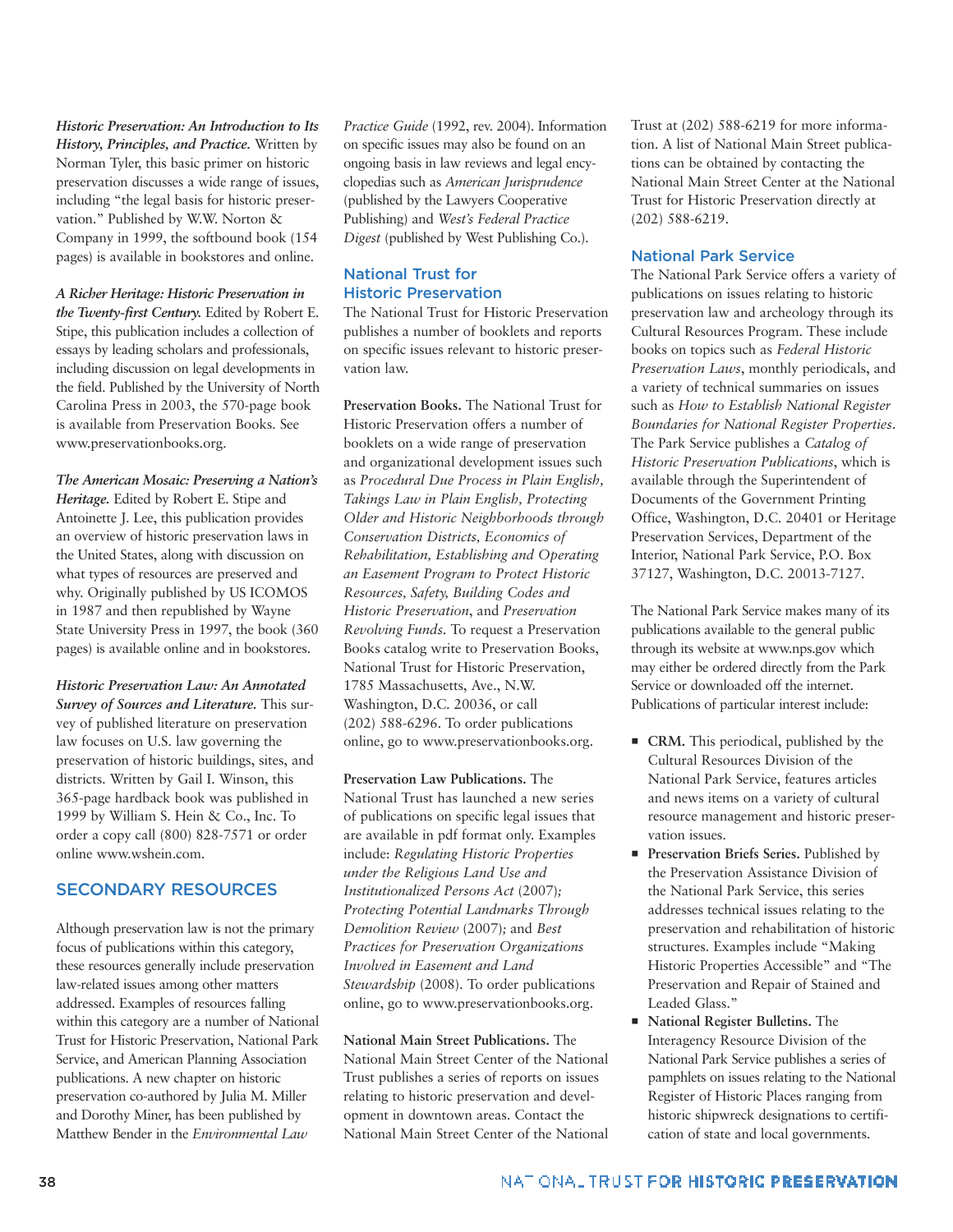- **Partnership Series:** The Heritage Services Division publishes booklets on issues relating to preservation planning, zoning, subdivision controls and so forth.
- **Technical Brief Series.** The Archeology and Ethnography Program/Departmental Consulting Archeologist (formerly Archeological Assistance Program) provides technical information on cultural resource management and related issues through its "Technical Brief" series. The program also publishes a periodical, *Common Ground, Archeology and Ethnography in the Public Interest* (replacing *Federal Archeology*), which addresses archeological enforcement issues and other activities, along with a number of other publications. For specific information on this publication contact the Archeology and Ethnography Program of the National Park Service at 800 N. Capitol St., NW, Suite 210, Washington, D.C. 20002. (202) 343-4110.

## **American Planning Association**

The American Planning Association publishes a wide range of books and booklets on issues often related to historic preservation. A complete listing is available online at www.planning.org. A catalog of its publications may also be obtained through the Subscription Department, 122 S. Michigan Avenue, Suite 1600, Chicago, Ill. 60603, (312) 431-9100.

- **PAS Reports.** The American Planning Association publishes a series of reports for professional planners, which, on occasion, address preservation issues.
- **Planning & Environmental Law** (formerly the *Land Use Law & Zoning Digest*). This monthly publication reports on major issues and decisions on land-use law, including historic preservation.

## **American Bar Association**

The Committee on Land Use, Planning and Zoning Law of the Section of State and Local Government of the American Bar Association, publishes an annual summary of developments in historic preservation law in the fall issue of *The Urban Lawyer*. Articles addressing specific preservation issues are also published periodically. The law journal, issued quarterly, focuses on local government

law and urban legal affairs and is distributed to all members of the Section. Back issues may be obtained from Order Fulfillment, American Bar Association, 321 N. Clark St. Drive, Chicago, Ill. 60610, (312) 988-5522 (800) 285-2221 or FAX (312) 988-5568. Abstracts are available at http://w3.abanet.org/home.cfm.

## **Libraries and Online Resources**

Universities with specialized programs in historic preservation generally have a preservation law component within their library collection of historic preservation materials. The National Trust for Historic Preservation's library is located in the Architecture Building of the University of Maryland. The collection includes books, journals, newsletters, photographs, and other items relating to historic preservation. For information, call (301) 405-6319.

The University of Virginia Law School houses the Preservation Law Collection, which includes a number of books, journals, federal and state documents, litigation files from major cases, local ordinances from more than 700 municipalities, newsletters, and other information relating to historic preservation law. Categories of materials in the collection are listed in the University of Virginia Law Library's online catalog. For additional information contact: Law Librarian, University of Virginia Law Library, 580 Massie Road, Charlottesville, Va. 22903- 1789. (804) 924-3384, FAX (804) 982-2232, e-mail address: law@virginia.edu.

An increasing number of resources relating to historic preservation may be found on the Internet. The National Trust for Historic Preservation provides specific information on the activities and publications of the Trust's Legal Defense Fund, up-to-date information on pending preservation laws, and the National Trust's library at the University of Maryland on its home page, www.preservationnation.org. The National Park Service provides links to other databases such as the National Register of Historic Places and the Historic American Buildings Survey (www.cr.nps.gov.) The National Center for Preservation Technology and Training maintains a separate menu to access a range of international architectural and archeological websites. Information and

publications on federal preservation laws and programs can be obtained through the Advisory Council on Historic Preservation's website (www.achp.gov).

## **Miscellaneous Reporters**

A number of specialized reporters such as *Zoning and Planning Law Report* (Clark Boardman, New York City), the *Environmental Law Reporter* (Environmental Law Institute, Washington D.C.), and the *Housing and Urban Development Reporter* (BNA, Washington, D.C.) address historic preservation-related issues on an ad hoc basis.

## **RESOURCES ON SPECIFIC ISSUES**

This section identifies publications that focus on specific topics of law such as environmental law, takings law, archeology, and the rehabilitation tax credit and other tax incentive programs. This list has been compiled to suggest the range of publications available and is in no way exhaustive. Also note that a number of articles on specific topics have also been published in the *Preservation Law Reporter* (see above).

## **Federal Historic Preservation Laws**

- *Federal Historic Preservation Case Law*, *1966-2000*. A. Kanefield, Advisory Council on Historic Preservation, 1996 (rev. 2000).
- *Federal Historic Preservation Laws*. National Center for Cultural Resources, U.S. Department of the Interior, National Park Service, 2002.
- *Federal Planning and Historic Places: The Section 106 Process*. Thomas F. King (Alta Mira Pub. 2000).
- *The National Register of Historic Places Forms*. U.S. Department of the Interior, National Park Service, History and Education, (2002).
- *National Register Information System*. National Park Service, current. Online database of places listed or eligible for listing in the National Register. www.nr.nps.gov.
- *Tribal Consultation: Best Practices in Historic Preservation*. T. Jarvis, J. Lavellee, and R. Nichols. National Association of Tribal Historic Preservation Officers, 2005 (online). www.nathpo.org/publications.html.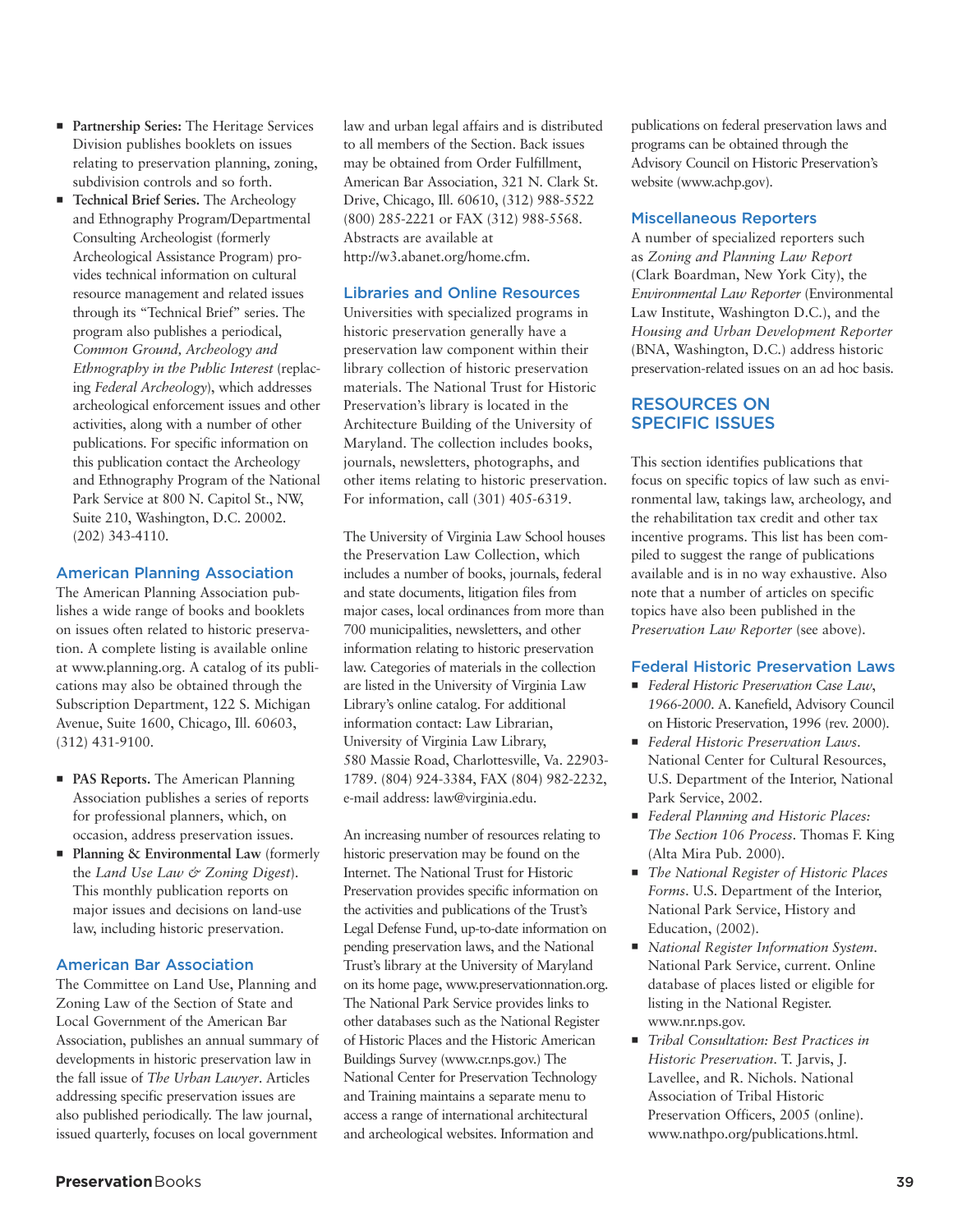## **State Preservation Laws**

■ *State Tax Credits for Historic Preservation*. H. Schwartz, National Trust for Historic Preservation, 2007 (online). www.preservationnation.org/resources/ public-policy/center-for-state-local-policy/

## **Local Preservation Ordinances**

- **Design Guidelines Collection. National** Alliance of Preservation Commissions (online database). www.uga.edu/sed/pso/ programs/napc/guidelines.htm.
- *Law and the Historic Preservation Commission: What Every Member Needs to Know*. J. Reap and M. Hill, Jr., Cultural Resources Partnership Notes (National Park Service 2007).
- **E** *Local Preservation Reference Shelf.* National Alliance of Preservation Commissions (National Park Service 1999)(bibliography).
- *Preparing a Preservation Ordinance. R. Roddewig*. American Planning Association PAS Report No. 374, 1983.
- *Preparing A Preservation Plan.* B. White and R. Roddewig. American Planning Association PAS Report No. 450, 1994.
- *Protecting Older Neighborhoods through Conservation District Programs*. National Trust for Historic Preservation, Preservation Books, 2004.
- *Working on the Past in Local Historic Districts*. National Park Service (online). www.nps.gov/history/hps/ workingonthepast/

## **Land-Use Laws and Preservation**

- **E** Aesthetics, Community Character, and *the Law*. C. Duerksen and R. Goebel, American Planning Association, Planning Advisory Series (PAS) Report No. 489/490, 1999.
- *Approaches to Managing Teardowns*. A. Fine, National Trust for Historic Preservation, 2008 (online). www.preservationnation.org/resources/ public-policy/center-for-state-local-policy/ additional-resources/
- *Crossroads, Hamlet, Village, Town*. R. Arendt, American Planning Association, Planning Advisory Series (PAS) Report No. 487/488, 1999.
- How Superstore Sprawl Can Harm *Communities (And What Citizens Can Do About It)*. Constance Beaumont, National Trust for Historic Preservation, 1994, reprinted 1996.
- *Innovative Tools for Historic Preservation*. Marya Morris, American Planning Association PAS Report No. 438, 1992.
- *Protecting America's Historic Neighborhoods: Taming the Teardown Trend*. National Trust for Historic Preservation, Preservation Books, 2002.
- *Saving America's Countryside*. Samuel N. Stokes, A. Elizabeth Watson, and others. Baltimore: Johns Hopkins University Press, (2nd edition) 1997.
- *Take Back Your Streets: How to Protect Communities From Asphalt and Traffic*. Boston: Conservation Law Foundation, 1995.
- *Teardowns and McMansions Resource Guide*. National Trust for Historic Preservation, 2008 (online). www.preservationnation.org/issues/ teardowns/resource-guide.html).
- $\blacksquare$  *Too Big, Boring or Ugly*. L. Kendig. American Planning Association PAS Report No. 528 (2005).

## **Americans With Disabilities Act (ADA)**

- *Entrances to the Past*, VIDEO, National Park Service, 1993 (Available through Historic Windsor, Inc. (802) 674-6752.)
- **•** Accessibility Under the Amercans with *Disabilities Act and Other Laws: A Guide to Enforcement and Compliance*. E. Slavitt and D. Pugh, editors, American Bar Association 2000.
- **Ex "Making Historic Buildings or Facilities** Accessible," Preservation Brief No. 32, National Park Service.

## **Transportation**

- *At Roads End: Transportation and Land Use Choices for Communities.* D. Carlsen, L. Wormser and C. Ulberg. Covelo, Calif.: Island Press, 1995.
- *Building on the Past; Traveling to the Future.* D. Costello and L. Schamus. National Trust for Historic Preservation/ Federal Highway Administration, 2000.
- **E** Context Sensitive Solutions: Changing *the Mindset in Transportation Planning.* M. Maguire. National Trust for Historic

Preservation, 2006 (online). www.preservationnation.org/resources/ public-policy/center-for-state-local-policy/ additional-resources/

- - *Saving Historic Roads*. D. Marriott. John Wiley and Sons, 1997.
- **Transportation Enhancements Under** ISTEA: A Once-In-A-Lifetime Chance for Planners," A. Dawson. *Zoning & Planning Law Report*, Vol. 19, No. 1, Jan. 1996.

## **Archeology**

- *Archeological Resource Protection.* S. Hutt, E. Jones and M. McAllister, The Preservation Press, National Trust for Historic Preservation, 1992. (Available through John Wiley & Sons)
- *A Survey of State Statutes Protecting Archeological Resources*. C. Carnett, Esq., National Trust for Historic Preservation, 1995.
- *Cultural Resource Law and Practice*. T. King. AltaMira Publ., 1998, rev. 2004.
- Protecting Archeological Sites on Private *Land*. S. Henry, Interagency Resources Division, National Park Service, 1993.
- *Yearbook of Cultural Property Law*. S. Hutt, ed., Left Coast Press, Walnut Creek, CA, 2006, 2007, & 2008.

## **Constitutional Issues**

- **E** "Avoiding Takings Challenges While Protecting Historic Properties from Demolition," T. Logue, 19 *Stetson Law Review* 3 (Summer 1990).
- *Procedural Due Process in Plain English*. B. White and P. Edmondson, National Trust for Historic Preservation, Preservation Books, 1994 (rev. 2004, 2007).
- *Regulating Historic Religious Properties under the Religious Land Use and Institutionalized Persons Act*. J. Miller, National Trust for Historic Preservation (2007).
- *"*Remove Not the Ancient Landmark: Legal Protection for Historic Religious Properties in an Age of Religious Freedom Legislation," L. Nelson. 21 *Cardozo Law Review* No. 2-3 (Yeshiva University Dec. 1999).
- *Takings Law in Plain English*. C. Duerksen and R. Roddewig, National Trust for Historic Preservation, Preservation Books, 1994 (rev. 2003).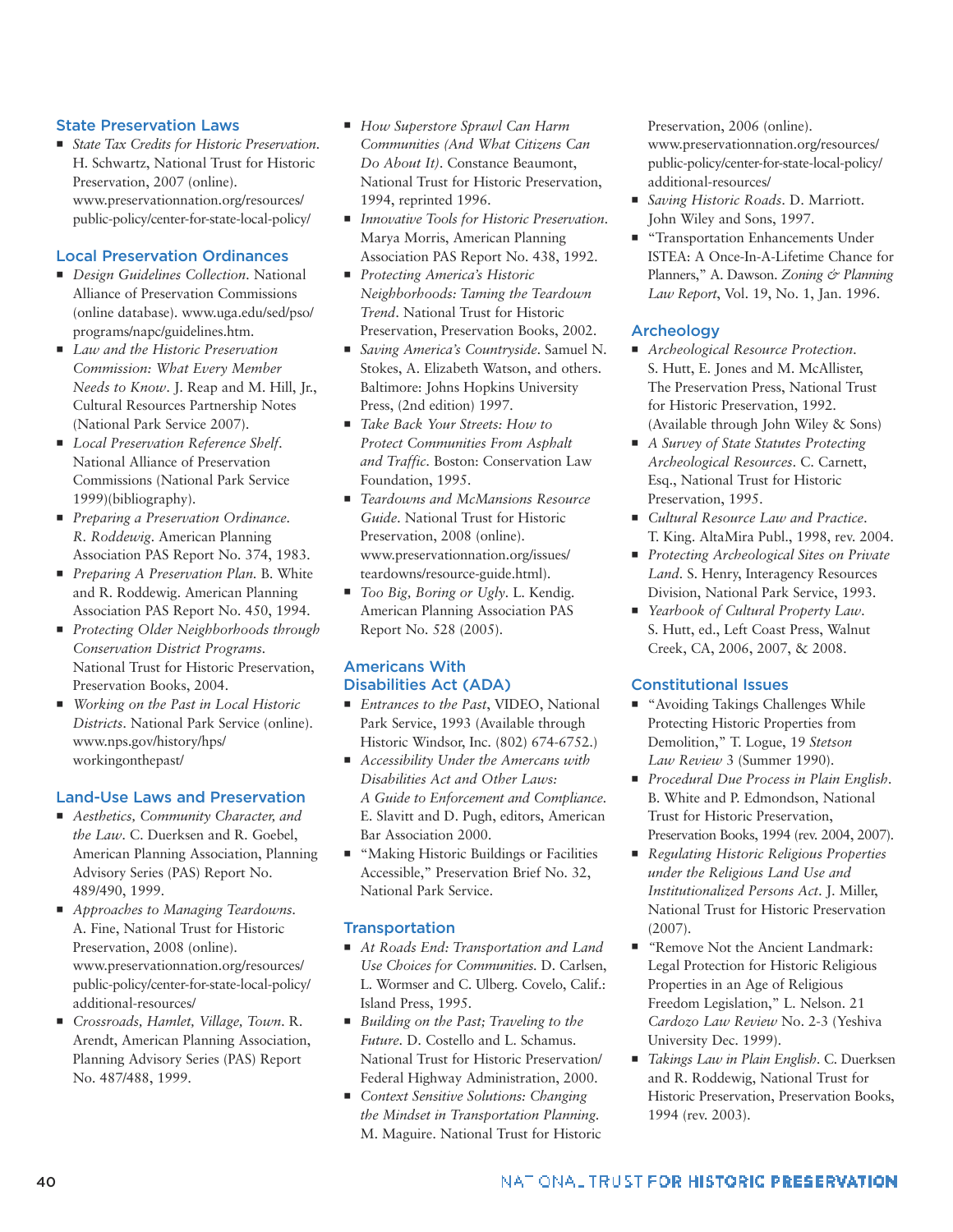- *Takings Litigation Handbook: Defending Takings Challenges to Land Use Regulations*. D. Kendall, T. Dowling, and A. Schwartz. American Legal Publ. Corp., 2000.

## **Economic Impact and Tax Incentive Programs**

- *The Economics of Rehabilitation*. D. Rypkema, National Trust for Historic Preservation, Preservation Books, 1991 (rev. 2005).
- *Tax Incentives for Rehabilitating Historic Buildings*. Preservation Assistance Division, U.S. Department of the Interior, National Park Service, published annually.

## **Preservation and Conservation Easements**

- *Appraising Easements: Guidelines for Valuation of Historic Preservation and Land Conservation Easements*. National Trust for Historic Preservation/The Land Trust Alliance, 3 ed. 1999.
- *Best Practices for Preservation Organizations Involved in Easement and Land Stewardship*. National Trust for Historic Preservation (2008).
- $\blacksquare$  The Conservation Easement Handbook. E. Byers and K. Marchetti Ponte. Land Trust Exchange and Trust for Public Land, rev. 2005.
- **The Conservation Easement Stewardship** *Guide: Designing, Monitoring, and Enforcing Easements*. B. Lind. Land Trust Alliance and Trust for New Hampshire Lands, 1991.
- *Establishing and Operating an Easement Program*. Preservation Books, National Trust for Historic Preservation, rev. ed. 2007.
- *The Federal Tax Law of Conservation Easements*. S. Small. The Land Trust Exchange, 1997.
- *Protecting the Land: Conservation Easements Past, Present and Future*. Ed. Julia Gustanski and Roderick Squires. Island Press, 2000.

## **OTHER SOURCES FOR INFORMATION**

A number of public agencies and nonprofit organizations may be helpful in addressing specific legal problems. Listed below are a few key national organizations that may be helpful.

## **National Organizations**

## **American Planning Association**

1776 Massachusetts Ave., N.W. Washington, DC 20036 (202) 872-0611 www.planning.org 122 S. Michigan Ave., Suite 1600 Chicago, IL 60603 (312) 431-9100 (headquarters)

## **Archeological Conservancy**

5301 Central Avenue, N.E., Suite 1218 Albuquerque, NM 87108 (505) 266-1540 www.americanarchaeology.com

## **National Alliance of Preservation Commissions**

Public Service and Outreach Founders Garden House 325 South Lumpkin Street University of Georgia Athens, GA 30602-1861 (706) 542-4731 www.sed.uga.edu/pso/programs/napc/ contact.htm

#### **National Association of Tribal Historic Preservation Officers**

1625 K Street, N.W. Washington, DC 20006 (202) 628-8476 www.nathpo.org

## **National Conference of**

**State Historic Preservation Officers** 444 North Capitol Street, N.W. Suite 342 Washington, DC 20001-1512 (202) 624-5465 www.ncshpo.org

## **National Trust for**

**Historic Preservation** Department of Law and Public Policy Legal Defense Fund 1785 Massachusetts Avenue, N.W. Washington, DC 20036 (202) 588-6035 www.preservationnation.org

## **Preservation Action**

1054 31st Street, N.W. Suite 526 Washington, DC 20007 (202) 298-6180 www.preservationaction.org

## **Society for American Archeology**

900 2nd Street N.E. #12 Washington, DC 20002-3557 (202) 789-8200 www.saa.org

## **NATIONAL TRUST LEGAL DEFENSE FUND**

Through its Legal Defense Fund, the National Trust for Historic Preservation defends, enforces, and monitors federal, state, and local preservation laws to ensure their effectiveness in protecting historic resources. In over 150 cases to date, the National Trust's Legal Defense Fund has defended America's historic places. Its lawyers work closely with preservationists throughout the country, providing legal advice, advocacy, and expertise on a range of issues affecting preservation, including constitutional law, federal statutes, and state and local laws. For more information call (202) 588-6035 or check online at www.preservationnation.org/resources/legal-resources/.

For more information contact: **National Trust for Historic Preservation Department of Law** 1785 Massachusetts Avenue, NW Washington, DC 20036 (202) 588-6035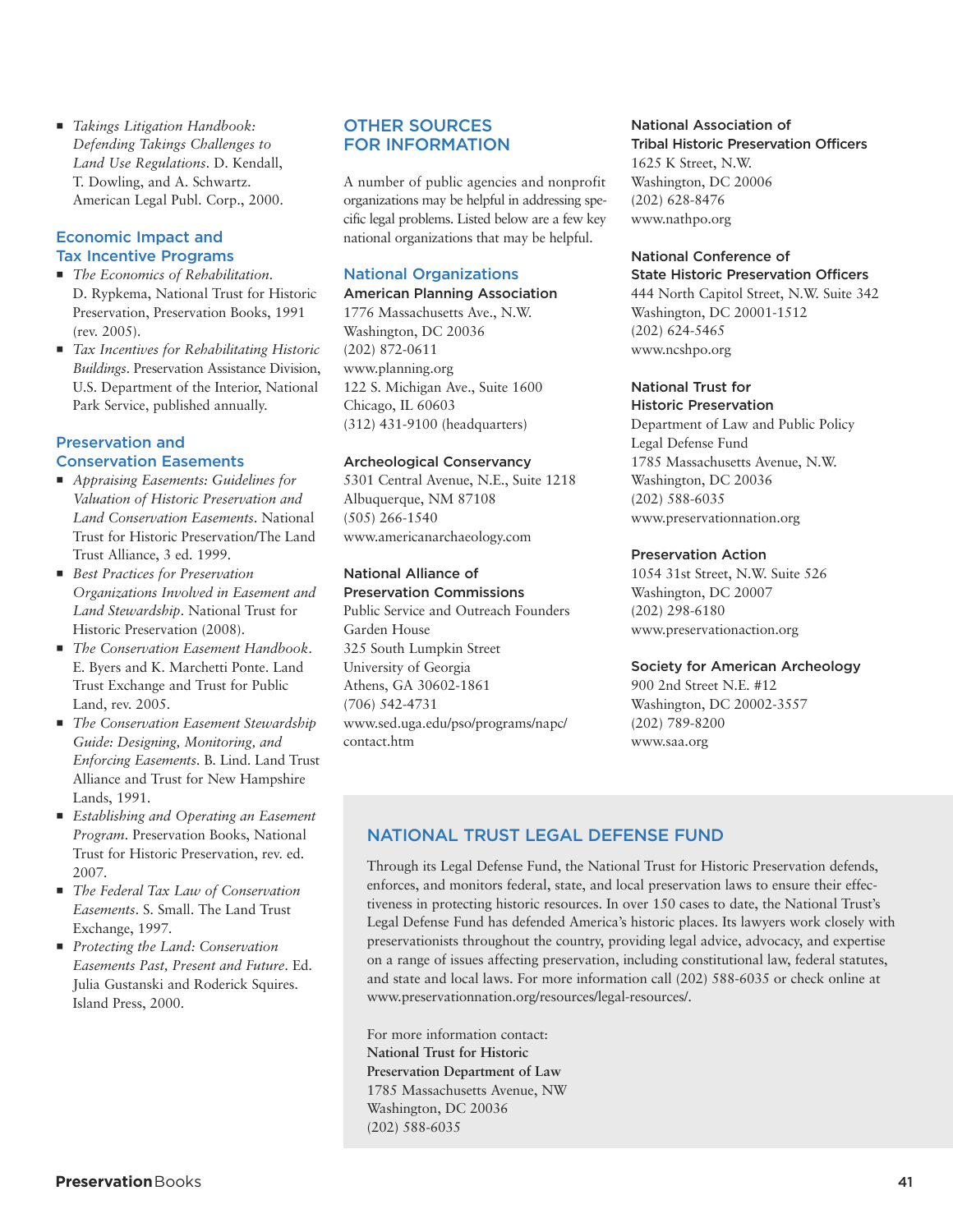## **GLOSSARY OF TERMS**

**Abandoned Shipwreck Act.** Federal law vesting title to abandoned shipwrecks found in state territorial waters, thereby enabling the preservation of historic shipwrecks.

**Advisory Council on Historic Preservation.** Independent federal agency responsible for implementing the Section 106 review process.

**Affirmative maintenance.** Requirement in historic preservation ordinances that a building's structural components are maintained.

**Americans with Disabilities Act.** Law prohibiting discrimination to persons with disabilities, by requiring, among other things, that places generally open to the public, such as restaurants and hotels, be made accessible. Special rules apply to historic buildings and facilities.

**Appellate review.** Review of lower court or agency decision generally based on evidence in the record.

**Archeological Resources Protection Act.** Primary federal statute governing archeological resources.

**"As applied" claim.** Term used to describe argument that a law has been unconstitutionally applied.

**Building code.** Law setting forth minimum standards for the construction and use of buildings to protect the public health and safety.

**Certificate of appropriateness.** Certificate issued by a preservation commission to indicate its approval of an application to alter, demolish, move, or add on to a protected resource.

**Certified local government.** A city or town that has met specific standards enabling participation in certain National Historic Preservation Act programs.

**Charitable contribution.** A donation to a charitable organization whose value may be deducted from gross income for purposes of determining how much tax is owed.

**Comprehensive plan.** Official plan adopted by local governments that guides decision making over proposed public and private actions affecting community development.

**Contributing structure.** Building or structure in historic district that generally has historic, architectural, cultural, or archeological significance.

**Demolition by neglect.** Process of allowing a building to deteriorate to the point where demolition is necessary to protect public health and safety.

**De novo review.** Review of matter for the first time or in the same manner as originally heard.

**Designation.** Act of identifying historic structures and districts subject to regulation in historic preservation ordinances or other preservation laws.

**Due process.** Protection of constitutionally protected rights from arbitrary governmental action. Requires notice and opportunity to be heard.

**Easement (preservation or conservation).** Partial interest in property that can be transferred to a nonprofit organization or governmental entity by gift or sale to ensure the protection of a historic resource and/or land area in perpetuity.

E**conomic hardship.** Extreme economic impact on individual property owner resulting from the application of a historic preservation law.

**Eligible property.** Property that meets the criteria for inclusion in the National Register of Historic Places but is not formally listed.

**Eminent domain.** The right of government to take private property for a public purpose upon payment of "just compensation."

**Enabling law.** Law enacted by a state setting forth the legal parameters by which local governments may operate. Source of authority for enacting local preservation ordinances.

**Environmental Assessment or Impact Statement.** Document prepared by state or federal agency to establish compliance with obligations under federal or state environmental protection laws to consider impact of proposed actions on the environment, including historic resources.

**Executive Order.** Official proclamation issued by the President that may set forth policy or direction or establish specific duties in connection with the execution of federal laws and programs.

**Facial claim.** Term used to describe argument that law is unconstitutional in all situations.

**Finding.** Factual or legal determination made by an administrative body or court upon deliberation.

**Guidelines.** Interpretative standards or criteria that are generally advisory in form.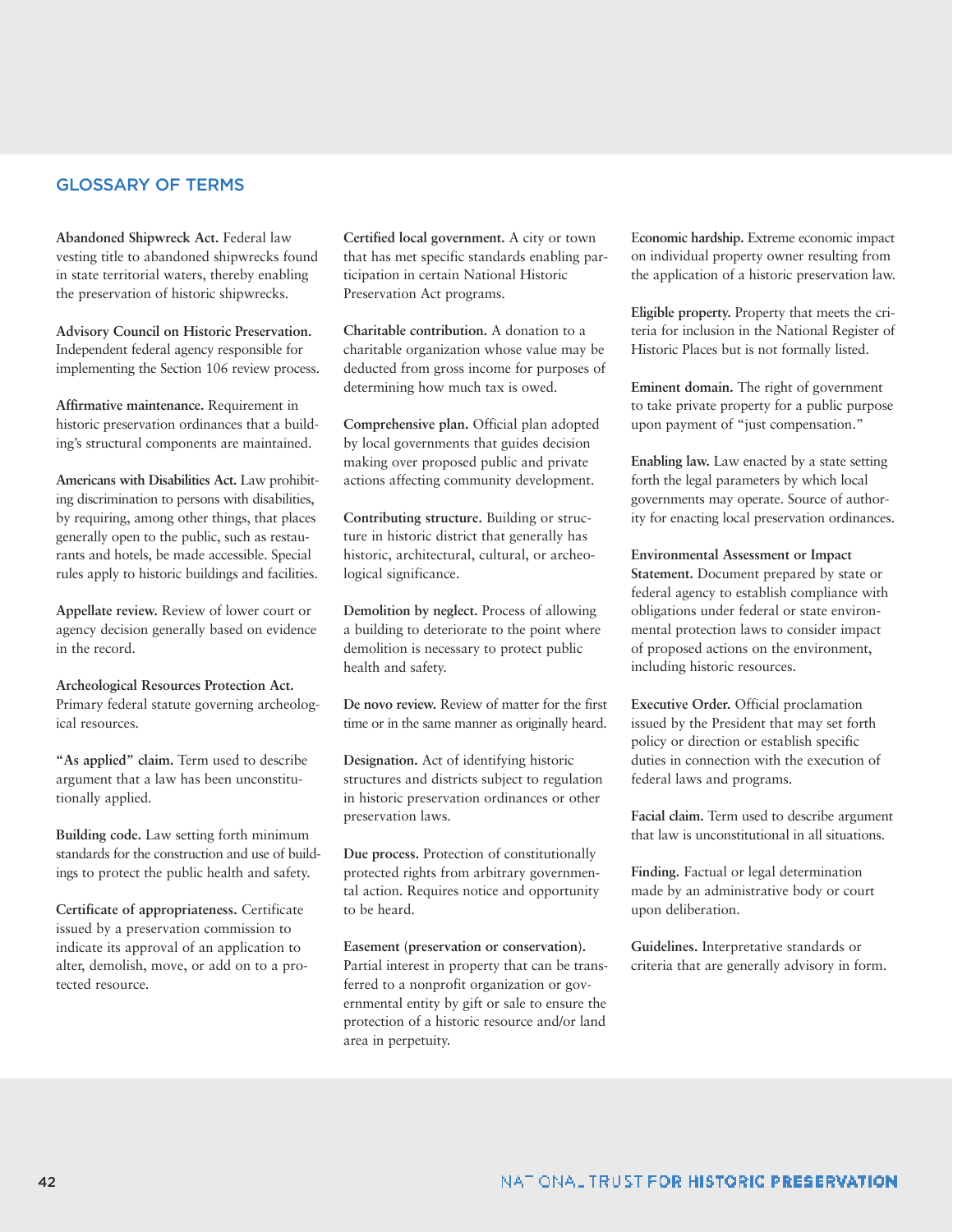**Historic district.** An area that generally includes within its boundaries a significant concentration of properties linked by architectural style, historical development, or a past event.

**Keeper of the National Register.** Individual in the National Park Service responsible for the listing in and determination of eligibility of properties for inclusion in the National Register of Historic Places.

**Land trust.** A nonprofit organization engaged in the voluntary protection of land for the purpose of providing long-term stewardship of important resources, whether historical, archeological, or environmental, through the acquisition of full or partial interests in property.

**Land use.** General term used to describe how land is or may be utilized or developed, whether for industrial, commercial, residential or agricultural purposes, or as open space.

**Landmark.** A site or structure designated pursuant to a local preservation ordinance or other law that is worthy of preservation because of its particular historic, architectural, archeological, or cultural significance.

**Lien.** A claim or charge on property for payment of debt, obligation, or duty.

**Memorandum of Agreement.** Document executed by consulting parties pursuant to the Section 106 review process that sets forth terms for mitigating or eliminating adverse effects on historic properties resulting from agency action.

**National Environmental Policy Act.** Primary federal law requiring consideration of potential impacts of major federal actions on the environment, including historic and cultural resources.

**National Historic Landmark.** Property included in the National Register of Historic Places that has been judged by the Secretary of the Interior to have "national significance in American history, archeology, architecture, engineering and culture."

**National Historic Preservation Act.** The federal law that encourages the preservation of cultural and historic resources in the United States.

**National Register of Historic Places.** Official inventory of "districts, sites, buildings, structures, and objects significant in American history, architecture, archeology, engineering and culture."

**Native American Graves and Protection and Repatriation Act.** Federal law providing for the repatriation of Native American human skeletal material and related sacred items and objects of cultural patrimony.

**Passive activity rules.** Prohibits the use of deductions and credits from "passive" activities (those in which the taxpayer is not involved on a regular, continuous, and substantial basis) to offset income and taxes owned from "non-passive" activities.

**Public Buildings Cooperative Use Act.** Federal law governing the construction, acquisition, and management of space by the General Services Administration for use by federal agencies.

**Police power.** The inherent authority residing in each state to regulate, protect, and promote the public health, safety, morals, and general welfare.

**Precedent.** A prior case or decision similar or identical in fact or legal principle to the matter at hand that provides authority for resolution in a similar or identical way.

**Procedural laws.** Those laws that prescribe the method in which rights and responsibilities may be exercised or enforced.

**Rational basis.** Standard of review applied by appellate courts that affords high deference to the wisdom or expertise of an administrative body.

**Regulations.** Rules promulgated by an administrative agency that interpret and implement statutory requirements.

**Rehabilitation tax credit.** Twenty percent federal income tax credit on expenses for the substantial rehabilitation of historic properties.

**Revolving fund.** Fund established by a public or nonprofit organization to purchase land or buildings or make grants or loans to facilitate the preservation of historic resources.

**Section 106.** Provision in National Historic Preservation Act that requires federal agencies to consider effects of proposed undertakings on properties listed or eligible for listing in the National Register of Historic Places.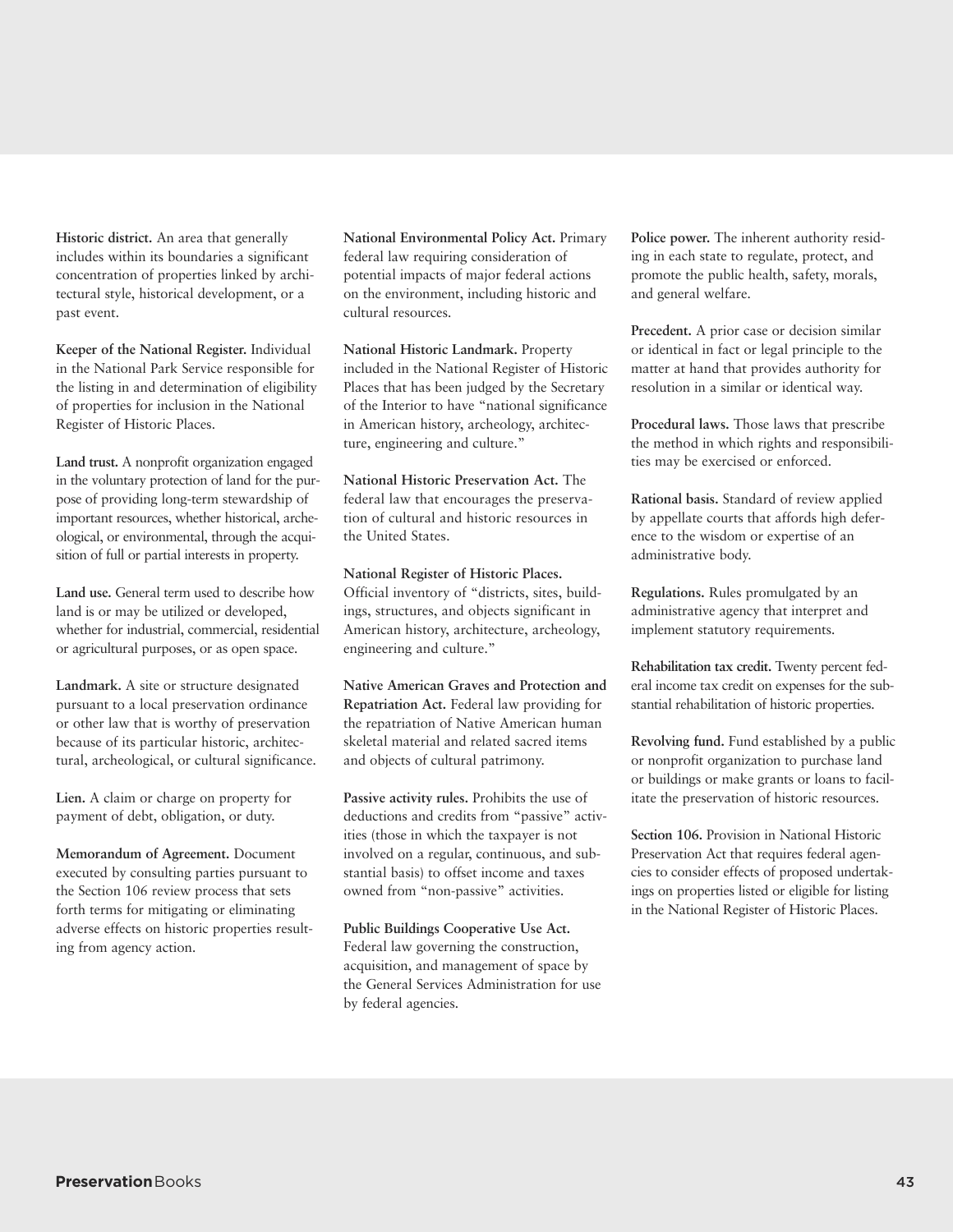**Section 4(f).** Provision in Department of Transportation Act that prohibits federal approval or funding of transportation projects that require "use" of any historic site unless (1) there is "no feasible and prudent alternative to the project," and (2) the project includes "all possible planning to minimize harm."

**Site plan.** Proposed plan for development submitted by the property owner for review by a planning board or other governmental entity that addresses issues such as the siting of structures, landscaping, pedestrian and vehicular access, lighting, signage, and other features.

**Special permit.** Device allowing individual review and approval of a proposed development.

**State historic preservation officer.** Official appointed or designated, pursuant to the National Historic Preservation Act, to administer a state's historic preservation program.

**Subdivision.** Act of converting land into buildable lots. Ordinances generally set forth standards for layout of streets, utility systems, storm-water management, and so forth.

**Substantial evidence.** Standard of review applied by courts in reviewing governmental decisions. A decision will be upheld if supported by such evidence that a reasonable mind would accept as adequate to support a certain conclusion.

**Substantive laws.** Those laws that create, define, and regulate specific rights as opposed to those which set forth the process or means for the enforcement of such rights or obtaining redress.

**Sunshine law.** General term applied to laws that require meetings of governmental agencies and other authorities be open.

**"Taking" of property.** Act of confiscating private property for governmental use through "eminent domain" or by regulatory action.

**Tax abatement.** A reduction, decrease, or diminution of taxes owed, often for a fixed period of time.

**Tax assessment.** Formal determination of property value subject to tax.

**Tax credit.** A "dollar for dollar" reduction on taxes owed.

**Tax deduction.** A subtraction from income (rather than taxes) that lowers the amount upon which taxes must be paid.

**Tax exemption.** Immunity from an obligation to pay taxes, in whole or in part.

**Tax freeze.** A "freezing" of the assessed value of property for a period of time.

**Transferable development right.** Technique allowing landowners to transfer right to develop a specific parcel of land to another parcel.

**Undertaking.** Federal agency actions requiring review under Section 106 of the National Historic Preservation Act.

**Zoning.** Act of regulating the use of land and structures according to district. Laws generally specify allowable use for land, such as residential or commercial, and restrictions on development such as minimum lot sizes, set back requirements, maximum height and bulk, and so forth.